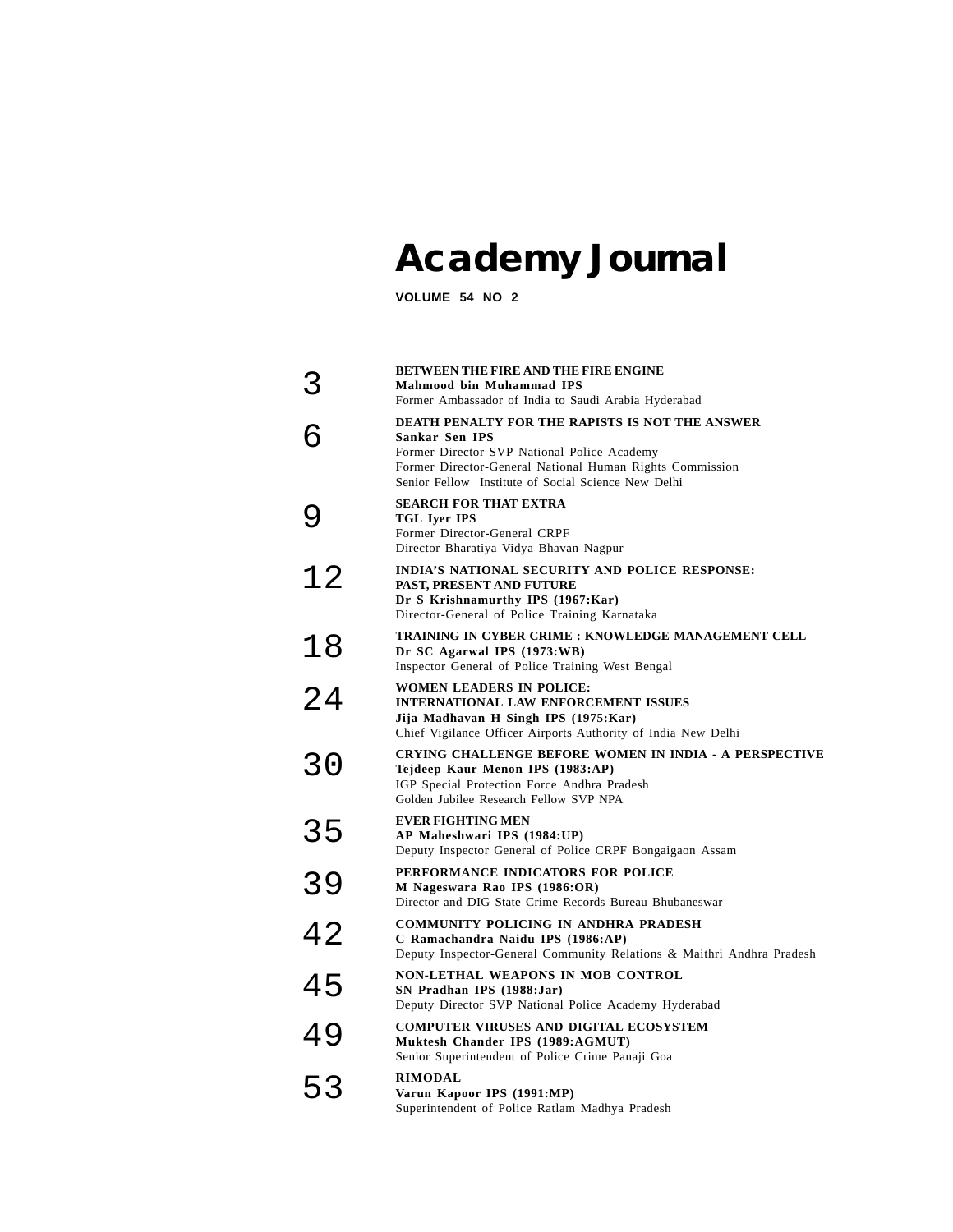### **BETWEEN THE FIRE AND THE FIRE ENGINE**

**Mahmood bin Muhammad**

**W**hen asked by a member of Parliament to take a neutral stand on an issue, Prime Minister Winston Churchill is said to have replied "How can I be neutral between the fire and the fire engine?"

When Ahmedabad was on fire for three days following the Godhra incident, the local law-enforcement agency remained neutral in a different sense. It was not just a case of passive neutrality or even ineptitude and pusillanimity. Nor was it a case of being victim, of deception and calumny. It was clearly a case of the fence eating into the field and the arm of the law breaking the law.

In terms of sheer nobility, the police, I think, is second only to the medical profession. Just imagine a patient

suffering a heart attack and a victim under a physical attack and their reaction to the sudden appearance before them of a doctor/policeman. In such a situation, the doctor and the cop, both symbols of hope, would appear to be no less than God-sent angels! What Jesus Christ once told the disciples is wholly applicable to the Police: "Ye are the salt of the earth: but if the salt have lost its savour, wherewith shall it be salted. It is then good for nothing but to be thrown out and trampled under foot.- (New Testament, Mathew V 13).

The gruesome happenings in Gujarat illustrate, in a nutshell, the changing face of civil services in the country. The police is the most visible symbol of state authority. For one seeking relief, they are the first in the legal system.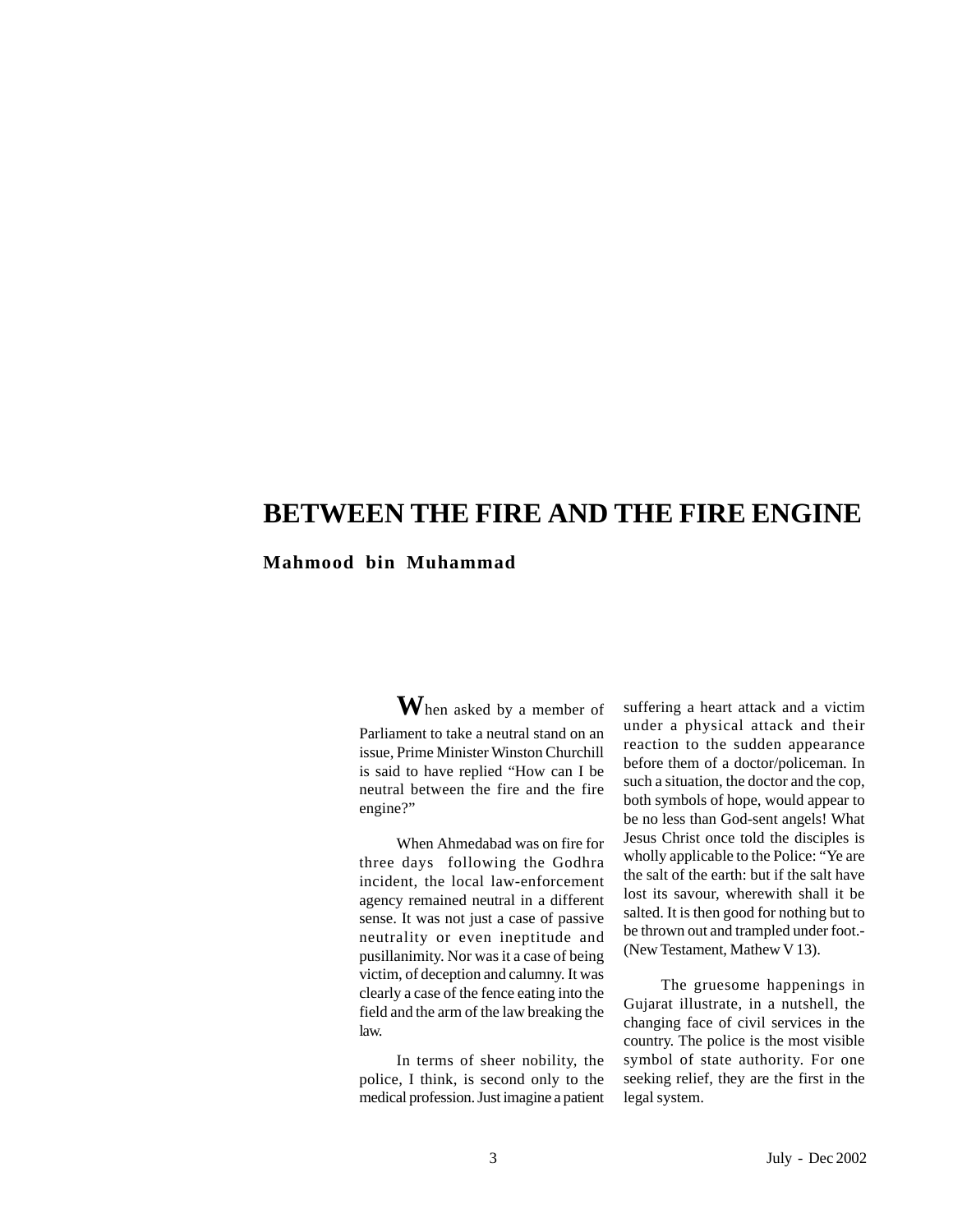The police agency is the first to hear the anguished cry of a victim in the form of an FIR. "Why is it that we hold a policeman in awe?" asked Rajaji once and himself answered: "It is because we know that the entire authority of the state is behind him." That authority has to be used to relieve and not to cause or ignore human suffering as happened in Gujarat.

There are clear and specific instructions laid down in Police Manuals and Regulations to prevent or pre-empt and control communal trouble. Existing laws are strong enough to tackle any situation. There are resolutions passed by the National Integration Council calling for exemplary punishments to be meted out to errant officials. Communal trouble will stop only when the troublemakers are convinced that their arrest will be swift, prosecution prompt and sentence substantial. The police should not hesitate to shoot whoever foments communal violence and deal with the situation ruthlessly. Even an overwhelming show of force or demonstrative use of force by firing in the air often ensures that almost no force is used. Quite often, the police themselves to blame; blame it on the bogey of so-called political interference. Hence, the good intentions have no effect and the instructions remain on paper.

I have heard of a Governor of Bihar in British India who issued an administrative fiat to the effect that SHOs in charge of stations where communal riots were endemic should, if one occurred again, assume that they had been suspended from service and abstain from duty. There was no trouble after that. A desperate disease calls for a drastic remedy. It is important that the officials are convinced that if all goes well, they will be rewarded but, if not, heads will roll! Political will and a motivated force are the only answers to communal riots.

What, then, is the problem and how do we set about finding a lasting solution?

Praful Bidwai, an eminent columnist, shared with the readers of the Times of India dated July 28, 1994, certain startling facts revealed during his visit to the Lal Bahadur Shastri National Academy of Administration, Mussoorie, where those selected for the all-India and central services undergo a common foundational course. Here are some of the findings:

"On the night of December 6,1992 the probationers of the 58th batch held a party to celebrate the demolition of the Babri Mosque. The revelries were attended by a majority of probationers. Among those who "took the lead were some of the top scorers of the all-India competitive examinations."

"The academy's house journal's latest issue carries a piece by Mr. Barun Kumar Sahu, "North-East: Between Islam and Christianity." Around partition, it says, Muslims crossed over to the northeast. In secular India, they only enjoyed special protections … as such several regions of the north-east are Muslimdominated, about one-third of the Bengalis living in the north-east are Bangladeshi nationals a large number of such Bangladeshi nationals live in eastern West Bengal, north-eastern Bihar, Delhi and Bombay, etc. Their number may be in crores. Crores of foreign encroachers in India! God save India."

"Mr. Sahu, from a north-east IAS cadre, does not cite a single fact but comments that the region is "getting drowned in the flood of advancing Islam and Christianity" and asks: "In a secular state, will there be some room for the native religions".

When asked about this, the Director admitted that "there is a significant amount of communal opinion among the IAS probationers … it is a worrisome phenomenon. We have not been able to tackle this yet, although we are trying." But a former Director, B.N. Yugandhar hit the nail on the head: "We test people for the wrong things and then are unable to get rid of the chaff ."

A few years ago, Vibhut Narain Rai, a senior I.P.S. officer of the U.P. cadre, had come out with certain bitter home truths. In a study conducted under a fellowship at the S.V.P. National Police Academy, Hyderabad, he proved by statistics that "deep anti-Muslim prejudices exist in our police force, that (in communal riots) loss of well over 75 per cent of the life and property was always suffered by the Muslims (in some places 90 per cent) and yet many more Muslims were arrested (and their homes searched) than Hindus."

These conclusions are supported by several judicial enquiry commission reports, viz., Justice Jaganmohan Reddy's report on Ahmedabad (1969), Justice NR Madon's report on Bhiwandi and Jalgaon (1970), Justice Mathew's report on incidents in Kerala (1971), Justice Sir Sinha's report on Jamshedpur (1979), Justice Saksena's report (unpublished) on Moradabad (1980), and the most recent Justice BN Srikrishna Commission report on incidents in Mumbai, following the Babri Masjid demolition in 1992. These reports have highlighted the partisan attitude of the police and also the inaccuracy of the perception that Muslims always start a communal riot. And yet, all such reports remained unimplemented and no offender was punished nor victims compensated. No errant official was also awarded exemplary punishment.

The Gore Committee on Police Training (1971) observed with emphasis: "There is a need for a secular outlook and a sympathetic attitude in dealing with the victims of communal violence and religious bigotry. All the modern equipment and training available in the police force can achieve nothing if their minds are not free from the prejudice of caste, religion and parochialism. The acquisition of a secular outlook is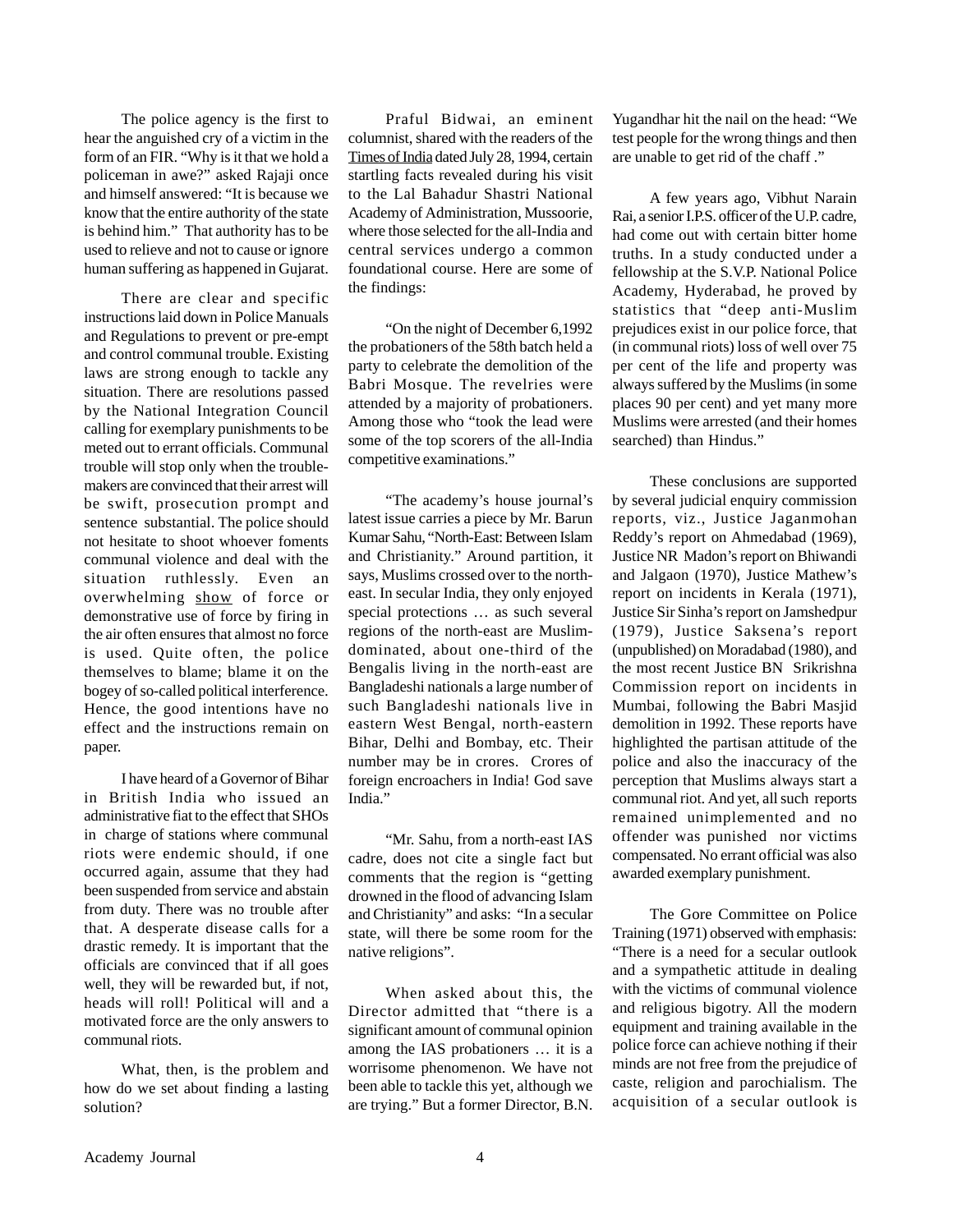essential, since the goals of social development can never be achieved if large sections of the people are denied a feeling of involvement on the ground of caste, religion or language. Guidelines have been prescribed by the Government for prompt and determined action on the part of the police and administrative agencies in dealing with problems relating to the minorities. It is necessary to inculcate a habit of prompt, vigorous and firm response on the part of lawenforcement officers whenever the secular concept is under threat."

BN Mullik (a former IB Director) said: "The mind of every police officer whatever religion he may profess - must be clear on the point that he has taken a pledge to protect the people and it is his sacred duty to protect the weak against the strong and the minority against the majority."

The police in modern India face challenges without precedent. The rule of law may be argued in parliament and the courts but it is upheld and practiced in the streets by the police service. Never in our history has the policeman's job been more difficult. A new brand of police service, insulated from political pressures and accountable only to the courts and the people, with a brand new image of competence, commitment and compassion, is what the country needs. The Mussoorie experience of 1992, quoted above, should have set the alarm bells ringing in North Block as it clearly brings out the need for a wise recruitment policy. Recruitment is the corner stone of the whole public personnel structure. Recruitment means attracting the "right man" to the service, not merely choosing

the best among the applicants as we do now. It is not right to assume that intelligence and integrity, brilliance and character always go together. Training can groom, polish and stimulate but it cannot create. It can awaken the giant, if any, asleep in us but it cannot create one. In any case, it cannot go to the extent of "rectifying the original error." In many cases, (the age limit being so high) ninetenth of the damage is already done to the personality of the individual before he enters the police force; only one tenth is left for training. The Gore Committee had recommended development of aptitude and psychological tests which can help to bring out the best and the worst in a candidate at the time of entry. But the recommendation, like many other good ones, is in deep freeze. The mills of government, as always, grind slowly. In the case of the police, they grind far more slowly.

A policeman of today is expected to be far more than a mere watchman. By the very nature of he tasks, he must be a social scientist in action. He must belong to the category of those who can break up a dogfight. He must possess qualities of a contradictory nature, qualities like intellect end commonsense, firmness end tactfulness, the persuasiveness of a lawyer and the impartiality of a judge, the diagnostic skill of a doctor and the endurance of a patient and to top it all, the skin of a rhinoceros and the smile of a film star! Add to these qualities of good leadership initiative, courage, decisionmaking, besides a sense of humour. He must be impartial, humane and compassionate, which is what secularism is about. He must carry the people with him and, at the same time, be prepared to

obstruct them when communal passions rob them of their innate good sense and judgment. In ordinary matters, he must swim with the current but in matter of principle, he must stand like a rock. The worst thing that can happen to a straightforward officer is a transfer.

Years ago, when a Minister told an SP that he was not popular, the latter had the guts and gumption to reply. " I am not elected, Sir. I was appointed."

February, 28 was a black day in Ahmedabad for the police when PC Pande, Commissioner, reportedly told Girish Patel, a lawyer and civil rights activist, over the phone: "I am helpless. Even my men are going on the rampage."

If the Gujarat outrage has one important lesson for the top management, it is this: "We test the people for the wrong things and then are unable to get rid of the chaff." For the police in India, the crying need is for the "right" men,

"Men whose consciences are as steady as the needle to the pole,

Men who will stand for the right though the heavens totter and the earth reels,

Men who can tell the truth and look the world right in the eye,

Men who are not ashamed to say **No** with emphasis."

**\* \* \***

### *Every success is usually Every is usually an admission ticket to a new set of decisions an ticket to a new set decisions*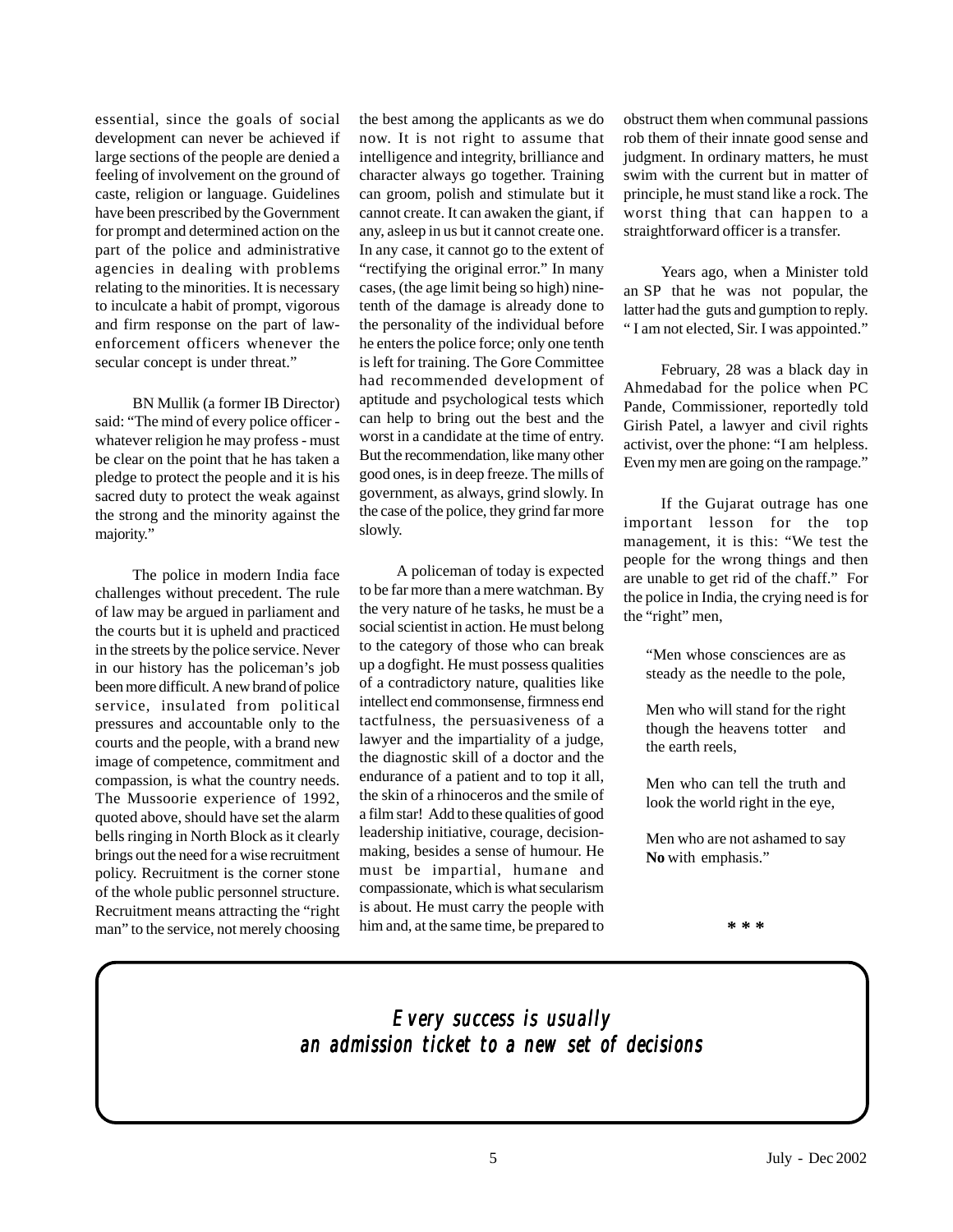## **DEATH PENALTY FOR THE RAPISTS IS NOT THE ANSWER**

**Sankar Sen**

**R**ape of a girl student of Maulana Azad Medical College in broad daylight on November 15, has very justifiably caused deep concern among the citizens of Delhi. School and college going girl students as well as working women have reasons to feel shaken and frightened. Incensed at the increasing incidence of rape and crime against women in the capital, Members of the Parliament have also demanded that law should be amended to provide death sentence for the rapists. The Union Home Minister LK Advani also has favoured death penalty for the rapists and promised to enact a law for this purpose. However, righteous indignation is no substitute for a pragmatic response, which is needed effectively to deal with the growing incidence of this

horrendous crime. Mere provision of death penalty in the statute book will not act as a deterrent. Law enforcement officers as well as the criminologists know that the real deterrent against crimes is the certainty and not the severity of punishment. Experience shows that passing of stringent anti rape laws has not reduced the crime. The Criminal Law Amendment Act, 1983, was passed as a response to the growing public opinion demanding stringent anti-rape laws. It amended section 376 of the Indian Penal Code and enhanced punishment of rape by providing that it shall not be less than seven years, and if the punishment imposed in less than 7 years, the court will have to record in its judgment, adequate and special reasons for this.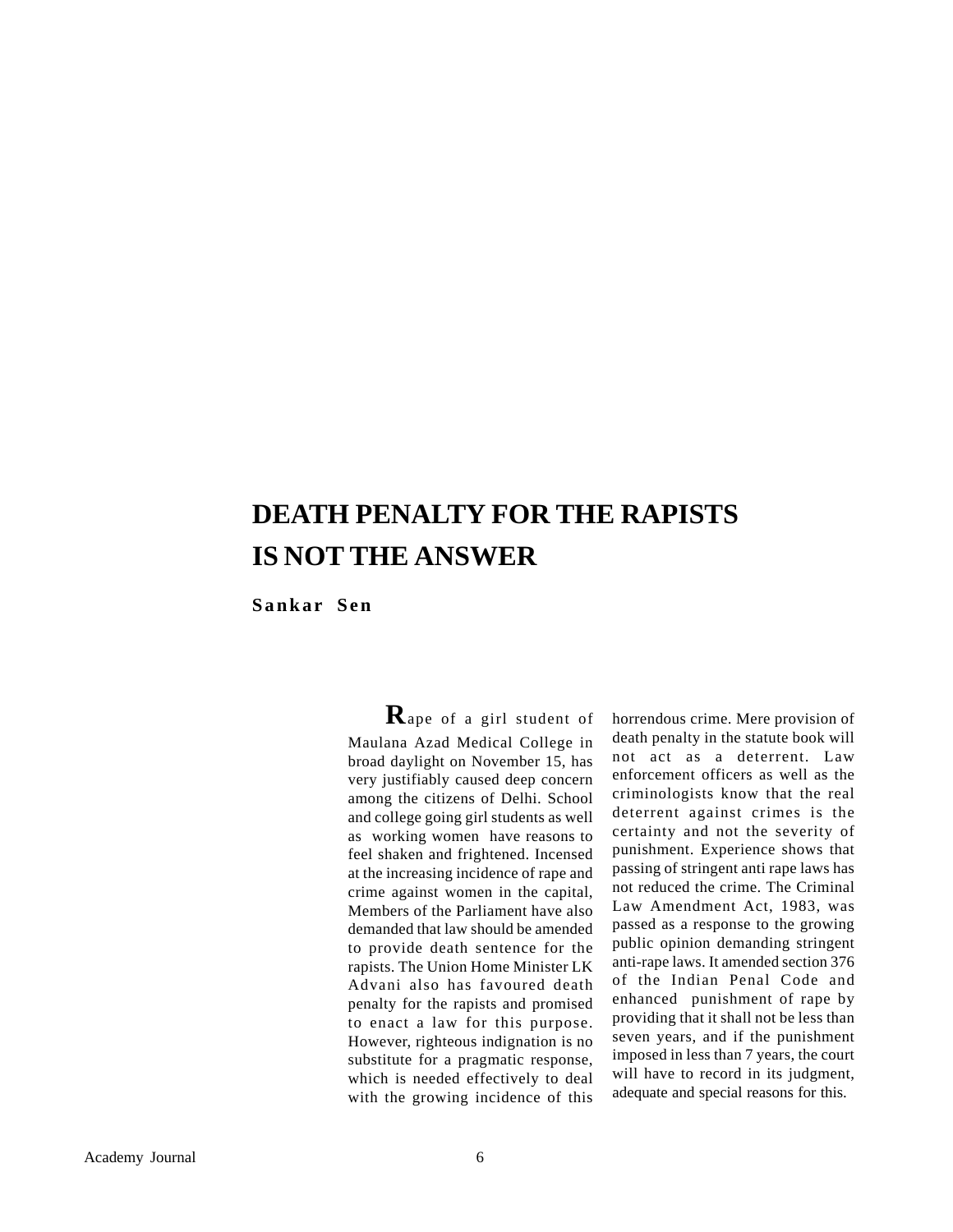It also provided for the same offense, enhanced punishment of minimum 10 years of imprisonment for Police Officers or the staff of jail or remand homes and other places of custody established by law. Unfortunately, passing of this stringent law has not reduced the incidence of this crime which is increasing in different parts of the country. Figures furnished in 'Crime in India' by the National Crime Records Bureau of 15031 cases of rape in 1998 reveal only the tip of the iceberg. A large number of cases go unreported and unregistered. Due to the shame and stigma attached to the victim, rape remains one of the most misunderstood and unreported crimes. The situation in this respect is not peculiar to India. The National Crime Victim Survey in Australia found that only 32 percent of the victims of rape reported the assault.

It is wishful to think that mere provision of death penalty will deter the perpetrators of the crime. On the other hand, there is every likelihood that because of enhanced punishment the court will analyze the evidence more closely and refrain from imposing the maximum penalty because of the fear of miscarriage of justice. All India conviction rate in rape cases is just about 28 percent. Some of the reasons for poor conviction are shoddy investigation, negative medical opinion, inordinate delay in the disposal of the cases, thus allowing time to the accused persons to gain over the witnesses, etc. There is very often unfortunate delay in the disposal of cases in courts of law. From a sample study done by a study group of the Bureau of Police and Research and Development it was found that the trial of rape cases prolongs for years, though section 309 Cr P C provides for trial on a day-to-day basis. It is common knowledge that cases take between 3 to 12 years to be decided because even after decision of the trial courts, appeals can be made to the High Court and Supreme Court. It has also been stated by the Supreme Court that the defense lawyers often try

to prolong the case in order to influence the witnesses in the hope that the lapse of time will affect their recall.

Prolonging the trial only heightens trauma of the victims. There should be all-out-efforts by the court to reduce the time frame in the disposal of the cases in view of the agony of the victim and their family members during trial stage. Bangladesh has now passed an Act (Act no 18 of 1995) for prevention of atrocities against women and children, which provides that investigation and trial of rape cases should be completed within 90 days. Further, the reports of the medical and forensic experts will be accepted as evidence by the court without asking them to appear in the court for tendering evidence.

Agony of the rape victims during trial is compounded by the fact that section 155 (4) of the Indian Evidence Act, 1872, permits the cross examiner to ask the rape victim questions about her past character. These questions about the character and antecedents of the victim can be very embarrassing. It is necessary to amend the section of this law as recommended by the Law Commission, as it is patently unfair and discriminatory to the rape victim. Embarrassing cross-examinations should not also be permitted by the courts. "A socially sensitive judge" in the memorable words of the Supreme Court "is a better statutory answer against gender outrage than the long clauses of complex sections with all the protection writ into it".

The Court also imposes lenient punishment. There is the well-known case where a court exonerated two young men of the crime, because it felt that the accused suffered enough as undertrial. In many cases maximum punishment is not imposed on Police Officers for custodial rape by adducing some extenuating factors. In Suman Rani's case the doctor who had conducted the medical examination

testified that the girl was used to sexual intercourse, and the court went to reduce the sentence of the three policemen to 5 years instead of the statutory minimum of 10 years. Many courts, view rape as a sex crime that occurs because of the "uncontrollable natural lust" of men and therefore tend towards leniency in sentencing. The fact, however is that rape is very often an act of violence that uses sex as a weapon. Recent research in the field has established that rape is motivated by aggression and the rapist is not succumbing into uncontrollable lust but proving his masculinity by degrading the victim.

The Commissioner of Police, Delhi, though berated by the media, is right in pointing out that increasing the number of policemen will not reduce the incidence of rape and molestation. The fact has to be borne in mind that many of the rapes are committed by known persons. Menachem Amir's study of the rape cases from the Police records of Philadelphia shows that rape cases were not sudden occurrences and had been carefully planned. In the US nation wide victim survey it was found that only 22 per cent of the victims were raped by the strangers. An analysis of the rape cases in Delhi also shows that only 13 per cent of the cases in 2001 and 11.8 per cent cases in 2002 the crimes were committed by unknown persons and the rest were committed by relatives and persons known to the victims.

Triennial statistics also show that crimes of rape and molestation of women have gone down in Delhi. It is not fair to debunk the Commissioner of Police for quoting the declining crime figures. Statistics can be misleading, but this is the yardstick by which the police performance is evaluated in Parliament and State Legislature and also by the media. The answer is free registration of cases and victimisation survey as is done in many western countries to get a correct picture of the crime situation.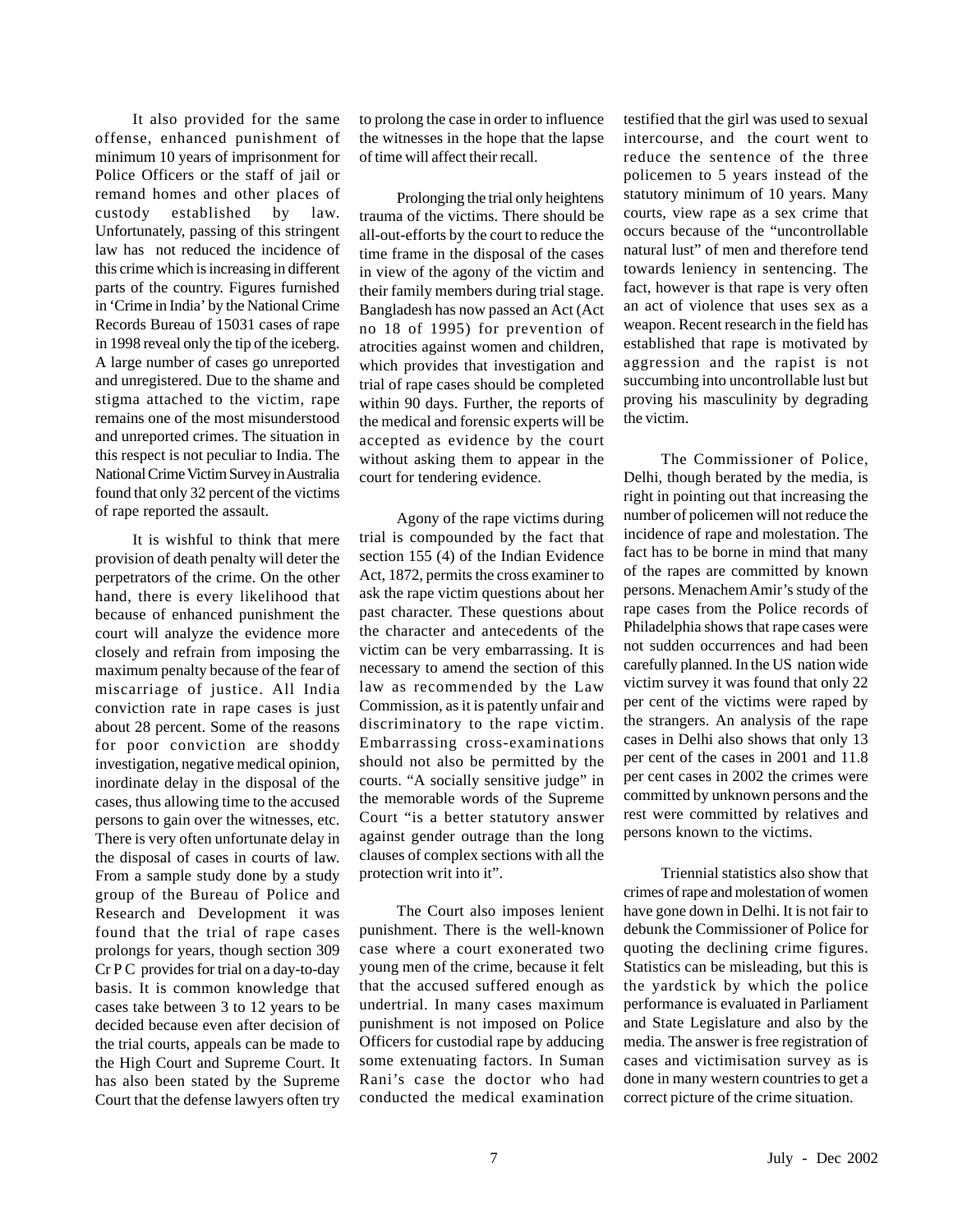For this, the Police Chief must be given a free hand and not pilloried, because there will be a sharp escalation of crime figures if free registration of cases is done.

To effectively combat this horrendous crime, a series of counter measures are called for.

First, there should be thorough painstaking investigation of the rape cases by professional and experienced investigators, who are sympathetic and supportive of the victims. Often investigation in done on a casual and lackadaisical manner. The victims should be encouraged to provide as much details as possible. DNA testing now can provide conclusive evidence in rape cases. At present, DNA testing facilities are inadequate. There is also lack of interest among the investigating officers to use this technique to fix the identification of the rapist.

Second, there should be quick disposal of the cases in courts of law and determent punishment of the offenders. Researches in USA have shown that lengthy prison sentences have some behaviour-altering deterrent value. Conviction rate of 47.4 per cent in

rape cases in Delhi is better than the national average of 28.7 per cent. However, it is not known if the punishment imposed is deterrent or lenient.

Third, quality of prosecution and calibre of the prosecuting staff must improve. Overburdened public prosecutors of average ability are often outmatched and out-manoeuvred by more experienced advocates engaged by the accused persons.

Fourth, the victim should be encouraged to lodge complaints immediately as failure to lodge complaints is an indirect encouragement to the rapists. Fortunately, many women are now coming forward to report. Women should be advised to keep a clear head and observe the perpetrator carefully for identification in future and remember his behaviour and verbal activity during the assault.

Fifth, rape crisis centers should be set up as in countries like UK and USA to advise the victims. Delhi Police has set up some Crisis Investigation Centers comprising of doctors, lawyers, prosecutors and psychologists to help and advise the victims and their family members. The Commissioner should convince himself through contact with the victims that the latter are satisfied with the functioning of these Centers.

Sixth, instead of merely blaming the Police, the members of the public have to step forward for the defence of the harassed women in the capital. The present indifference of Delhi residents to the plight of women is downright shocking.

Seventh, there should be provisions for the payment of compensation by the State to the victims of crime like rape. At present u/s 357 of the Criminal Procedure Code, the fine levelled against the accused can be ordered by the court to be given to the victims as compensation. In the Delhi Domestic Working Women's Forum case, the Supreme Court gave a direction to the government to set up a Criminal Injuries Direction Board. It further directed that compensation to the victims should be awarded by the Board not only on conviction of the offender, but also whether or not conviction has taken place.

**\* \* \***

*The ultimate measure of a man ultimate measure of a man is not where he stands in moments of where he moments of comfort and convenience, comfort convenience, but where he stands but where stands at times of of challenge and controversy challenge and controversy*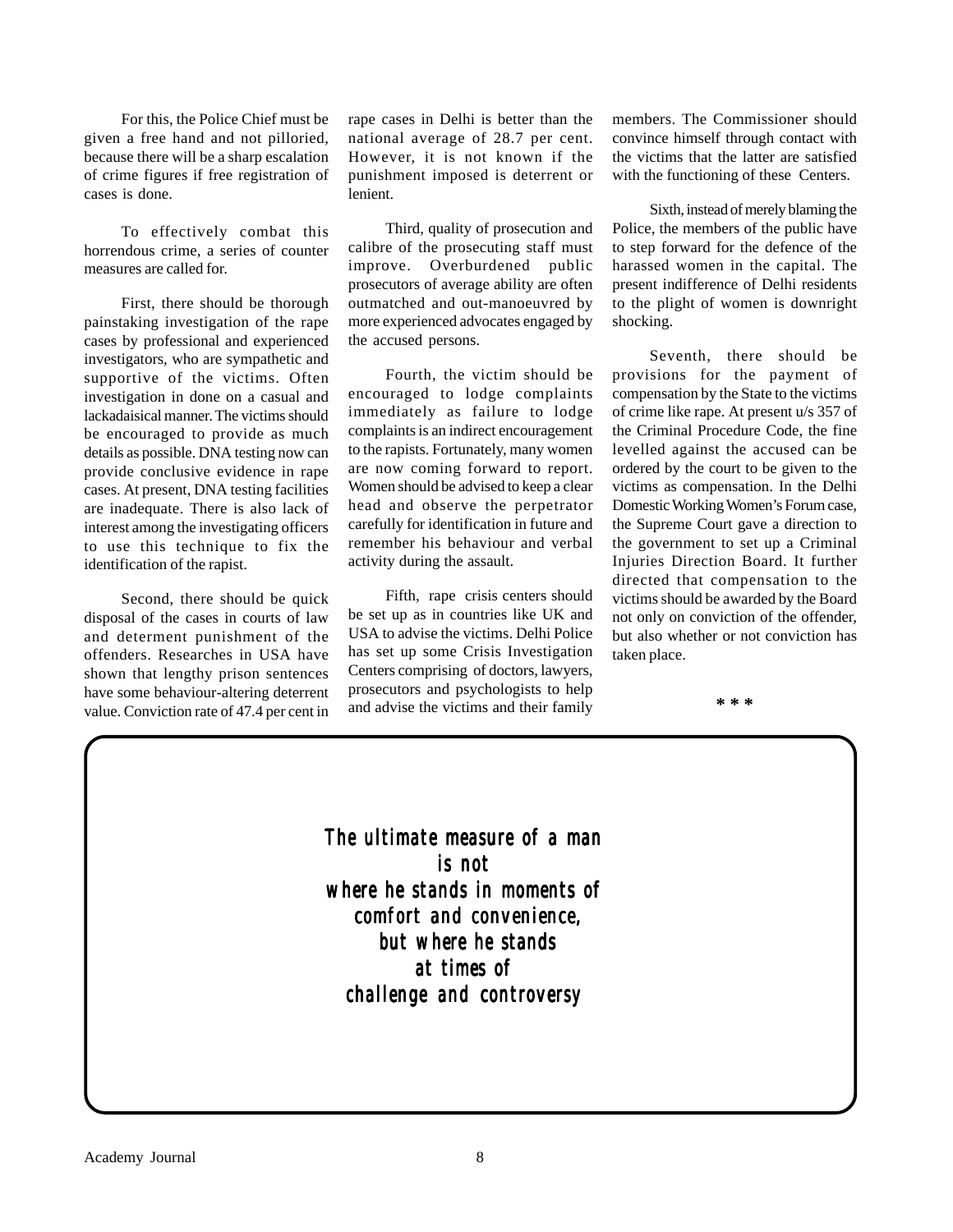## **SEARCH FOR THAT EXTRA**

**TGL Iyer**

**A**ny young batsman starting out magnificently is compared to Donald Bradman. Being dubbed the 'New Don' is the ultimate accolade for the young blade. Any businessman prospering in his enterprise is compared to Dhirubhai Ambani who is the icon whom many admire and worship. Any freedom-fighter trying to free his people from the yoke of slavery and suppression is compared to Mahatma Gandhi. Why do they compare to icons and models when a person is growing into a new mould? To compare is quite easy; to glorify is still easier but to make up and come up to their level is an ordeal. In the process some make it and others don't. The promising hopefuls tend to vanish like mirages in superheated and super-competitive sands of time. Some carry on; some burn out; some come to a dead end. Very few grow into a Leader and Hero!

Leaders grow into the job. The IPS officer is a leader. The growth-stimulants are many and some are listed below.

First, the temperament should be a balanced one, neither fixed nor vacillating. Right or wrong, he has to be a decision-maker.

He can consult others, debate with himself, refer to past performances or rely on experience and instinct. For sound decision-making, the temperament has to be as placid and serene as still waters

 Even in still waters, the surface may be covered with moss. If the moss is separated or removed, he can see the clear water below till the bottom. Temperament should be without that moss!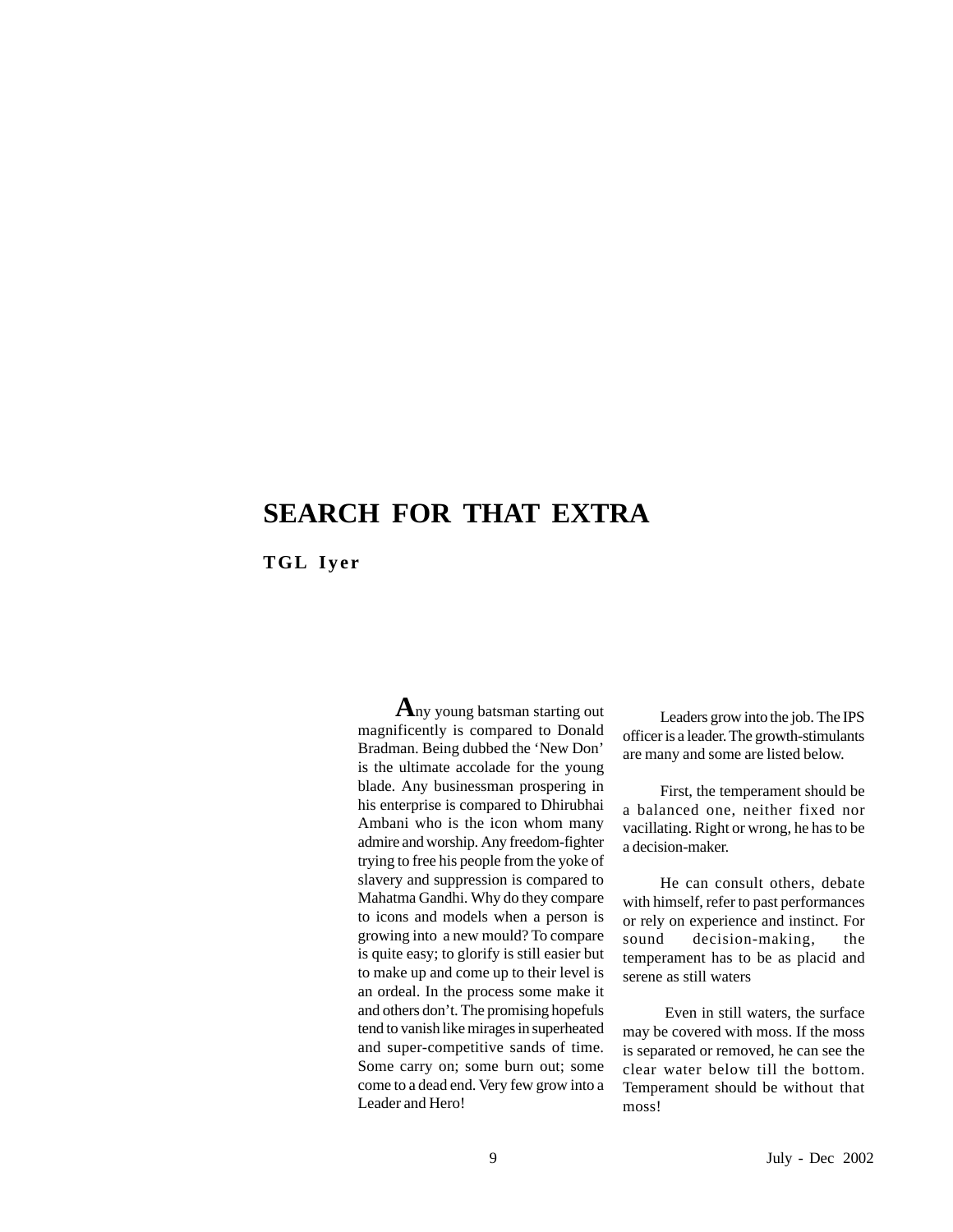Second, the officer should have a positive attitude. Like the run-chase in cricket, saving match-points in tennis and badminton; playing in the opponent's goal area as in football and hockey, the officer has to take his game to the opponent's court, play his best, show his excellence and leave the results to show. The approach should be 'once in a life-time attitude' or 'there is no second chance to score in a crisis' and so on. For this, an icycandy approach is essential.

Third, the officer should develop success-consciousness, despite limited ability, limited resources and no advice from any quarters. As Ernest Hemingway said: "Man can be destroyed but never vanquished". The spirit of the leader should not die. He should have the mentality of rising from the ashes as Japan and Germany did after the second World War. Even in failure, there is success. Ultimately, when a decision is judged, the judges see whether all the wits, skills and talents have been used although the outcome might be adverse.

Fourth, the officer should have sound judgment which comes through experience, maturity and willingness to face challenges and crisis-situations. A sound judgment may not be perfect; but it will be near-perfect. We must know that there is nothing called absolute or perfect in this world. A sound judgment and its execution will have acceptance from the majority. There will always be an odd critic in any milieu; but so long as the officer knows that he is right, he will have no regrets and, surprisingly, it will have general acceptance.

Fifth, firmness in execution of decisions without hesitation or vacillation. For example, if a violent crowd is to be dispersed, the quantum of force to be used is always debatable. But if minimum force is used to achieve maximum results, it will always have public acceptance.

Sometimes, we find that officers run into panic, run away from crisis or use excessive force or delay action which results in more casualties. A right decision is one which is timed properly, executed firmly and pursued till the intended results are achieved .

Sixth, seizing advantage at the opportune moment turns the tables to reach the goal and objective. For example, in the second World War, the Battle of Stanlingrad proved that stopping the German troops to perish in the winter was turning a disadvantage into an opportunity, a probable defeat into a victory. During dark hours of World War II, Winston Churchill replied to the question of a journalist, "You ask what is our policy? I will say, it is to wage war with all our might and with all the strength that God can give us. You ask what is our aim? It is victory, for without victory there is no survival." The point is that somewhere beyond the darkness there would be a brighter and gentler light.

Seventh, there is no scoreboard in decision making. There is no winwin situation in dealing with the public by the police. It is a lose-win situation always. It should appear as 'win' to the Government and the people and 'loss' to the Police. How can such a contradiction and paradox be achieved? It is yielding to some demands of the people or crowd to achieve an objective. For example, we see that in long distance running, the winner may not be in the lead. He conserves his energy for the last burst. He yields place to the person who ultimately runs out of steam. The endresult is vital and important than any other.

Eighth, the police have always a responsibility to discharge than mere tackling the people. This responsibility has to be performed without any complaint or grievance. It is their duty to protect the weak from the predators and raiders who bend and break the law. It is a sacred duty which cannot be avoided, shifted or postponed. As Napolean Bonaparte wrote to General Lauriston in 1804, "Death is nothing; but to live defeated and inglorious is to die daily."

There is a story in Mahabharata of King Sanjaya who returns back from the battlefield defeated and dejected. His mother Vidula standing at the palace gate admonished him saying: *"muhurtam jwalitaam shreyo na tu dhumaayitam chiram"* meaning: "It is better to flash forth once Ain your lifetime than smoke away for ages." With renewed vigour and enthusiasm, the son returned to the battlefield and won a memorable victory. So is it with the Police Officer. It is not only the professional responsibility but an individual commitment to the people that the Police Officer shall always be at the service in all conditions and circumstances.

Ninth, remember that *swadharma* is always better than *paradharma*. It is better to fail in one's own profession, occupation and duty than succeed in another's domain and duty. A Police Officer has to excel in his own profession of maintaining law and order, preventing crime, than doing other duties like guarding banks, escorting treasure and protecting places of worship and so on. Long Fellow wrote, "Each morning, sees some task begin, each evening sees it close. Something attempted, something done, has earned a night's repose."

Tenth, the good officer in the Police should know how to do 'gold mining'. He should not only be equipped himself with considerable mental and moral resources, but should also be able to tap these valuable ores in others as well, in the same way as the skilled prospector taps gold.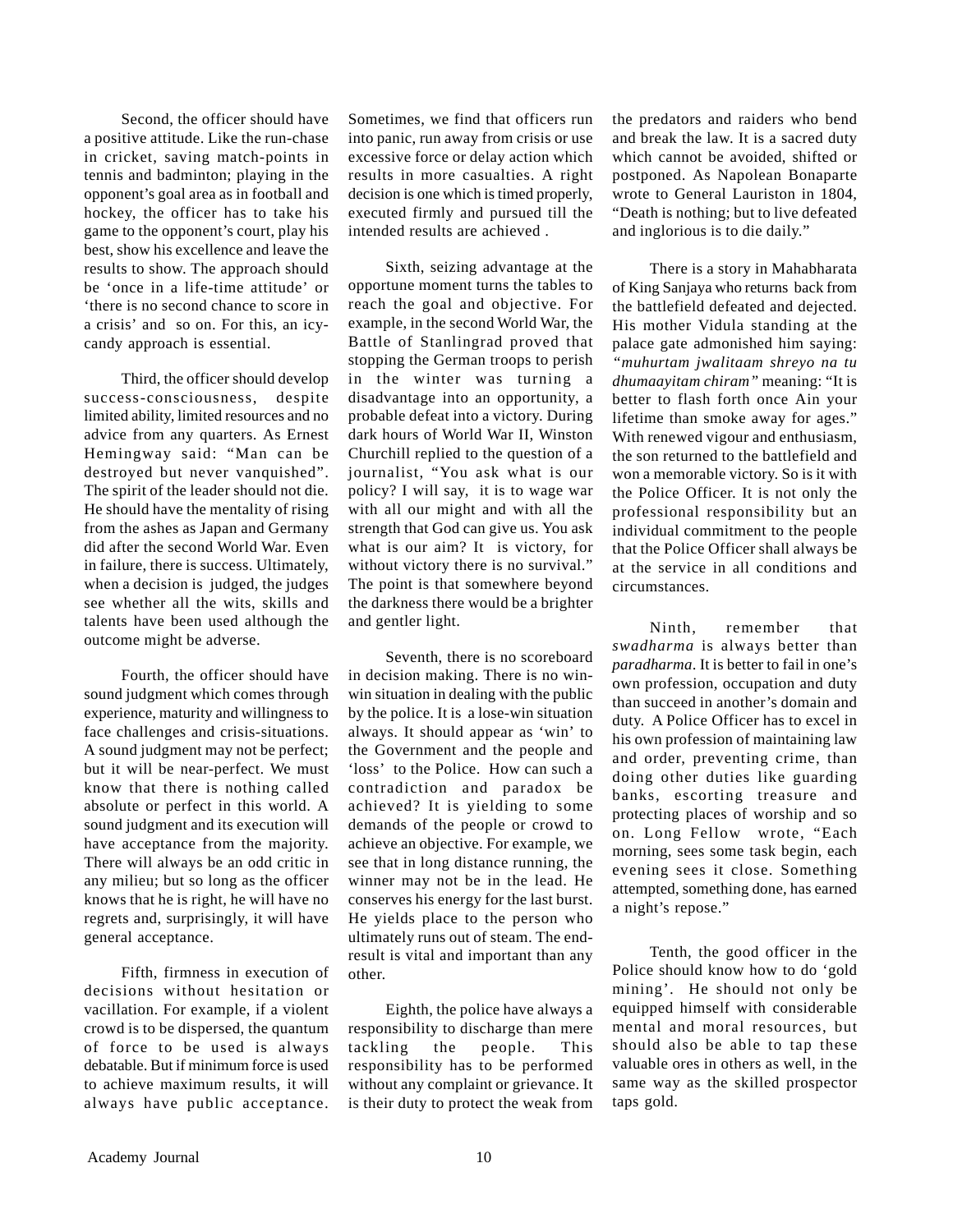He should be the imaginative captain of the most cohesive team. Most of the successful officers in any domain, especially in the police, have been and are supreme connoisseurs of talent. Elbert Hubbard wrote, "One machine can do the work of fifty ordinary men. No machine can do the work of an extraordinary man". The

Police Officer is really extraordinary because he is supposed to have that Extra!

Lastly, a good Police Officer cannot deviate from principles and practices like the classical singer who always adheres and sticks to the background shruti (taanpura) while he may deviate from tala (beats) and raga (tune). The Police Officer may deviate and experiment with situations but shall not leave his principles and ideals which ultimately makes his profession successful and meaningful to the community from which he is born and grown to his present role!

\* \* \*

### *So what if you don't feel perfect?*

*by Bruce D Schneider*

*Some of the most difficult questions I have ever been asked are: If we are the one with God, then why wouldn't God have created us with that thought to begin with? What is the purpose of not knowing? Why don't we feel perfect?*

*I meditated upon these questions for two decades before I was ready to see the answer. Before we are born, we choose to exist and decide how best to help ourselves in the process of discovery. This is because each individual soul develops as it wishes, while assisting all other souls in their journey. All of us experience and gain more of an understanding of the nature of love. We choose who we will be and to whom we will be born, more of understanding the of love. choose be to be to best serve that purpose. to purpose.*

*We also choose to experience 'transformational amnesia', to temporarily forget our spiritual consciousness in order to adjust to the physical world and allow 'real' physical experiences. If we knew we were invulnerable spiritual beings, the effects of these physical experiences would have little or no significance for us. We would know they were not real. they were not real.*

*Imagine that you are a passenger on a flight during a severe storm. The plane is shaking and you see lightning all around you. The 'fasten seat belt' sign is illuminated and you start to get frightened. There's a large blast of thunder nearby, and the lights go out inside the cabin. People scream while the aircraft is bouncing up and down like a toy, feeling as if it could break apart at any second. Babies are crying and as you look around, you can barely make out some people praying in the dark. Your heart beats faster, you start to sweat, your breath shortens, and panic becomes a possibility. You are terrified, and understandably so. No one is telling you anything, and you wonder if the pilots are in control. you anything, and you* 

*Suddenly, the plane calms down and the cabin lights come back on as you hear an announcement: 'Ladies and gentlemen, we are out of the storm now and it should be smooth for the duration of the flight.' Some passengers applaud, and you're relieved. passengers applaud, and relieved.*

*What if you were watching a movie of yourself in this situation and knew the ending? Would you have been as scared? What if you knew during this predicament that everything would be OK? Would you have had the same emotional experience? Of course not. You needed to live through it without knowing, so you could gain a very 'real' experience. If you knew what would happen before it happened, it wouldn't feel real. If knew what happen before happened, wouldn't feel* 

*This is the same with you physical existence. Before we are born, we choose to forget who we are so we can get the most out of what is available for us to experience. We are in this world to experience all of life's situations as 'reality', so we can eventually know ourselves wholly, body, mind, and spirit, as Love. If you realize you are here as a spiritual being, this suggests you have had enough physical experiences to being to awaken. You start to remember who you are and why you came here. You lose the feeling of isolation and 'remember' yourself as part of the One Spirit.* 

*Because we must first forget, most of us get caught up in the 'reality' of what we think we see and have a difficult time remembering who we really are. Until we being to awaken, we remain blind to the perfect process. Since you are reading this, odds are you're awake and are becoming aware that the Higher Intellignece is within and all around you, regardless of what you think you see. and around regardless of you see.*

from the collections of **pullela murali mohan**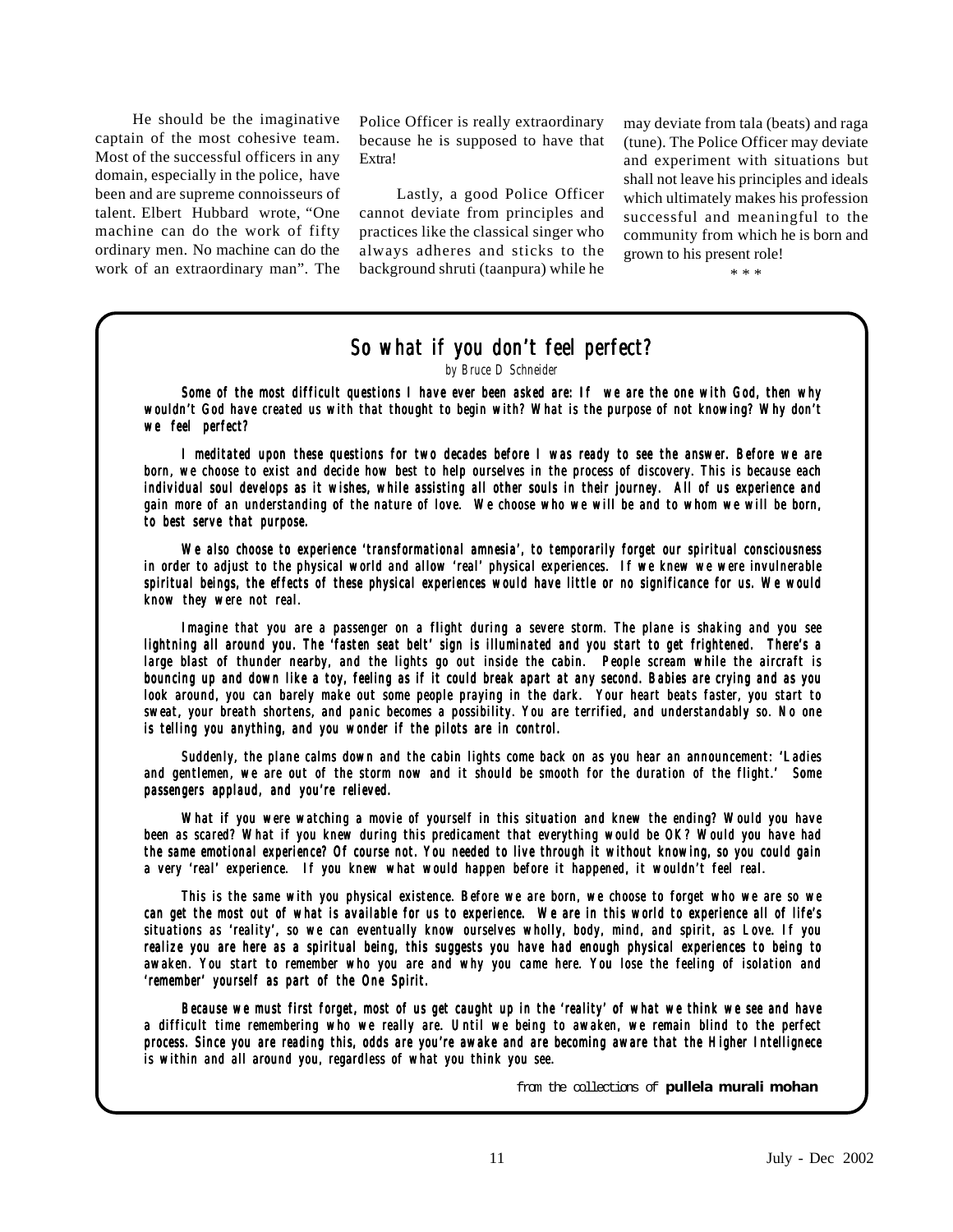## **INDIA'S NATIONAL SECURITY & POLICE RESPONSE : PAST, PRESENT AND FUTURE**

 **Dr S Krishnamurthy**

#### **INTRODUCTION**

**W**e are placed in a climactic era, which is markedly enigmatic as well as complex. Further, the world is on the threshold of a new millennium, experiencing a great on-going revolution in terms of the dramatically exploding 'information age', which is in tandem with the phenomenal strides in various facets of physical sciences and applied technologies. All the creative potentials of man are being continuously stimulated by the innate democratic and humane urges to strongly influence the concept of organized living. The world seems to be shrinking due to various factors, including a slow emergence of consensus on so many matters affecting human life, coupled with

issues concerning survival and progression of the nations and its members inclusive of the flora and fauna.

#### **WHAT IS SECURITY?**

**I**n that setting, the dynamic dimensions of the concept of 'Security', especially in the context of a modern democracy, have to be comprehended. A traditional view of *'Security of a Nation'* is comparable to the dual faces of a coin - with the perennial pressures on the demands of external security (particularly the facet of its territorial integrity) on the one side and the burden of conflict resolution of seemingly never ending internal conflicts of interests of innumerable kind on the other .

*First prize winning essay in the Prime Minister's Silver Cup Essay Competition - 2002*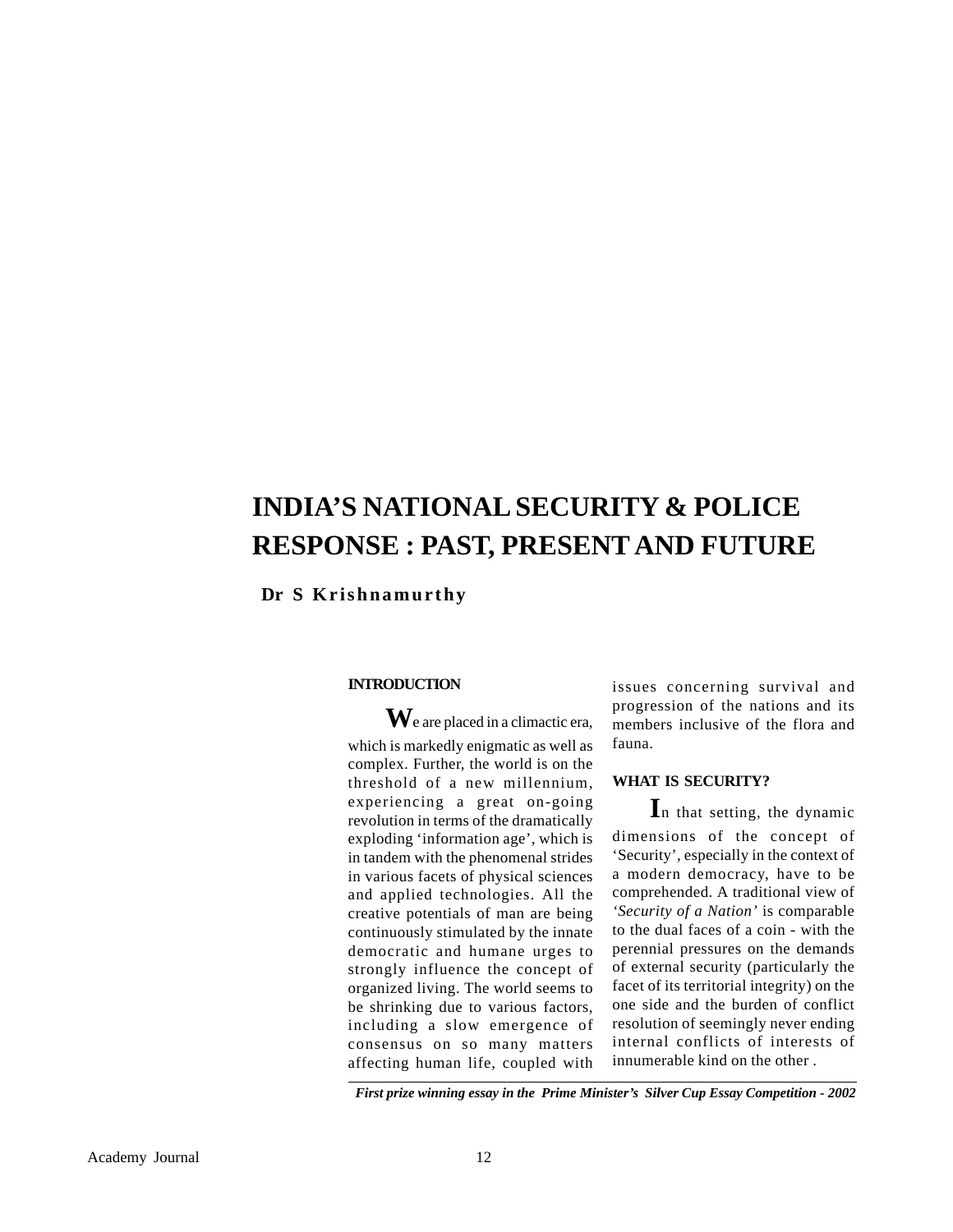Historical roots, as a rule, have a great impact on all social institutions and that fact should enable us to appreciate the panorama of the past and weld that background with the awareness of the present era so that we can build or improve the systems to meet the confronts of the future.

Chronicles narrating the times gone by of this land are mute witnesses to the well-established fact that till the middle of the 18th century, the Indian subcontinent was indeed an agglomeration of various emperors, kings and native chiefs.

#### **THE PAST**

**I**n fact, it was the post-1857 developments, heralded emphatically by the Proclamation of Queen Victoria, that set the pace for the future of India, as a nation, till the independence of India in that glorious year of 1947 and beyond.

The plain hypothesis of security, as comprehended allover the world, till very recently, believed that *'well-being'* of any nation was predominantly related to the external pressures and upheavals affecting the territorial facets of all such political formations. However, closely following that pre-requisite, the facet of law enforcement on all internal aspects of the community too was in the picture. Such a concept was stark in its visage, in so far as India was concerned, till the dawn of the freedom of India. The alien masters planned and pursued a design that the interests of the empire were of utmost concern and internal aspects of societal conflicts within the nation was a secondary obligation of their total role of governance. However, it needs to be appreciated that the concerns of law and order as well as crime fighting tasks within the land were not ignored outright.

At the dawn of independence, various facets of 'Security' were surely considered by the leading lights of the nation, especially during the debates of the Constituent Assembly, which lead to the evolution of that great document know as the Constitution of India. Though there was a clear discernment about the demands on the nation's security, the primary focus was on rapid development of the country. It seemed that the majority view of the opinion makers and leading lights of that era was that, if the State progressed rapidly, then, the problems of poverty, health, education and crime, as well as other conflicts that unsettle the life of the land, would slowly wane or at least remain under control. As a result of that seemingly genuine enterprise, the nation had perforce consigned the core issues of external as well as internal security low down in the charter of priorities, as against the total commitment to speedy development. In a hindsight, it is no wonder that the combined might of the Indian Armed Forces and the nation were in for a rude shock consequent to the unexpected waves of the Chinese aggression that swamped the northern borders of the land in the year 1961. That bitter experience post haste forced the alteration in the 'due emphasis' that was assigned to all features of external security, from then on, in the visions and plans of the Government of the day. Keeping the powder continuously dry and sustaining the optimal levels of the military potential to enable the nation to speak of peace from a position of strength became a professed and pursued policy of the State.

Unfortunately, the concerns of internal security in contrast, till almost the later half of the twentieth century were not really able to foresee the surging and emerging threats to the interests of the nation in terms of terrorism, extremism, international crimes, organized crimes and so many other divisive and debilitating perils, besides the traditional problems of crime and public order that affected and imperiled the peace and tranquility of the realm. Another reason for that lackadaisical approach was the fact that the nation or

forces of order had not experienced most of such problems in a realistic way. However, after a series of major upheavals in various northern states and in the northeastern periphery of the country and following some tragic events of early 80' s that shook the country violently, a slow realization came about in the minds of the political leadership that the issues of internal security are not mere or simple 'Crime and Police' domain. Conversely, it became increasingly clear that security demands cover a wider ambit in which various aspects of societal life have to be relentlessly accounted for. A slow change of the national mindset was the obvious outcome and that transition was evident in the steady growth and development of the police systems from those decisive moments as can be seen in the increasing and enlarging financial and other resource allocations for the police forces of the country. That welcome change could be perceived more explicitly during the last decade of the twentieth century and further than.

#### **THE PRESENT**

**I**n retrospect, we can recount the legacy of the bygone days that have shaped the current times for the Indian Police and also identify some of the inherited shortcomings (as for example the colonial way of thinking affecting both the police and the people at large, or many of its faulty structural designs or its basic philosophy to serve the political masters irrespective of all other issues and so on), that have hamstrung its systematic and healthy growth since the climactic origins seen in the year 1861. Keeping in focus the mindboggling fact that India with its ever expanding human population is virtually converting every problem of the society as a clash of the overpowering numbers, we can recall various Herculean efforts by many worthies who have tried to bring some sort of order and logic in the evolution of the system. The first two Police Commissions instituted by the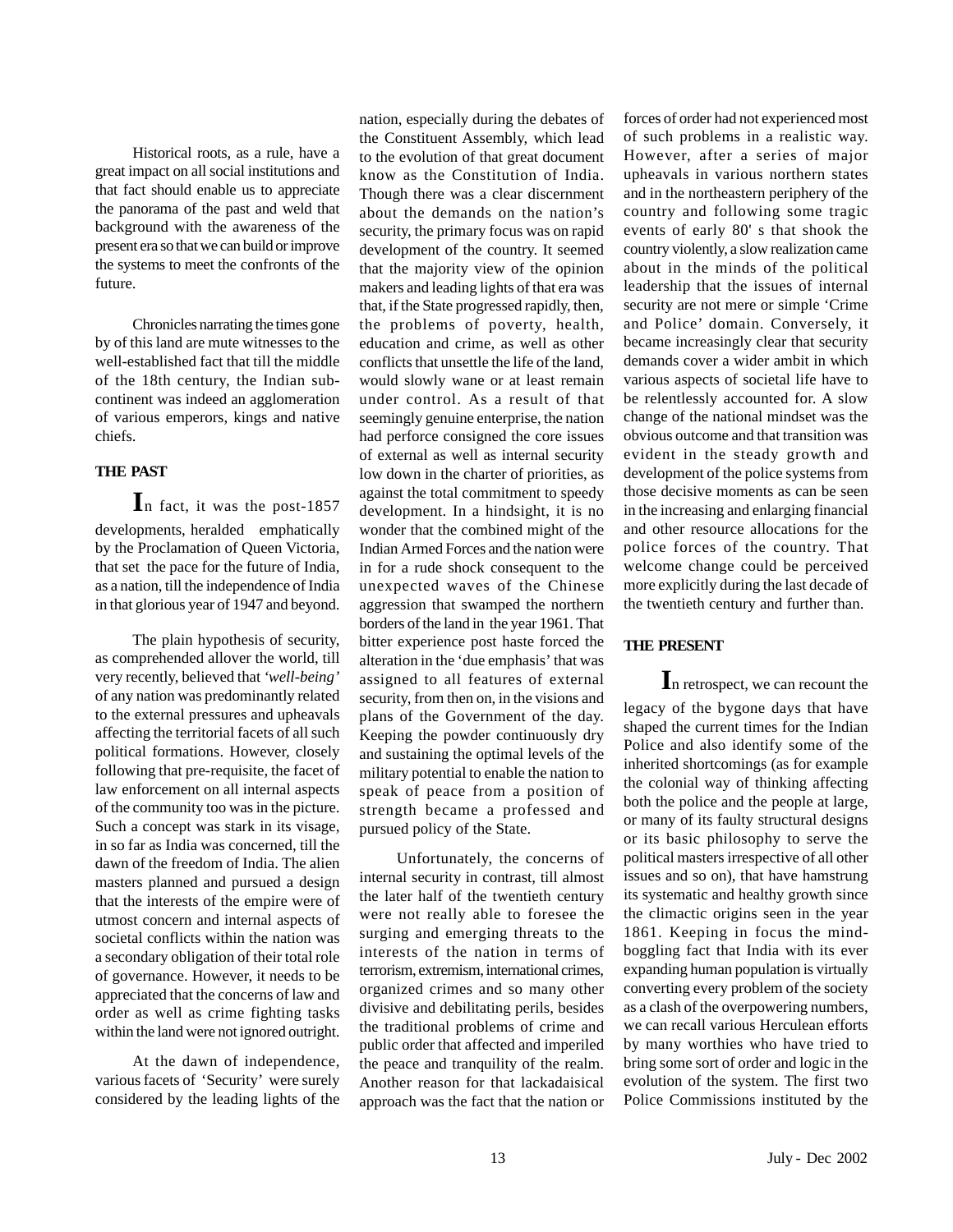colonial powers had, no doubt, left an indelible mark on the progress of the police systems in the British ruled provinces and princely states of India. However, it was the third Police Commission, headed by Dharm Vira (1980), which has been an authentic sheet anchor in terms of intellectually enabling the policemen at all levels to comprehend in real terms their own place in the reconstruction of the biggest democracy of the world. Perhaps it may be even relevant to cite the unqualified appreciation of *Professor David Bayley* eulogizing the immense contribution that the Indian Police as a whole has been making towards protection and sustenance of the democracy in India.

We have completed 50 years as an independent republic. Though many of the dreams of the pioneers of the freedom era may have evaporated as mere fantasies of hope, it must be said that tremendous changes have come about in our midst, beset with many positive transitions, notwithstanding some very unpleasant and negative developments too! That mixed bag must surely help us in conditioning our mind.

Two prominent documents that can enable us to think on a professional platform are the Report of the III National Police Commission and the Report of the Committee on Police Training. Admittedly, both these great credentials are in a sense outdated, as they are clearly over two decades old. Even in that short span of time many new changes have been relentlessly emerging and all such steep and vibrant variations are continuously altering some of the basic assumptions and presumptions that had woven the basic approaches of both the vital records. Problems like terrorism, extremism, international crimes involving contraband, drugs, arms and even the human trafficking, transnational crimes of various kinds, crimes of the computer era, cyber crimes and so on have suddenly transformed the world of the not-so-distant past as a kindergarten in relation to the

burgeoning numbers as well as staggering types of crimes of the current days. Not to forget, the traditional crimes of the folklore type have not yet left us and all such conventional crimes still bug the urban as well as rural countryside. Another remarkable facet of modern India is the dramatic change in the economic policy of the country which was given a catalytic spur around the beginning of the decades of the nineties and that has dramatically altered the crime and order scenario in a very big way.

The Indian police of today are no doubt in a state of flux in terms of grasping their own identity and comprehending the relative significance of their potential in the context of a young free country, that is India. Though the debate about the police role and goal charters have been engaging the experts since long, it seems that for some time to come, the agreement on the assignment of crime prevention and detection responsibilities together with the task of maintenance of law and order are sure to continue. Similarly, the obligation of myriad social services and other regulatory dimensions are also likely to remain with them.

But, when we look at the Police Act, we are sure to find to our chagrin, an incompatible fact that the hierarchical display of the jobs/tasks have got altered dramatically in the day-to-day police practices. A mismatched as well as anachronous setting where the charter of 'Order' management seems to sideline all other police activities in a very significant manner, at times distorting to some extent the police image in the minds of the people at large, should surely force us to reckon the complexities of the challenge.

This dichotomous situation is all the more awkward when we find that various types of crimes have been steadily showing an upward trend *vis-avis* the falling standards in terms of detection and conviction. Prevention of crime seems to have become cursory obsequies of the police stations with

limited or inadequate or grossly insufficient resolution or dedication to contain and fight the menace. The net result has been that these failures have been rather unnoticeably relegating the basic utility value of the police to the stability and peace within the community. True that the police have to depend on the people for very many crime preventive and other order related activities and yet due to the poor image that the police have acquired over the decades (and seem to have failed in shrugging it off, though that particular constraint seems to be clear to the leadership and even the Governments) the foundations for building a strong community-police partnership is reduced to a mere theoretical exercise, ventured half -heartedly here and there. The public perception about the police holds an unenviable view that the latter are neck deep in security concerns dominantly focused on all physical and related aspects of protection of VIPs and generally worrying and working about the law and order in the urban centers, especially the political capitals of various states. Naturally, all other aspects of crime (prevention and detection included) and every other services are dependent of the time that is left after their major worries narrated above.

Of course, at times they do seem to suddenly come alive and show some evidently a desultory activity whenever there is public furor over alarming rise in crimes or sudden chaos due to failure of regulatory activities and thus, the police work is more of a *'reactive'* genre and the innovative and people oriented *proactive'* styles are yet to become the established practices of the police systems in the country.

Responding to the palpably increasing public demand to usher in the needed reforms in the police systems of the country, particularly after the report of the III National Police Commission, several areas of the police administration and some aspects of the Penal Justice Administration have been in focus for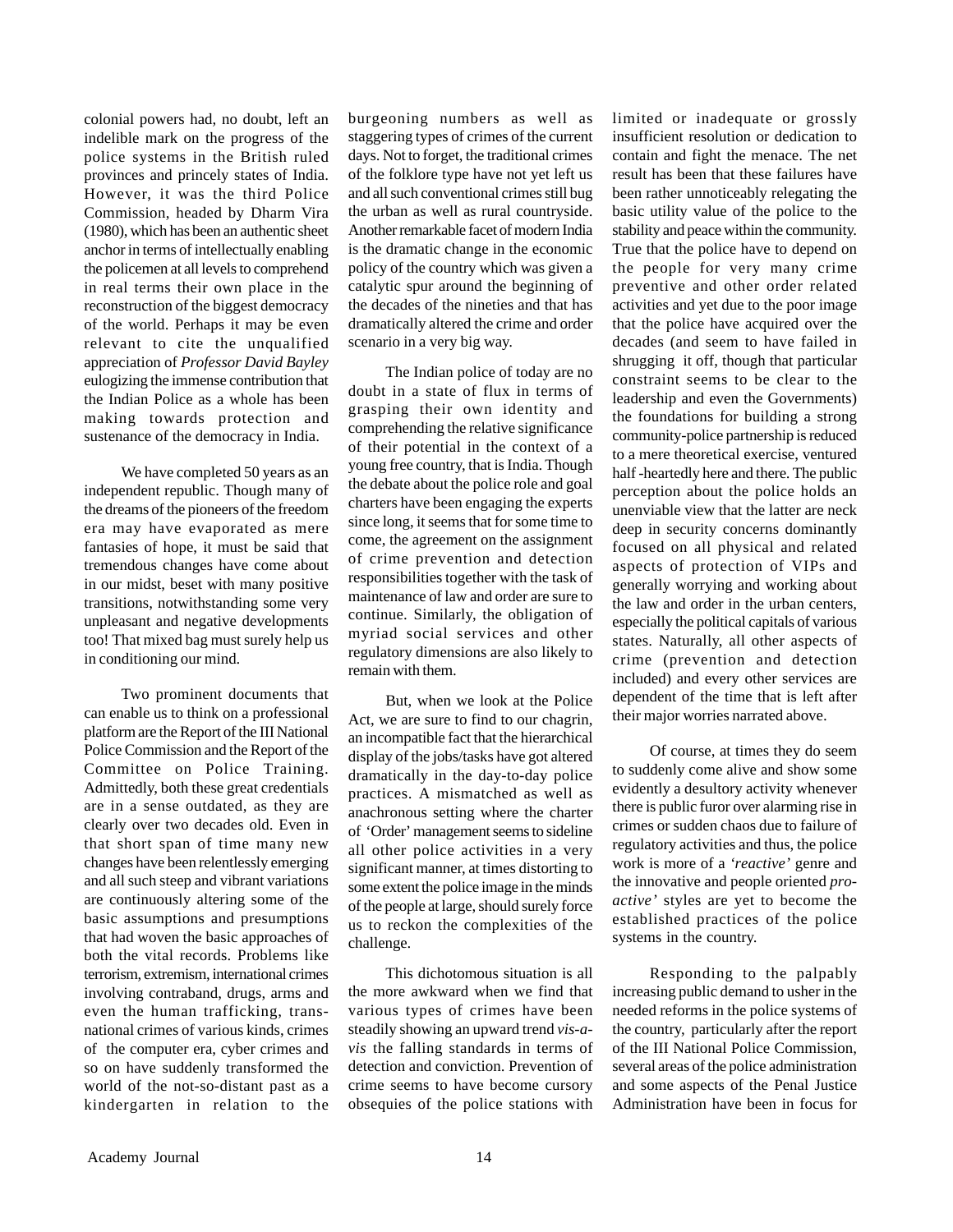various reforms or improvements. But, the tragedy is the fact that most of such changes have remained a little more than cosmetic and a large number of them are on peripheral aspects of the problem. An unsubstantiated but inherent fear entertained by the political and other power groups seem to hold an erroneous view that enabling the police to become accountable to law alone and not to a party to an elected office (as is the prevailing arrangement) would relegate its political clout to its own self-inflicted nemesis. Admittedly, the apex court of India has intervened in the matter, along with the National Human Rights Commission on specific aspects such as enacting a new Police Act, setting up of State Security Commissions and separating the investigative wings of the police from the law and order wings as well as for considering a tenure appointment for the head of the state police forces. Somehow, the urgency on these matters seems to recede, rather inexplicably and thereby the most sourly needed improvements and reforms in the police systems appear to have become a mirage in the deserts of national procrastination.

#### **THE FUTURE**

**N**otwithstanding all the constraints and impediments, some of the following steps are worthy of consideration:-

#### **I. Infuse 'True Professionalism'**

a) The police must become really professional in their work. Building truthful work styles and developing right occupational ethos is a first step. Accomplishing the professional goals in a correct, legitimate and lawful manner and to mirror in real effect the ideals of 'rule of law' should form the genuine foundation in that quest. The organization has to sustain comprehensive efforts to build professional knowledge and skill base on the entire range of police activities.

Unless relevant advances in applied sciences and other fields are steadily and systematically internalized into the system, there will be no qualitative as well as quantitative improvements in the functioning of the police.

b) Police manpower has been steadily mushrooming over the years and unfortunately that facet is clearly getting enmeshed in the law of diminishing returns. As a result, the community is slowly getting disillusioned to find its resources not being productively employed. The leadership and the governments will have to drastically alter their strategies in ensuring a viable the cost-benefit ratio on the investment made by making certain that worthwhile productivity surface from the entire system. Admittedly, many of the sovereign functions fulfilled by the police cannot be really measured in terms of productivity or returns. Yet, it is possible to validate that the cumulative work of the police weighs favorably in relation to the huge resource investment that the society is making.

c) The Police will have to treat their work as a true profession on a graded basis. At the basic level, an average policemen, i.e., the lawmen who becomes the first contact point between the people and the organization will have to develop and demonstrate a good/positive response style coupled with helpful attitude, so that he is able to size up quickly the needs of each case or situation and then refer the matter to experts for appropriate as well as complete handling by a slightly higher level of professional experts. Registration of offences, investigation of cases, conflict resolution, petition enquiry, myriad routine administrative checks (for example various verifications for passports, employment and so on) as well as an assortment of secondary level regulatory functions and a litany of other activities are the unceasing examples to give glimpse of the range of police work. The initial contact point

between 'people' and 'police' can be compared to the first response in a hospital where the preliminary examination helps in quickly assessing the type of medical attention that would apply to that specific case - ranging from an outpatient attention or an extended medication or even an emergency operation to save the person! In other words, the police system must really have both the generalists and specialists well bonded in a hierarchical system, which promptly and quickly attends to the public calls.

d. In pursuance of that effort, the police must nourish and draw on high quality expert studies on all aspects of police work so that the seemingly innumerable police activities are simplified and standardized. All routine police activities must be rendered quick and receptive. Somehow, the police systems are still continuing very many outdated and absurd methods much to the unhappiness and even disgust of the public on the proverbial delays as well as ineffectiveness to their cries for help. Examples are a legion. Failure to update the complainant of the status of his case or conveying to him of so many vital data or information that will help him in many ways are very common instances. Even on the regulatory aspects of daily life, police communication on use of roads, changes in important aspects of public information are some of the examples, which are crying for a total change in the work culture and practices.

#### **II. Emphasize and ensure full play of Human Rights**

There can be no doubt that dignified policing is indeed an inevitable facet that nurtures the correct and ideal work ethos for a democratic living. The need to improve the quality and effectiveness of police work can be to a great extent accomplished by good and systematic supervision by the leaders by a methodical overseeing of the law enforcement work of all hues done by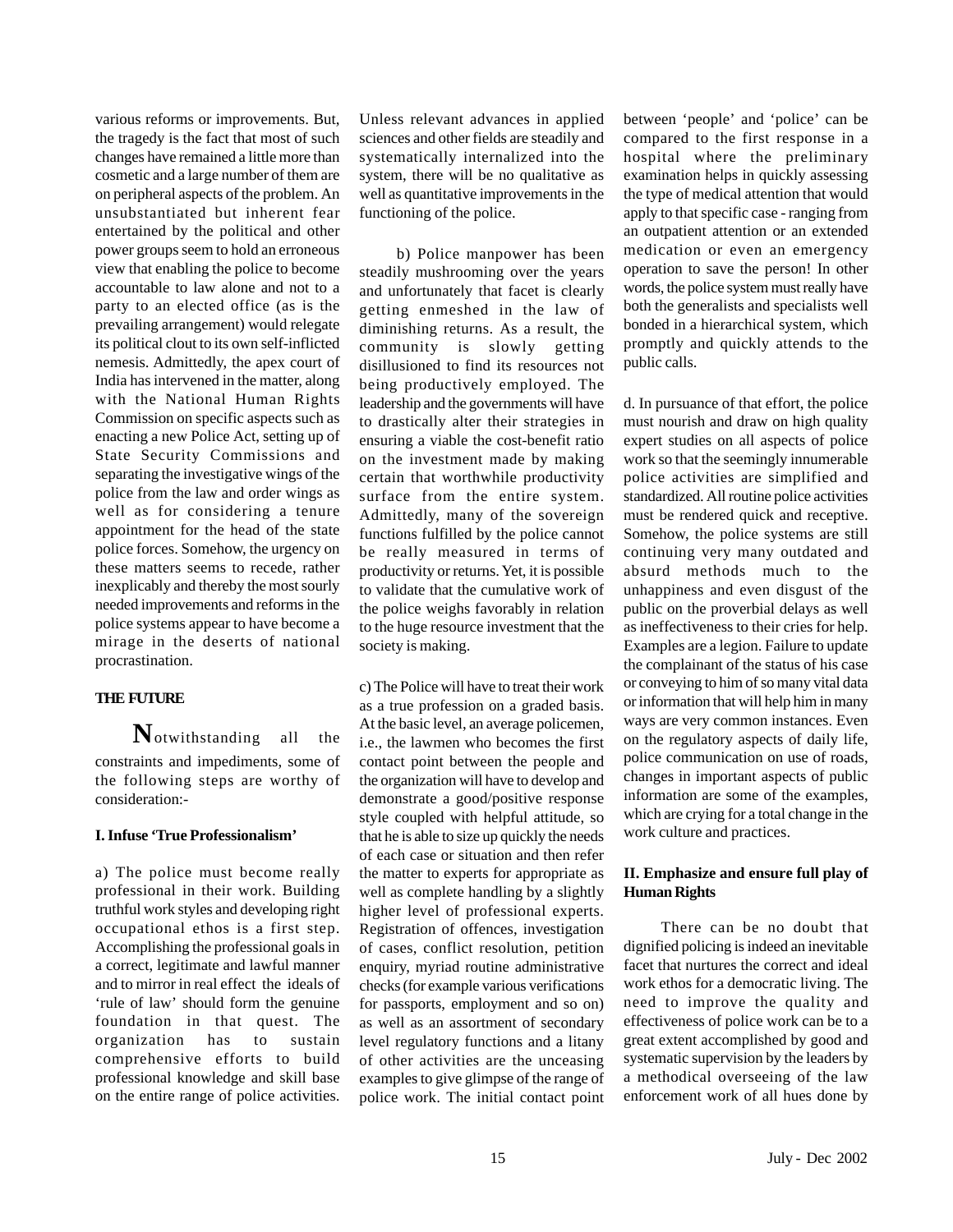the police station levels and upwards. The very establishment of the Indian Police Service was intended to provide a high quality leadership to ensure that the police working is steadily and continuously monitored, controlled and corrected. But, that type of expectation hinged on the presumption that all such leaders including the middle and junior level leaders are professionally knowledgeable and also is inspired by the right values in the entire gamut of police work. This hope apparently has not been fulfilled or to put it more kindly, not really pursued adequately. As a wide array of police tasks and actions affect the freedom and liberty of people, scrutiny and control of the police powers are a must. Though the courts are by law expected to fulfill that part of the exertion, the role of the leaders to continuously provide the balancing and correcting measures cannot be understated.

a. Human Rights in police work is perhaps the most vital charter on the police system as a whole. Those noble ideals really convey that 'means' of all police work are as important as the 'end' that is sought to be achieved by the police - individually as well as a team. It exemplifies in other words that the police must realize that they are meant to serve the people clearly in accordance with the law of the land. Conversely it crystallizes the golden path that they (the police) are not reflecting the interests of the political power alone or the people who are politically or otherwise strong. Said differently, the proposition merely epitomizes that the police are indeed the agents of law.

b. It is proper to focus here on the issue of the stereotype of police behaviour. Undisputedly, a pervasive facet of poor quality of police conduct is the bane of the police of today. That gross shortcoming has to be corrected if the police aspire to win the public goodwill. Developing and building the right 'police attitudes' would perhaps be the biggest welcome change in the total effort to improve the police. In that compelling

context, the key to develop the needed egalitarian police ethos can be found only when the police moves collectively as well as individually in terms of bringing about a change in the integrated results of knowledge, skill and regimentation in their work actions. Though changing the police attitudes may appear to be very difficult on a spur of the moment or even over a short period of time, it should be possible for the leadership to enforce minimum standards in relation to the conduct patterns of the average rank and file.

c. In order to strengthen a long-term approach on this elemental need, it may be desirable to evolve a more comprehensive recruitment policy. The job dimensions of the police are such that the tasks have to be accomplished by persons having an ideal blend of head and heart. Somehow the current induction doctrines into the police ranks seem to reflect that the total range of the police jobs oscillates between menial type of works and occasional semi-skilled activities. As a result of this dichotomy, the productivity of an average constable is getting reduced systematically and that perhaps is the single biggest shortcoming of the system. We have to clearly focus in getting better and more qualified persons into the system and slowly make them more and more capable by training and supervision.

#### **III. Innovate to improve human and other resources**

a. It is seen that the armed category of personnel account for around 30 to 35% of the total police strength of the states and their functional utility is limited to order management, barring rare exceptions. Further, out of the remaining force, the lowest two rungs constitute nearly 93% of system. Indeed, they are the cutting edge of the organization as they provide the main as well as the primary contact points with the lay public. Unfortunately, however, the first impression in all such situations and circumstances are generally lost for the

police for very obvious reasons discussed above. More importantly, the work aspect also is suffering seriously as that basic level does very little original work. Further, even when done, all such actions are warranting higher level checks and scrutiny. As a result, the functional utility of the vast majority is greatly reduced and overall productivity of the system is suffering enormously.

b. Some years ago, the Home Ministry had started an exercise to examine the feasibility of making the civil police an *Officer Oriented Agency* by a series of steps and measures (on Police Reforms at the instance of the then Union Home Minister - during the month of April, 1997) and that idea seemed an innovative approach. But, all such efforts have to be well thought out and very systematically implemented. It is said that deadly problems require hard remedies and police systems which are virtually getting crippled by all sorts of crisis would surely call for a drastic effort to put the system on the road to success.

#### **IV. Use 'Training' as the main tool to improve the most needed professionalism amongst the personnel**

a. Key to elevate the police professionalism is surely the 'Training', which somehow has become a stepchild in the entire organizational policy and planning. As a large number of activities are really skilled type of works, the need to make the police ranks more competent is the only way out. If, on the one hand, the combined status and expectations from the courts, media and the people in all walks of life, regarding the police are at a very high level, the organizational commitment and the response of the powers that - be to elevate the average policeman to that plane is conspicuous by its dearth. That hiatus is too glaring! Some of the brilliant examples of many advanced and really successful police systems in Japan or in some of the countries in Europe and in some specific pockets of the United States of America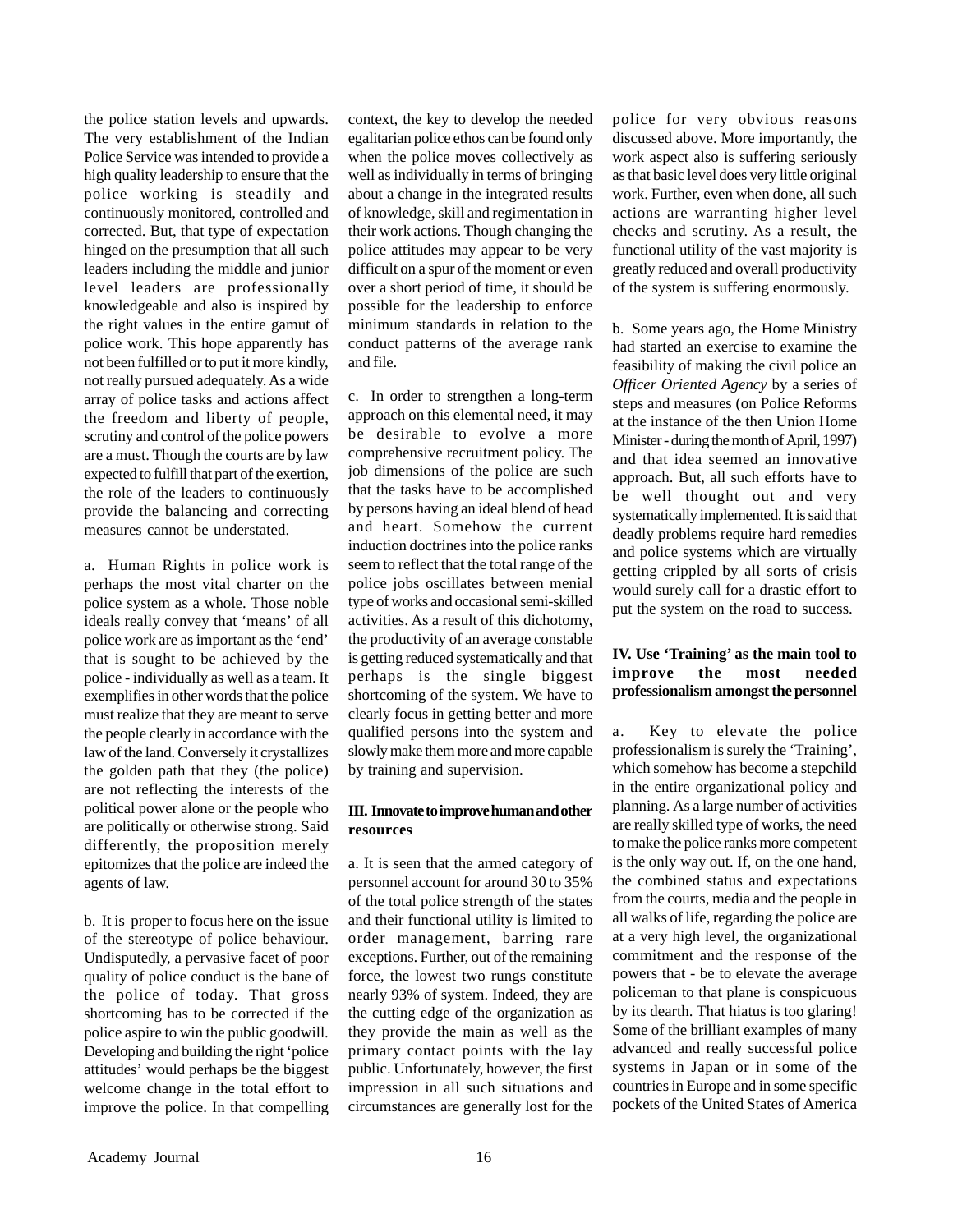disclose that a better qualified police officer would grasp a really well-evolved professional training to become a better and more effective policeman. Further, it is seen that there is tremendous support in those lands for all ranks to improve their own knowledge and skill-base on a continuous basis by several supportive arrangements. A sad commentary on the status of prevailing police training approaches in the country was evident in an official survey made during the preparation of the Gore Report. Strange as it may seem, most of the State Police Systems have not even evolved a really viable *'Training Policy*' that can enable their ranks to cope with the increasing challenges that are relentlessly confronting them. On the contrary, many of them (leadership particularly at the middle and cutting edge level) are not even aware of the emerging threats to various aspects of police work that is sure to engulf and swamp them sooner or later.

b. In that specific framework, it may be useful to evolve a strategy to continuously integrate the training plans with the field realities. A successor to the Gore Committee should be a Permanent Standing Committee that can help the States (and the Union Territories as well as Center) to avail the intense research and planning that must be catalyzed at the level of institutions like the BPR&D and ICFS or the NPA, etc.

d. As stated earlier, the main focus of the police is virtually clinging to the 'Order Orientation' and that has resulted in loss of focus on real police tasks of crime fighting. As a result, the inevitable imbalance has led to distortions in policing styles and police ethos. As the political executive is virtually dominating the police functions by its behind the scene influence, the police systems are slowly becoming an extended armed unit of the political party in power and the wearing of uniform to represent the law of the land seems to be slowly getting diffused. The public perception also throws immense doubt about the impartiality and integrity of the police in this regard. As a corollary, security demands and VIP protection and the likes are becoming more and more explicit and the real protection that the police can give by an unobtrusive umbrella is misplaced.

#### **V. Build a strong Community - Police Partnership - the only insurance for the future of the police in a democracy**

Involving the community is the key to police success and this aspect has been not fully utilized by the leadership both at the executive and at the political levels. Ensuring a systematic public education and eliciting their support is a non-stop effort, which the concerned have to plan and pursue. There are several dimensions to this elemental facet of getting the people's support. Alas! there is really no steady policy in most of the States as indicated by the obtrusive fact that there is no law or strategy, which invokes the measures that are concomitant with various styles of community policing. Though the Police Act and many administrative guidebooks speak of public support, the required legal base and a formal prescription of methods of practice to elicit that underlying buttress is glaring by its deficiency.

#### **VI. Seek media help with a sound Police** - **Media policy for an egalitarian way of life**

The need for developing and sustaining a sound Media Policy to advance police effectiveness and also ensure the community goodwill warrants no emphasis. A strategy, which generates continuous awareness levels of the people on all essential facets of law enforcement, is vital for the growth and nourishment of democracy. An enlightened and civic-minded society is the best insurance for an egalitarian milieu. Such an environment would surely call for a vigilant media and to advance that cause, a Media-Police

relationship built on the concept of a 'healthy and constructive tension' would help the police to effectively ensure an internal vigil. As a corollary the system would also stand scrutiny of a continuous social audit, which is indeed the lifeline for a Jeffersonian way of life.

#### **VII. Reforms in other wings of the Criminal Justice System**

The political, administrative, social and professional leaders would do well to seek improvements in all facets of the Criminal Justice System so that the benefits of improvements in the penal processes would be meaningful enough to fight the slowly pervading cynicism about the real value of the democratic way of life and the concept of rule of law. There is a justifiable apprehension that the people's confidence in the system is waning rapidly. Unless such pessimistic and helpless notions are not reversed, all our efforts to realize the eminently desirable goals and ideals of our Constitution will be shattered.

To sum up, the prescience of National Security in all its internal dimensions could be answered competently only when they (the police) become responsible, responsive and effective in a democratic ambience. If they are able to accomplish that at least to a great extent, then they can hope to stay relevant. In that quest, a catalytic spur of life can be given to the Indian Police by systematically addressing *suomoto* some of the vital issues. That innate urge and a burning desire to fulfill that must become apparent from within. Yet, they really need not wait for others like the political executive, courts or the media to take the initiative, as the leadership coupled with a motivated ensemble of the rank and file, can really come up with practical working plans to do all that the organization can *proactively* venture towards those eminently desirable goals.

\* \* \*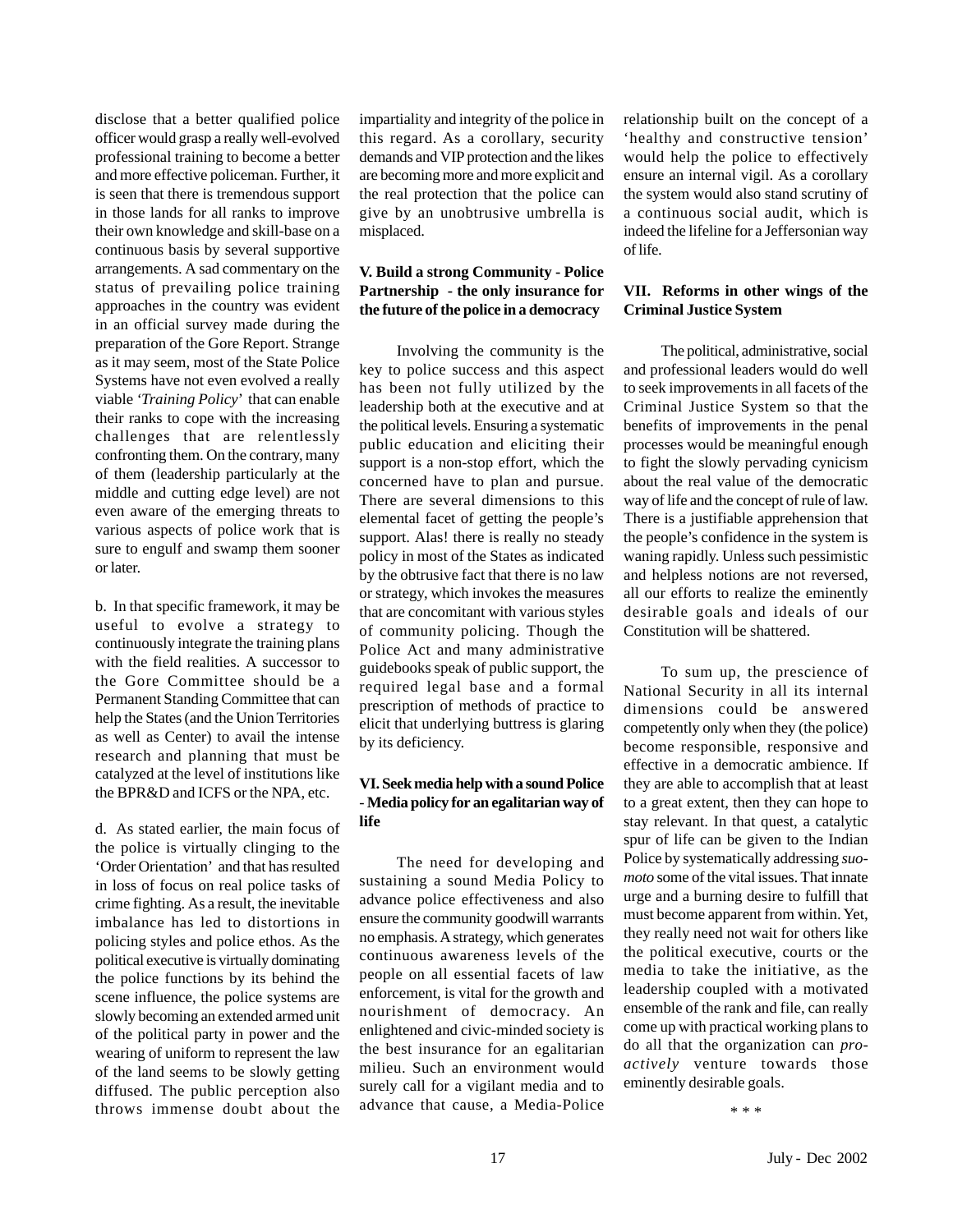## **TRAINING IN CYBER CRIME : KNOWLEDGE MANAGEMENT CELL**

**Dr SC Agarwal**

**C**yber Crimes have become a reality in India too. Indian Airlines was defrauded by several lakhs of rupees with the tampering of its computerized booking records. In the arms drop case of Purulia, the main players used Internet for their communications, planning and logistics. Computer hackers have also got into the Bhaba Atomic Research Centre (BARC) computer and pulled out important data. Some computer professionals who prepared the software for MBBS examination altered the data and gave an upward revision to some students in return for a hefty payment.

A sample of few other cases being investigated in India include the following: A loss of Rs 1.39 crores to a nationalised bank where the computer records were manipulated to create false debits and credits; a loss of Rs 2.5 lakhs due to

computerised creation of false bank accounts in another nationalised bank. In another case, an MTNL official manipulated computer terminals by reversing the electronic telephone meter systems, thereby allowing some companies to make overseas calls without charges.

Technology empowers. And does so universally. The benefits of such empowerment reaches criminals too. Cyberia (or) Cyberspace can be defined as a system made up of millions of people who communicate with one another through computers. It is just not the people who make up the Cyberspace but it includes the information stored on millions of Computers world wide accessible to others through telephone lines and other communication channels.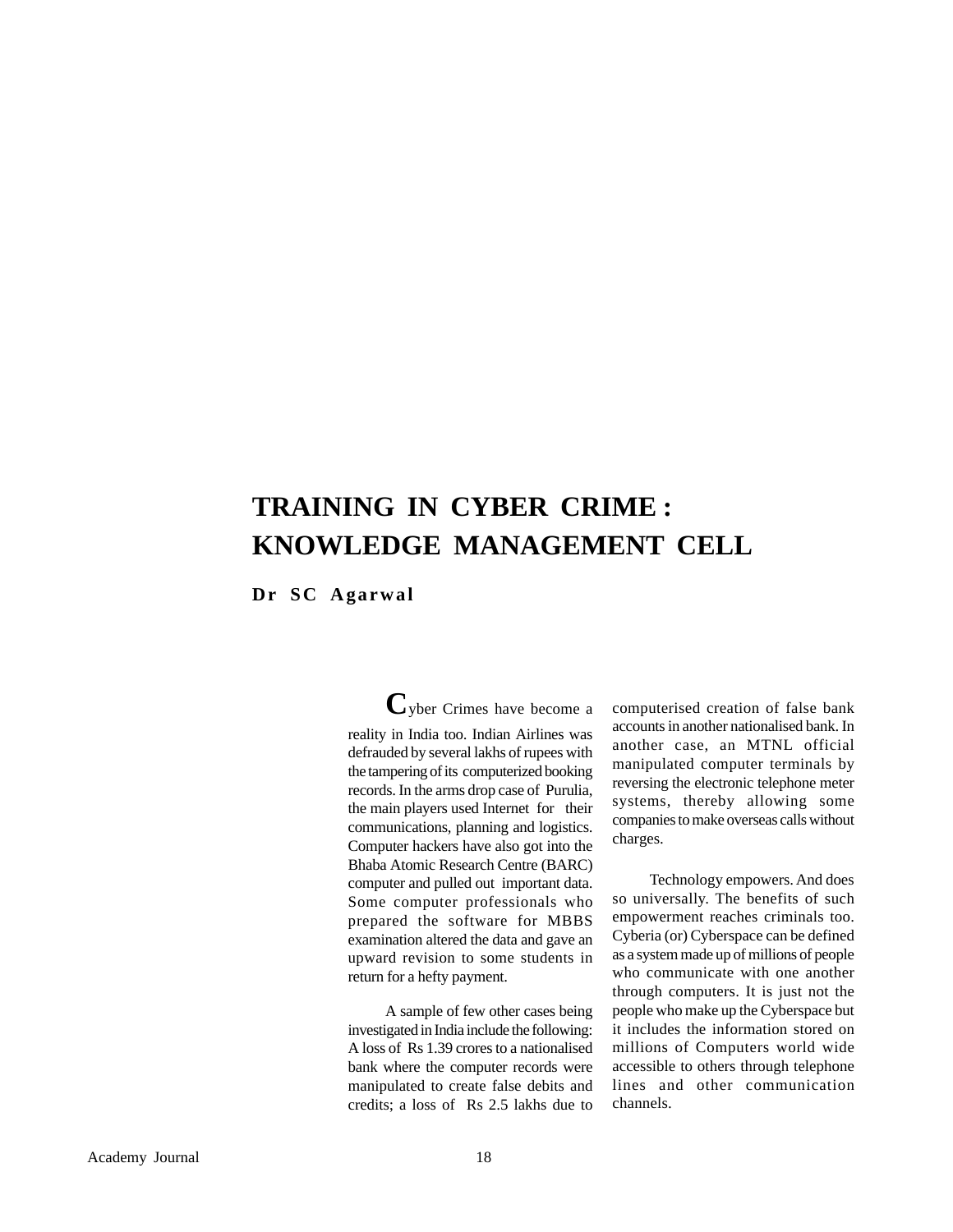The Cyberspace or the Internet is a complexity in itself and the most identifiable part is the World Wide Web (WWW). This consists of web pages which can be used with a web browser. E-mail is another component which is a user-friendly communication device. **Internet Relay Chatroom (IRC)** is another component, which allows real time chatting between/among thousands of people. The Internet also comprises the **Gophel** which is similar to the WWW, but it is more for academic purposes. The **File Transfer Protocol (FTP)** allows the transfer of files from one computer to another. According to the available statistics, the number of **Personal Computers (PCs)** per thousand persons in India is about 2.8. In the year 2002, it is estimated to be about 10 per thousand.

#### **MAGNITUDE OF CYBER CRIMES**

**A**lexander (1995) conducted a survey among businessmen and found that 93.6% of the respondents were victims of Computer Crimes and 43% claimed to be victims at least 25 times. According to Stephen (1995), widespread availability of user friendly computers had assisted the criminals to learn computers and use them for criminal purposes, which resulted in a loss of billions of dollars. A study conducted by Flohr (1995) found that in two months about 300 million dollars had disappeared, electronically, from the various banks of the United States. This study concludes that the bank robbers are trading their guns for computers. Studies have not only found that there is an enormous loss due to Cyber Crimes, but there is an increase in Internet Crimes. According to a survey of 1,000 companies, conducted by Fortune, theft of **Intellectual Property Rights (IPR)**, which is one of the areas of operations for the Cyberspace burglars, is on a steep increase. There is a loss of an estimated 300 million dollars, annually, due to theft of **IPR**, on the Internet.

Table given below gives details of the various types of crimes concerning computers and Internet, that occured globally, in 1998.

#### **TABLE**

| Type                                | Percentage |
|-------------------------------------|------------|
| Virus Contamination                 | 27.0       |
| Notebook Theft                      | 24.0       |
| Insider Abuse of Net Access         | 12.8       |
| Telecom Fraud                       | 6.9        |
| Unauthorised Access by insider      | 6.7        |
| Theft of Proprietary<br>Information | 5.8        |
| Financial Fraud                     | 5.3        |
| Sabotage                            | 4.5        |
| System Penetration by outsider      | 3.5        |
| Spoofing                            | 1.0        |
| Active Wire Tapping                 | 1.4        |
| Telecom Eaves-dropping              | 1.15       |

#### **CRACKING**

**A**mong themselves, world-class hackers and crackers, were able to

- use the Internet for the purpose of financial frauds (banks, insurance companies, etc.)
- decrypt encrypted messages and use for fraudulent purposes
- steal and sell Cell Phone numbers
- sabotage data and computer networks of important defence organisations, acting on behalf of foreign intelligence operators

Such Cyber attacks are very common and increasing. Crackers also have their own Web Sites where they exchange programmes and information, for money. Security experts of US have found that about 20 nations have already penetrated US Information Systems.

Since India has the best software professionals, computer experts feel that, India may also have the best hackers. In due course of time it is probable that frustrated programmers who realise that they cannot earn good money in writing programmes will slowly shift into hacking.

#### **COMPUTER GAMES & VIOLENCE**

The present day powerful computers and the Internet have once and for all changed the way in which Computer Games are played. There are thousands of games - related sites in the World Wide Web. Multi-national software companies have also hosted special game sites for people interested in this area. In the name of high-tech games the players are exposed to extreme violence and sex. There are many pornographic games on the net and they have many players from throughout the world. There are theoretical arguments that people who do not feel successful in the real world use these games in the cyber world for a new degree of recognition, power and a super human identity. They are exposed to unmeasurable quantum of avoidable emotions like fear, death and nightmares, thereby changing their personality and outlook of life.

Cyber pornography with increased graphic capability and animation, Pornographic Computer Games and Interactive Pornographic Movies are common in the net. The proliferation of pornography in the Internet is so wide that typing words like 'porn' or 'sex' in a particular search engine, brings about 57 lakhs options for the person to choose for viewing.

#### **DEVELOPING TOOL - BASED AND PROCEDURE - SPECIFIC SECURITY**

Professionals in the IT industry suggest various methods to deal with security threats to the Computer and these methods are: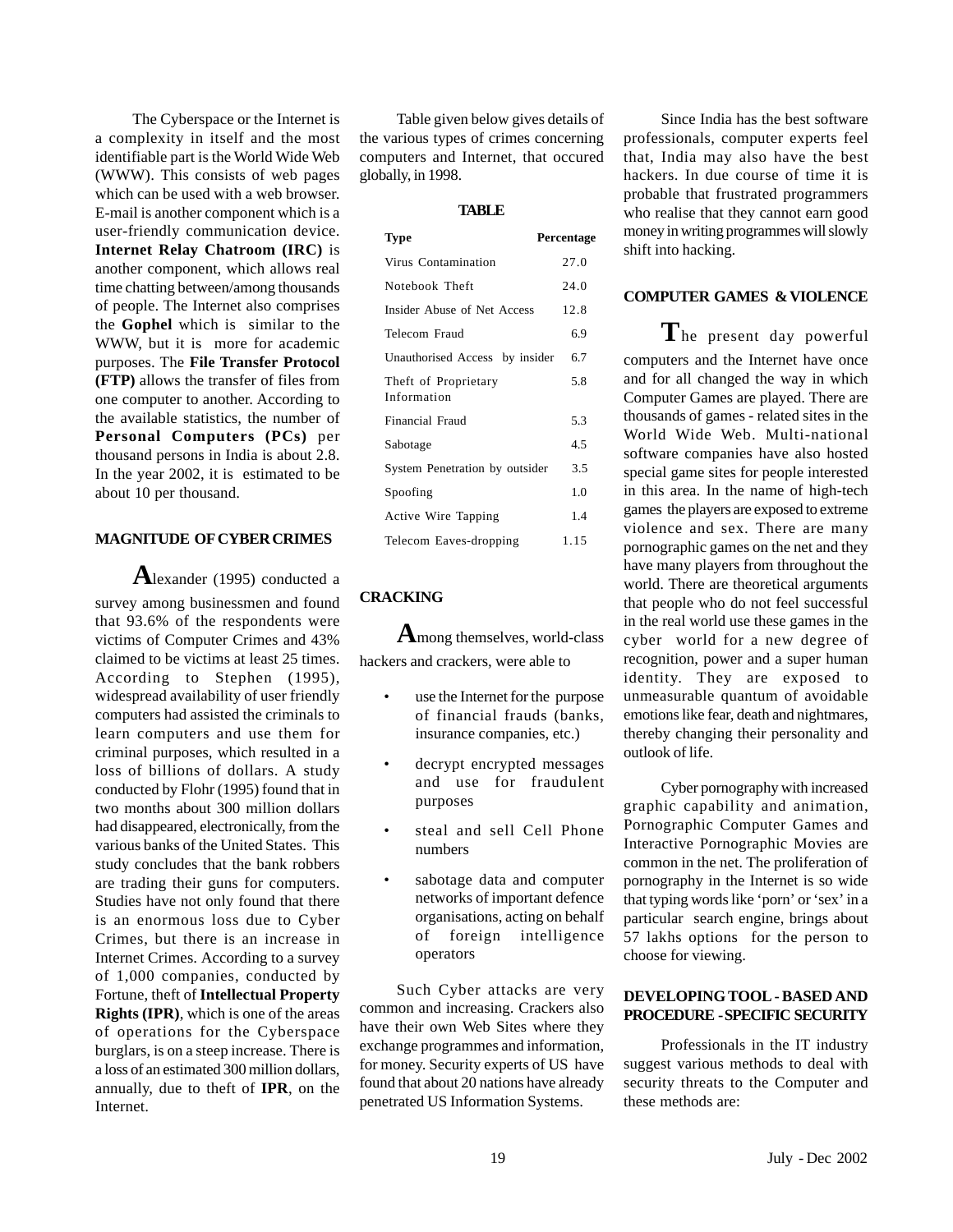- Firewalls: Programmes which enforce security restrictions and restrict inappropriate access.
- Authentication: Authentication is the verification of a user's claimed identity, when logging into a system by passwords, personal challenge, response calculations, etc.
- Biometrics: Biometric techniques involve verification of an individual based on Physical Biometrics (face, eye or retina scans, finger print, thermal images, etc) and Behavioural Biometrics (voice prints, hand written signatures, etc).
- Authorisation : This includes a process of determining how an authenticated user is permitted to use specific resources by granting or denying access to read, modify or create data records and by controlling the creation or deletion of data. .
- Administration: It is the process of defining, maintaining and deleting users and resource material or the authorised privilege relationship between the user and the material.

#### **MODIFICATION OF EXISTING HARDWARE FOR SECURITY**

**O**ne of the best methods to ensure the identity of the web user is by appropriately modifying the existing hardware, including the chip and the mother board. Chip manufacturers would soon incorporate four-level security features on their chips which are important from the security perspective.

- A unique processor identification number
- A randomly generated number for encryption
- A special Internet security protocol

A feature which will ensure integrity when booting or starting a computer

With these security measures in the computer, a user will be in a position to do business securely on the Internet. But the 'Privacy Lobby' in the US has already reacted to this and they have said that they will boycott these chips, unless, these features are removed from the hardware.

#### **COMPUTER CRIMES : CRIMES IN CYBERSPACE**

**C**omputer use has grown dramatically in the past decade and so has the opportunity for computers to be linked to crime. Magnetic media are rapidly replacing ink on paper as the most common form of readable information. Of course, with this expanding technology, comes an ever-increasing opportunity for illegal activity.The more significant types of computer crimes include :

- stealing tangible/intangible assets
- destroying or altering data
- embezzling funds
- destroying or altering software
- defrauding consumers, investors or users
- stealing computer software.
- producing/distributing pornography online

#### **THE INTERNET AND ITS USE**

**T**he Police Chief of a well known law enforcement agency in US claims that two years from now- if you were Sheriff/Chief, Commander, Administrator, or support staff in law enforcement agency, and come to work without the Internet, it will be like a patrolman coming to work without his patrol car. The Internet will be that critical in accomplishing our mission by virtue of it being more efficient and its timely access to information.

In USA, for years now, computer crime specialists have used the Internet to exchange techniques and technical information. Forensic lab experts are plumbing Internet's depths to exchange data with their counterparts. Lately, the Internet has become the intellectual stomping grounds of crime prevention specialists, and a whole lot of specialists and services useful to law enforcement.

The Western law enforcement agencies are using the Internet in the following ways :

- Exchanging information on police procedures and technical mattersfirearms, uniforms, vehicles, neighbourhood watch programmes, investigative techniques, administrative procedures, electronic fingerprints, etc*.* If information is classified, it can be sent encrypted
- Exchanging information with the public - getting the public opinion as to how we could serve them better
- Sharing criminals and safety information with the public missing person reports, crime alerts (frauds, robbers, rapists), requests to public to help solve crimes
- Communicating with the experts who are knowledgeable in a subject you need help with
- Keeping in touch with officers met at conferences, training courses and investigations
- Exchanging intelligence across the jurisdictional lines

Use of computers in India is a study in contrast. We can introspect and realise that all the Personal Computers kept at the tables of the officers are mainly being used as sophisticated typewriters. Police officers should know about **POLICE-L** and **COPENET** and **File Transfer Protocol (FTP)**, and **"Gopher"** their way to zillions of categories of information on any subject.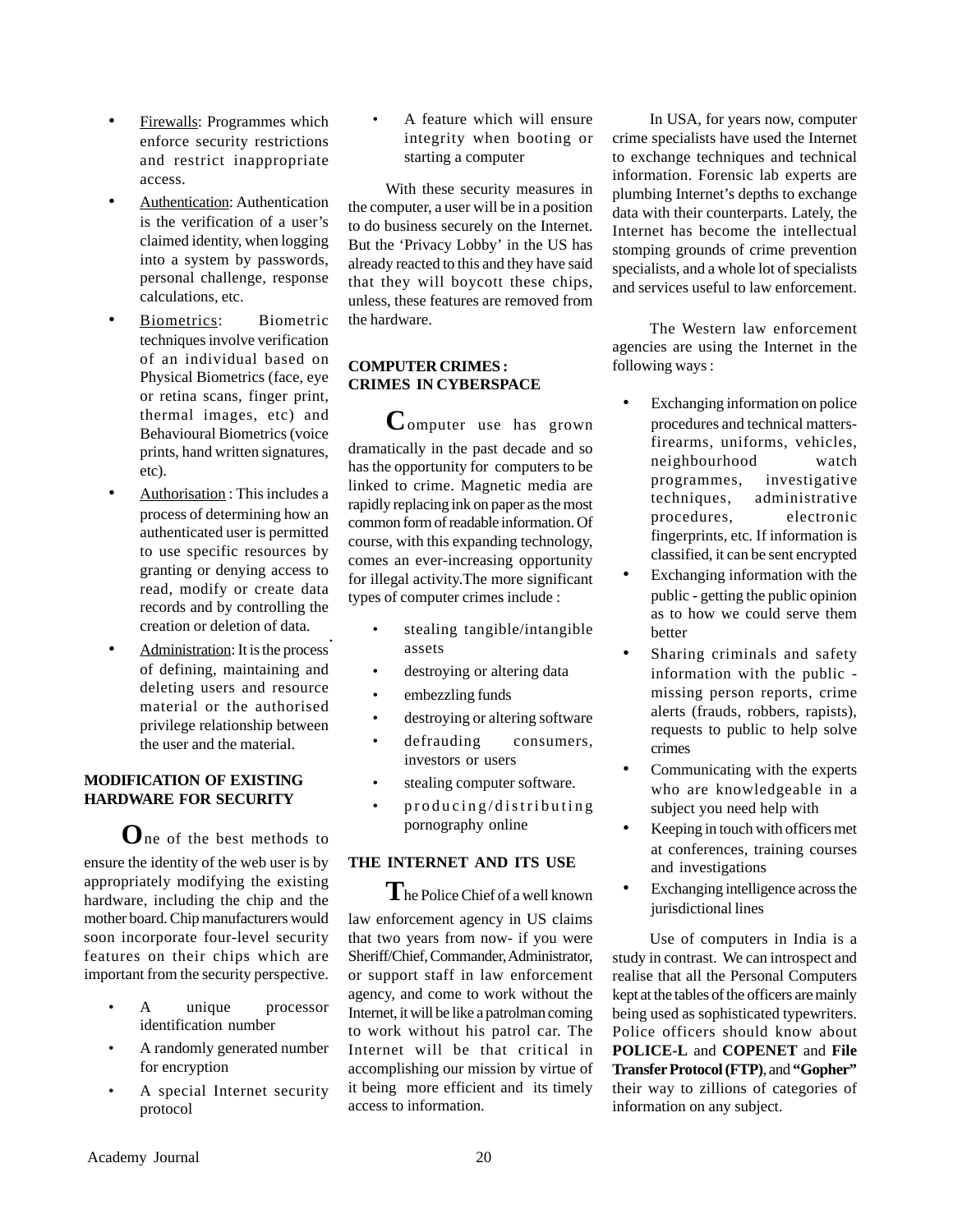### *Need for General Need for Awareness and Training and*

#### **CYBER - SENSITIVE POLICE**

**T**he focal point of any crime investigation, including Cyber Crime, rests with the law enforcers. The strategy to combat these crimes lies in creating a Cyber Police Force for which adequate empowerment in terms of training, infrastructure, motivation and other logistics is required. A beginning should be made in Police Training Colleges, throughout India, where Computer Training should be included as a part of the curriculum. This Computer Training should, apart from teaching Data Entry and Computerising of Police Records, should also teach investigation of crimes in the Cyberspace.

#### **AWARENESS EDUCATION**

**F**inancial institutions are given into the threat of sophisticated **"Cyber Terrorists"** who penetrate their Computer Systems and leave messages threatening to destroy them unless they receive huge sums of money. Banks around the world have been victimised by paying millions of dollars as extortion money to keep their system intact. Hackers can sneak into database that house everything from criminal histories and medical records to confidential information in private companies, and either sell it to the highest bidder or change it to suit their purposes. Several studies suggest that the faster-growing computer crime is theft of information, such as product plans, research, marketing plans or prospective customer lists.

The Internet is a totally new and unique form of communication and is of full anonymity. There are no signature or photo IDs on the Internet Therefore, it is very difficult to identify the Cyber - Criminals. Hence, it is always better to create an awareness and educate specific target groups like parents, teachers and Internet users on the darker side of the Internet so that it is easy to monitor the users.

We are witnessing exponential social, demographic, and technological changes and new criminal types are emerging. The modern day technological criminals and hackers steal Cell Phone identifiers with cheap scanners, sniff e-mail on the Internet, and stalk people in Cyberspace. Computer Crime, consumer fraud, and white-collar crime are going to become reality. Cyber-Terrorist will run amuck attacking the integrity of computers that control our financial destiny.

Our police officers spend a large percentage of their time doing paperwork. In fact, they feel that the inordinate amount of time spent on writing arrest reports, seizure panchnamas and writing case diary leaves little time to accomplish any "real" police work.

In Western countries, laptop computers and notebook, coupled with the availability of various software packages are changing dramatically the way the police officers use their time and obtain information. Using forms - based software, their laptops are simplifying paperwork by printing reports on preprinted forms. Using cellular technology, which allows e-mail and file transfer capabilities, these officers are sending their reports electronically to the head quarters. Thus these laptops are also acting as time saving devices for the administrative personnel, who no longer have to type information into their processing systems from written reports.

These officers in the field are also using laptop computers to access the information they need to complete their paperwork. For example, criminal codes and other legal data are available on

electronic diskettes, which include a search and retrieve software. Officers can retrieve any statute contained in the database simply by typing in a key word, such as "assault", "firearms" or "rape". These laptop computers are also being used to access the wide range of information available from online law enforcement libraries on the Internet. In addition, specific Law Enforcement News Groups sponsor electronic conferences where individuals can participate in written discussions from their computers.

There are those who predict that computer crime and crime perpetrated across the Internet will be law enforcement's biggest problem in the future. And they say that this future is not far off. Indeed, a look at the statistics on home computers and Internet users suggests that the potential for criminal behaviour is staggering. According to the World Futurist Society, theft by computer will outstrip drugs as the biggest problem in the USA within next 4 years.

#### **NEED FOR A KNOWLEDGE MANAGEMENT CELL**

**T**he exponentially increasing number of PC and Internet users, coupled with an army of computer literate unemployed/underemployed youth would inevitably give rise to computer crime in a couple of years in our own cities. Police Station in our country should be equipped sufficiently to properly investigate such cases. We should propose laws on Cyber Terrorism and Cyber Pornography to be passed by the legislature.

While the biggest source of knowledge for this agency would be the knowledge residing in the minds of employees of the organisational database (including all the reports, documents, registers, etc.), the agency would have other sources of information as well, like primary data collection from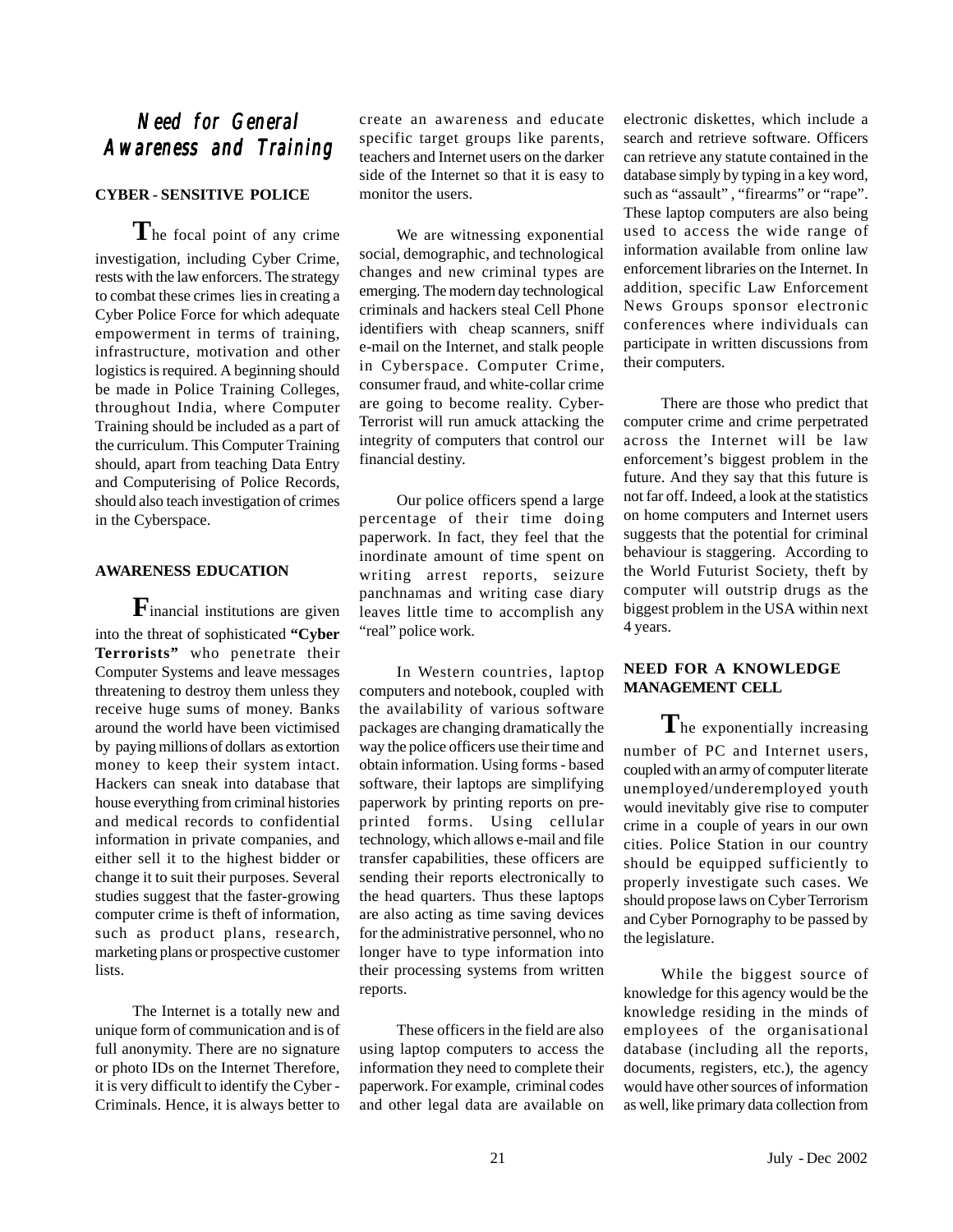the field and secondary data collection from the books/magazines, libraries, publications, training reports and the Internet.

The knowledge would range from that required for policy making (e.g., suggesting a new Cyber Code for prevention and investigation of Computer Crimes) to simple operational matters of day-to-day importance (e.g., how to hold effective meetings in Community Policing programmes).

**The agency mostly would work proactively. It would also cater to specific issues referred to it.**

**This agency would neither be a policy formulating and performance evaluatory body, nor would it be an implementing body. It would only be a knowledge support system for both of the above named functions.**

#### **NEED FOR A COMPUTER INVESTIGATION SUPPORT GROUP IN STATE POLICE (HQ) AND IN METROPOLITAN AND OTHER BIG DISTRICTS**

**A** Police Officer conducting a computer search in pursuance of investigation of cyber crime should have high-level technical skills for success. A well-meaning investigator with amateur skills could inadvertently, but irretrievably, damage the data. When in doubt, rely only on experts. It may be a useful advice to associate and get the cooperation of the computer experts from the victim organisation or target computer system group even if they belong to the suspects or accused because they will be more conversant with the systems they use than even the experts. Such cooperation could also save valuable time of the experts.

The growing number of cases in CBI and Sate Police, where computers ranging from digital diaries and notebooks to computer networks are encountered, would perhaps underline

the need for setting up in the Central Bureau of Investigation (CBI) and in State Police HQRS and CID and Detective Department, a **COMPUTER INVESTIGATION SUPPORT GROUP,** consisting of police officers who are trained and experienced in computer hardware, software technology, electronics and telecommunications. Such a unit could also be a Computer Crime or Technological Crime Investigation Unit, on the lines of similar units existing elsewhere in the world, such as in the RCMP, Canada or the FBI, USA. The Group should be equipped with the required Computer Forensic analysis tools including hardware and software. While CBI has already made a beginning, the State Police are yet to gear up their resources on this issue. It may be surprising that Computer Forensics, which is a growing and specialised area in Forensic Science and Technology, the world over, is yet to catch the attention of Forensic experts in India.

#### **TRAINING**

**T**here are not enough law enforcement officers who are trained to combat computer crime. There is also the problem of acute shortage of Component Investigating Officers and almost no prosecutors are capable enough in prosecuting computer criminals. So what are law enforcement agencies supposed to do? A former FBI Computer specialist suggests: "You either have to take a cop and make him a computer expert or take a computer specialist and make him a cop".

And I fully agree with this view and we must start harnessing our available talents in this regard.

In 1992 the FBI established its National Computer Crime Squad at Washington. This Squad reports to Financial Crimes Section at FBI Headquarters. The FBI shares jurisdiction over computer Crime

investigations with Electronic Crime Branch of the Secret Service. Besides, there is the hi-tech crime network comprising of computer expert police officers who are trained to solve computer crimes.

Following is the proposed 3-4 week training syllabus for Investigation of Cyber Crime for Officers and Members of the Computer Industry and Banking/ Financial Institutions

- [1] Interaction with the Participants.
- [2] Overview of the course mentioning the objective it seeks to achieve.
- [3] Difference between Cyber Crime and Conventional Crime.
- [4] Overview of Computers Hardware and Peripherals, CPU, HDD, Mother Board, Printers, CD Writers, scanners, Hub & Routers, Modems, Ethernal Cables.
- [5] Operating Systems and its Security. Understanding and changing BIOS and CMOS set-up. DOS, UNIX, LINUX, Netware, Novell, Windows.
- [6] Booting Process. Basic System Commands, Opening, Saving & Closing a Text files, Data Storage, formatting of Storage Media.
- [7] Understand and use of Norton Software. NTI File List, File cnvt, Gettime, Disksig, Various FAT File Systems. File Attribute, File Storage. Compression of Files. Hiding Data, Data Retrieval. Use of Software to Retrieve Data. Creation and deletion of Directories & Files Attribute. Recovering Deleted Files.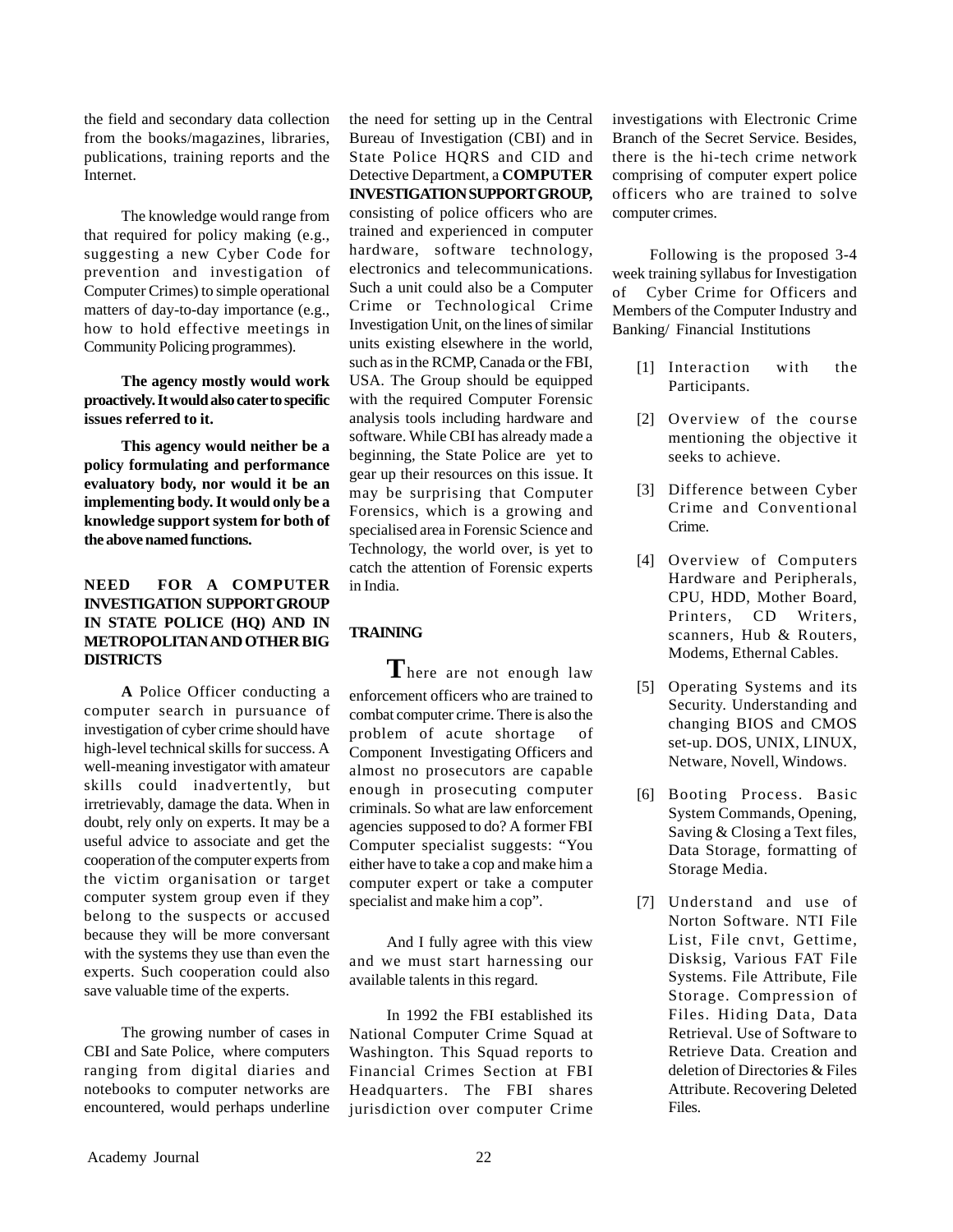- [8] History of Internet. How Internet works and various facilities provided by Internet
- [9] Overview of ISP & OSP*.* Types of Internet Accounts and service provided by the ISP & OSP.
- [10] World Wide Web, Domain Name, URL & IP address.
- [11] E-mail, various Protocols used for e-mails. E-mail Account
- [12] Bulletin Board Service.
- [13] Functions of News Group and Chatrooms and server.
- [14] Protecting Data. Use of Passwords. Encryption, Digital Signature, Private Keys and Public Keys, Cracking Password.
- [15] Networking Getways, Bridges, Network Security , Firewalls, Proxy Servers, De-Militirized Zones.
- [16] TCP/IP Basics and Routing Protocols. IP Sniffing and Spoofing and Proofing. Mac Address. Packet Spoofing. Network Utilities. Telnet, Ping, Net Stat, Whois, Ports.
- [17] Recording Directories and Folders. Temporary Folders. Temporary Internet Files. Cache Bookmarks, History, Cookies, etc.
- [18] Visit to ISP, Working of ISP. Interacting with the staff of the ISP and practical session.
- [19] E-mail Crime. Detecting origin of e-mail from its headers and messages IDs. Anonymisers. Anonymous Mailers. Forged e-mail Addresses.
- [20] Investigation of e-mail Crime. Hacking, Cyber Attacks, Tracking. Denial of service.
- [21] Trojan Horse, Intrusion, Detection, Port Numbers used 21,23……. 65, 000 and Counter measures.
- [22] Misuse of Internet Hiding identity. Copyright Violation. Gambling, Fraud, Money Laundering, Espionage. Alteration of Data.
- [23] Case studies on various crime facilitated by Internet Hands on experience to detect Hacking, Breaking Passwords.
- [24] General principles to be followed for investigation. Risk awareness. Knowledge of relevant Laws. Line of action. Speed of reaction.
- [25] Co-operation of ISP's, Telecom. International Police and Judicial Co-operation.
- [26] Securing Digital Evidence. Registration of FIRs and its

ingredients. Interception and tracing. Preparing for searches. Precautions to be taken while conducting searches. Recovery and sealing of seized material. Seized Memo. Preservance of soft evidence.

- [27] E-Banking. Inter Banking System. Electronics Payments. Card Technology. E-cash, Credit Cards, Debit Cards, Smart Cards.
- [28] IT ACT, 2000 and rules framed there under, IPC and other Laws related to Cyber Crime. Arbitrators. Powers of Courts, etc.
- [29] Computer Forensics. Computer Forensic Expert's Report.
- [30] Hardware, Software for Investigation and Forensic Aanalysis.
- [31] Information Warfare. Cyber War, Netwar, Activism, Hactivism and Cyber Terrorism.
- [32] Different kinds of information Warfare. Counter measures and references.

**\* \* \***

### *Passion, not pedigree, not not pedigree, will win in the end will win the end*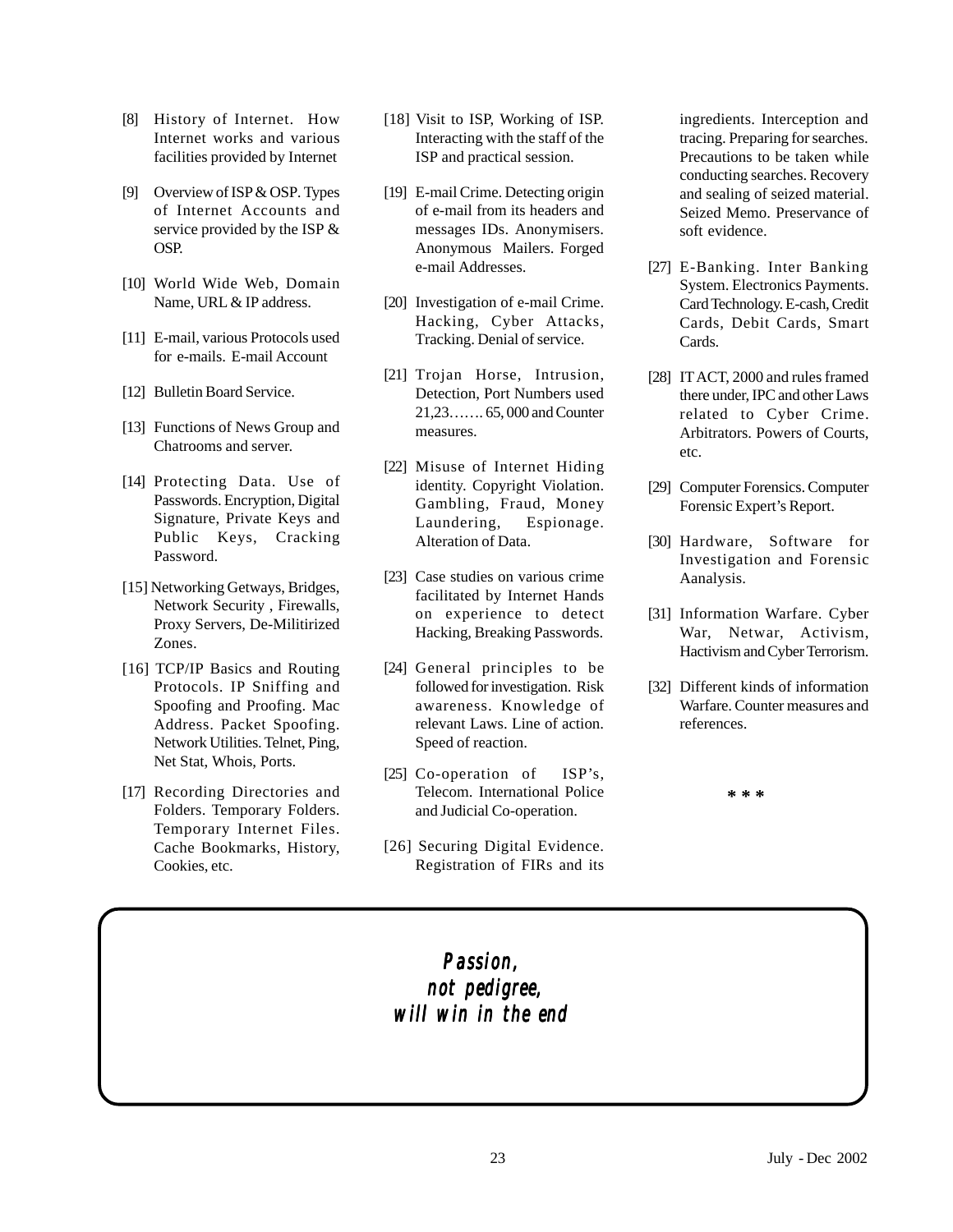## **WOMEN LEADERS IN POLICE : INTERNATIONAL LAW ENFORCEMENT ISSUES**

#### **Jija Madhavan H Singh**

**A**ny major issue today demonstrates how inter-linked we all are, no matter where we live on Planet Earth. Globalization and the technological revolution have shrunk the world to a virtual village. Communication, transportation, trade, money flows and ideologies have rendered national frontiers increasingly irrelevant.

Releasing the International Crime Threat Assessment in December 2000, the President of the United States accurately warned of the growing global reach and sophistication of Organized Crime groups, and its links with insurgent and extremist groups. He said, "International crime is a direct and immediate threat to the United States." September, 11 sadly proved how prophetic this insight was.

That assessment implied the role of organized crime in corrupting government machinery and forging a political-criminal nexus that is a threat not just to the US and developed nations, but even societies in the developing world. No country can remain immune to what is happening in any other part of the world.

At the operational level, more and more often does an investigator from (say) Orange County, Florida or New York City, Toronto, London, Sydney or New Delhi have to reach beyond not just county and state, but even national frontiers to link up investigative leads, examine witnesses, track money flows and apprehend fugitives.

*Title of the paper presented at 'Federal Law Enforcement and the*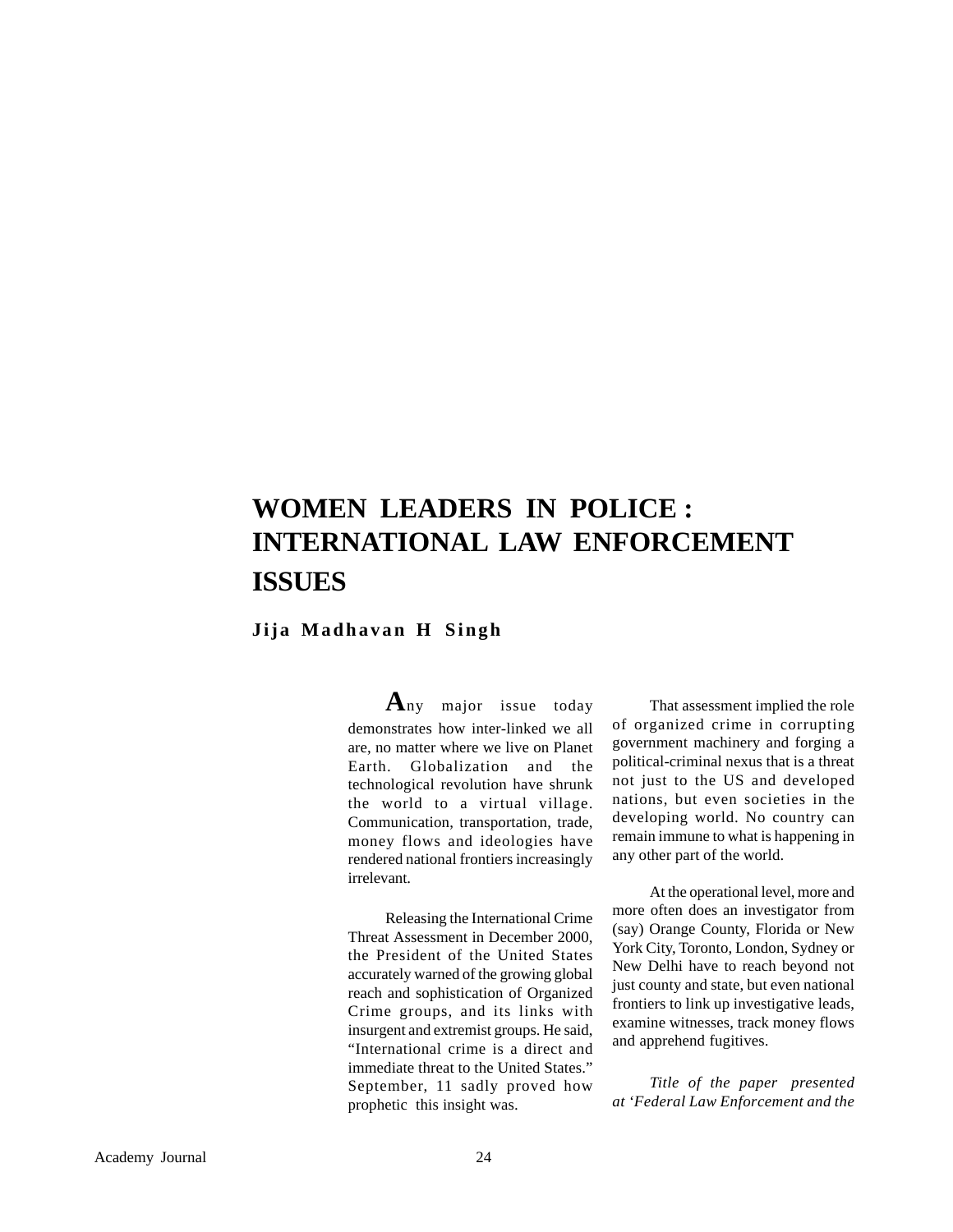*International Community' at Women in Federal Law Enforcement (WIFLE 2002) Third Annual Training Conference at Grand Hyatt Hotel, Washington, DC from August 12-16, 2002.*

More than any other country, the United States has global linkages that reach to every corner, because of its transnational economic linkages and the flow of immigrants from all over the world. The richest and the most open economy in history is also a natural target for criminals including offensive Islamic fundamentalists. Trafficking in humans is another crime that is impacting the US, Australia, Europe and now surfacing in India. It recalls the slave trade, except that in some instances today's human cargo pay huge sums to international gangs that offer an opportunity to escape the poverty or repression of their home countries to reach some fantasy 'promised land' of freedom and abundance.

This complex environment raises many issues: What are the current models of global law-enforcement? How can any model work, when there is still no universally accepted code for international crime? What about national sovereignty? What has been the experience of law-enforcement from different cultures working together? These are questions that lawenforcement thinkers have been grappling with, ever since technology brought about a revolution in international travel and communications over a century ago. Far-sighted police leaders in continents ranging from South America to Europe had convened several international conferences at the turn of the 19th century to discuss the challenge of international crime. Several models have been developed to respond to the needs of existing international lawenforcement.

Interpol is the formal forum for exchange of information and for lawenforcement agencies from almost all countries to meet. International Association of Chiefs of Police (IACP) is the largest individual network of lawenforcement officers worldwide. The UN has a permanent Commission on Crime, though CIVPOL is now its better-known involvement in international policing and its agencies are increasingly involved in supporting social services projects (including law enforcement) in many countries, to achieve acceptable qualityof-life standards. Global institutions like the US-based World Bank have found a need for an international lawenforcement perspective, since fraud is common in the diverse cultures that it operates in.

The challenge that faces us is how to 'think global and act local.' In this context, the subject of today's session is very significant and exciting. That this session is discussing such a universal theme lifts the Conference itself to another plane. It shows that today Women in Police have matured and attained the stature and poise to step out of the usual discussions of gender issues in the work place, to issues of larger professional concern. What is exciting is also that it is establishing the fact that there is a Woman's Perspective on critical issues and this PERSPECTIVE demands attention.

In my presentation, I attempt to look at four major facets of the topic. It touches briefly on the obvious issues of *Crime and Law and Order* and goes on to the main contributory factor, the *Leadership Crisis.* Focusing on the other half of the topic is the geometry of *Gender and Law Enforcement* from an Indian perspective and lastly but perhaps the more significant part of the presentation, the potential Role Women in Leadership positions in Police can play.

Talking of international law enforcement issues, I am reminded of how Mr Nye, Dean of Kennedy School of Government, Harvard, succinctly puts the current scenario in his recent letter to the Alumni. I quote: "The

contemporary information revolution and its attendant brand of globalization are transforming and shrinking the world on the chessboard... in the transnational relations includes actors as diverse as bankers electronically transferring huge sums at the more benign end of the spectrum, and terrorists transferring weapons or hackers disrupting Internet operations at the other. September 11 illustrated these deeper changes. Technology has been diffusing power away from governments, and empowering individuals and groups to play roles in world politics - including wreaking massive destruction - that were once reserved to governments. Privatization has been increasing, and terrorism is the privatization of war. Moreover, the process of globalization are shrinking distance, and events in poor weak countries half way round the world - like Afghanistan - are able to have enormous impacts on American lives. The world has changed from the Cold War to the Global Information Age, but our dominant paradigms have not kept pace."

In a nutshell, he says that it is not that such crimes were non-existent but our awareness of them as well as of the affairs of countries in the developing world like Afghanistan, and the destructive potential of criminals were brought into sharp focus for Americans by the events of September, 11.

#### **CRIMES**

**W**hat is the main international law enforcement issue with respect to the Indian crimescape? Terrorism would top the list claiming over 40000 lives in the past decade. We have what we perceive as trans-border sponsored terrorism in Kashmir and spilling out to the rest of India. "September 11" in the US was followed for us by a "December 13", when there was an attack on the Indian Parliament by a similar extremist group. There have been bomb blasts and shootouts in the vicinity of US embassy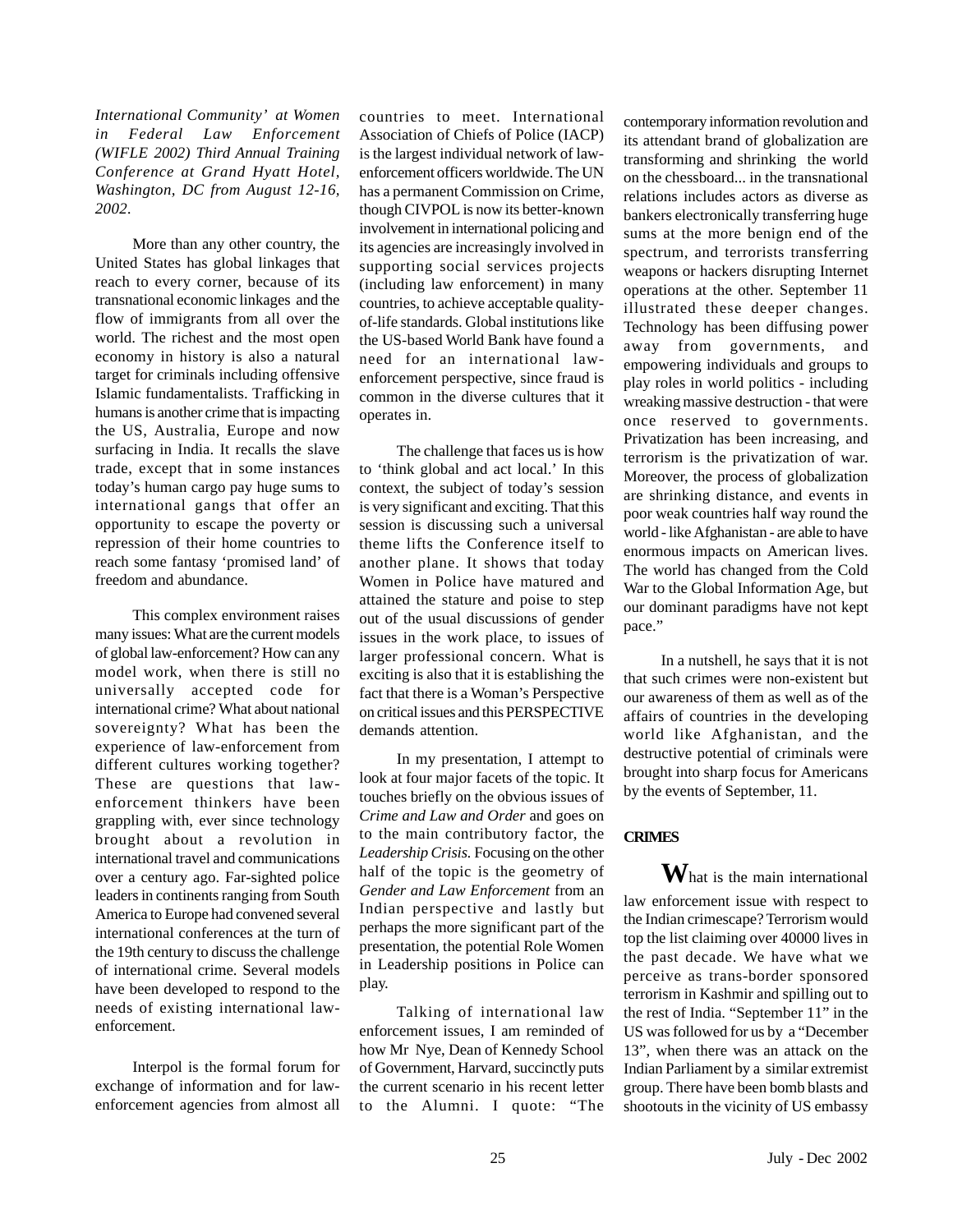in Calcutta. I am not going to talk about this in detail as this Conference had a full session devoted to the topic, except to point out that the dimensions of such a problem increase manifold when the terrorists have a state sponsoring their activities under the guise of being 'freedom fighters' and giving the whole thing a religious overtone as in Kashmir.

Then, we have the LTTE 'Liberation Tigers of Tamil Ealam' and affiliates striking terror in Tamil Nadu in the south of India. An LTTE human bomb blew her up killing Rajiv Gandhi, our charismatic former Prime Minister.

There is another ribbon like spread of Maoist/Naxalite terrorism from the Nepal-China border in the mid-north of India running down to the southern tip near the state of Kerala. In the northeastern states, which wing out on the map, east of Bangladesh, there are insurgency and separatist movements by four different groups.

Several of our neighbours are helping to keep the terrorist pot boiling and there is always the threat of bioterrorism and nuclear blackmail. Indeed it takes up a lot of our energy and resources to ensure adequate security for the citizens and for law enforcement.

When we come to the next category, the Organized Crimes, the main ones we constantly battling against are:

- Drug trafficking
- Illegal manufacture and smuggling of arms
- Money laundering
- Automobile thefts and smuggling out into mainly Nepal
- Trafficking in women and children into and out of India
- Crimes against women and children
- Mafia activities

India's geographical location is between the Golden Crescent

(Afghanistan, Iraq & Pakistan) and the Golden Triangle (Laos, Myanmar & Thailand), the two major opium producing regions. In 1999, Afghanistan accounted for 75% of world's opium production and Myanmar 20%. It is difficult to estimate the quantity or value of the undetected drugs, which have been smuggled into the country, which is much more than that has been seized. The seizure figure as per the Annual Report of the Narcotic Crimes Bureau for 2000- 2001 was 12460.

Trafficking in arms hit international headlines when a consignment of 300 Kalashnikov rifles, 25 pistols, 25000 loads of ammunition, 10 rocket launchers and other items were air dropped in Purulia in West Bengal from a plane which was transiting through Indian airspace from Pakistan. British and Latvian citizens were arrested. Illegal manufacture and smuggling is a prevalent crime within the country. Money laundering or what is called 'Hawala', the illegal international transfer of money is a major issue. It is related to all other organized crimes. Automobile thefts have gone up manifold in recent times as in the east European countries, with increased smuggling through Nepal.

Trafficking in women and children from poorer regions to the metropolises for various illegal practices have been prevalent. But , recently many cases have come up where children were found smuggled out of the country not only for illegal adoption in the west but also for such cruel pastimes like camel races in the Gulf countries. Instances of rackets of trafficking in women from Bangladesh, Maldives and Nepal have also been reported.

Crimes against women and children are mostly localized crimes, and generally suppressed in a conspiracy of silence, except that instances are coming up where foreign nationals visiting India organizing illegal activities. There was this sensational case which surfaced in Goa of procuring children for making porn films for paedophiles.

Mafia activities have long been recorded in India in the coal mining belts of Bihar, Madhya Pradesh and Orissa. Mafia has been surfacing in Mumbai in various blackmails, kidnapping and murders. The Mafia dons now organize offences in India from their safe havens in the neighbouring countries. Their acts of terrorism and intimidation have been reported even in the international media, the most prominent being the serial bomb blasts in Mumbai on 12th March, 1993, killing 257 and injuring 713.

These crimes do not need any further elaboration to the experts in the field of law enforcement. The statistics of these crimes appear frightening, but they are kept in check by a law and order machinery of about two million strength. Women in the senior levels do get a chance to work in these areas, though they are generally discouraged. However in strife-torn Kashmir, women at all levels have started taking part in operations against terrorists.

#### **LEADERSHIP CRISIS**

**I**n discussing international law enforcement issues it is not enough to just identify them without a glimpse into the causes. Perhaps the buck stops at the issue of a Leadership Crisis pervading in many parts of the world. Woman, if adequately sensitized to the issues, with her down to earth wisdom and agility of mind can address the general decay around. Instead of side stepping it or blindly following the male perception of her understanding of world matters, can she play a constructive role?

The profound changes of globalization that I have spoken about earlier have thrown-up an entirely new set of challenges. These require thinking through from the ground up rather than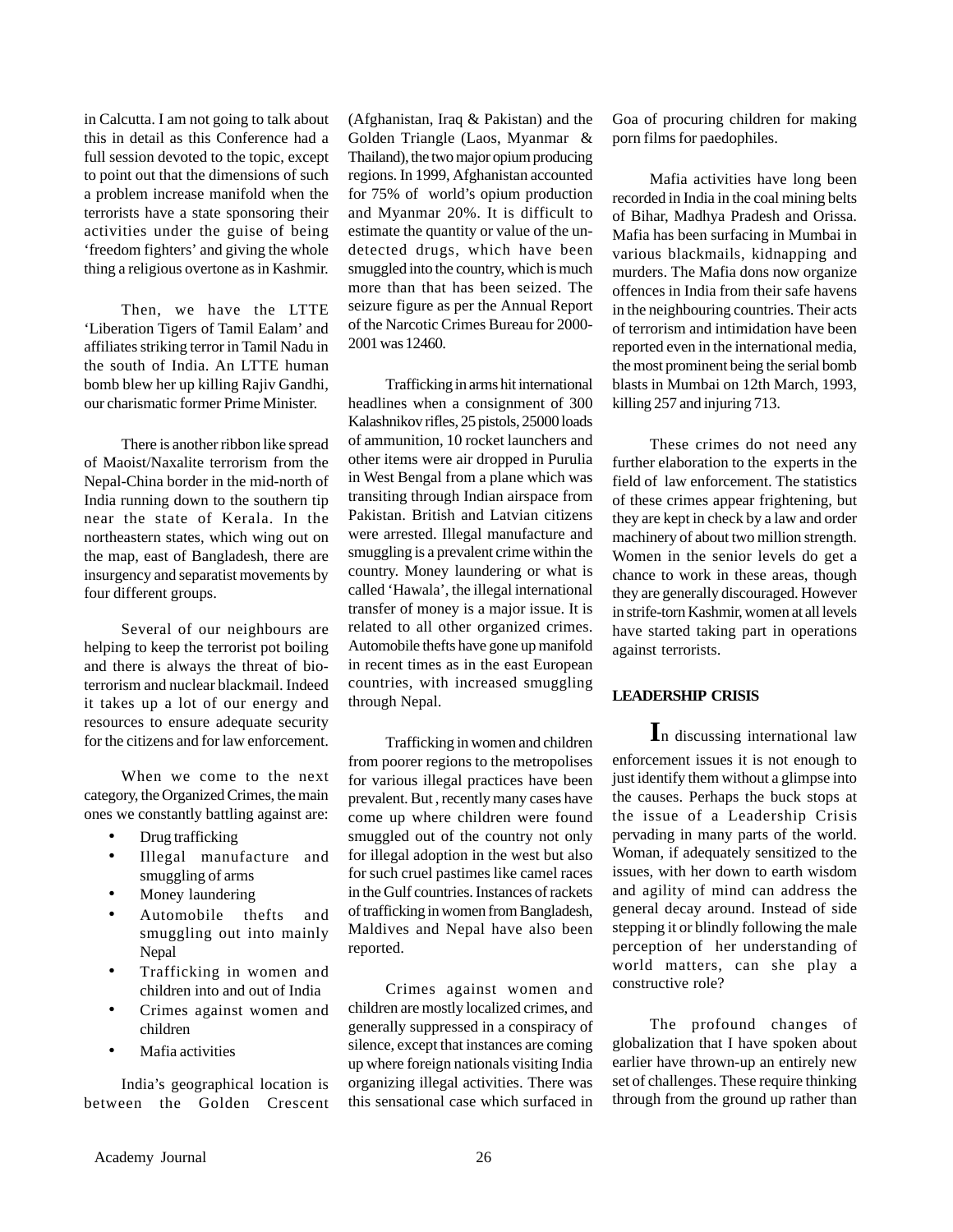just a tinkering that tries to make do with the minimum changes.

In many parts of the world, societal and democratic mechanisms have given importance to projecting leadership qualities, and consequently leaders, who have cut their teeth on debates that flourished half a century ago. They find themselves strangely out of depth while grappling with current issues. The solutions offered are often irrelevant and inadequate. This inadequacy shows off in the inability of the leaders, and by extension the institutions they govern, to meet the genuine aspirations of the people. This gives rise to frustration and acts of disobedience and rebelliousness towards established authority. In turn, such antipathy erodes the rule of law and the legitimacy of established institutions. Ineffectiveness and apathy of the instruments of the state encourages groups - ethnic or regional to takeover the legitimate functions of the state and organize themselves for security and tax collection. As non-state actors there are no binding covenants or treaties to ensure "civilized" behavior. The independent groups develop their own agendas - illegal mining, drug trafficking, and the like, that require interaction and close collaboration with similarly placed groups elsewhere.

Soon the state is under threat and its finances under pressure. Economic growth slows down, and in some cases, even reverses so that issues of unemployment, poverty, and decline of administrative standards become a reality. People's perceptions undergo a change and the vicious cycle begins again. It is in such an environment that disenchanted youth congregate and expose themselves to fundamentalist influences. A combination of porous borders, breakdown in rule of law, decline of state instruments especially the police and judiciary, make radicals like Osama Bin Laden believable and facilitate breeding grounds for terrorists. Criminals operate and thrive in regions where weak structures, weak rule of law, weak media and weak NGOs exist. An able woman at times emerges and takes charge to be ousted soon after by vested interests.

We are reminded of Sir Bernard Shaw's quotation and the futility of it all, *"Those who can reform the system do not want to attempt it and those who really wish to reform just have no power or capability to do it".*

#### **LAW ENFORCEMENT AND GENDER**

**T**his is a complex and difficult issue in India as elsewhere. The Constitution of India guarantees gender justice - freedom of choice and equality of opportunity for education, occupation, wages and the like. But, this "de jure" freedom or equality does not often get translated on the ground. We have about 500 million women, a big number if we think of it as a cohesive whole. But, in ones and twos across the country in family, at the work place, in the fields and on the road women often continue to be victims of discrimination, harassment and crime. Illiteracy and poverty coupled with suppressive customs and traditional mindset in the patriarchal Asian milieu have placed women in a dark corner.

Juxtaposed alongside we have a fair percentage of educated and empowered women spread across all walks of life. In a way, Women's Movement in India has come of age. Women occupied high positions in India's freedom struggle. Today, the next generation seem ready "to pause, reflect and explore our identity as women beyond gender stereo types, colonized mindsets, western psychological theories and constructs, male centric leaderships and racial hierarchy. We know that deep within us, women's bodies, we carry immense wisdom, authority and strength that may not be easily comprehended and verbalized".

We have the concept of "Shakti" on Divine Woman Power in legends. India had produced many heroic women role models down the centuries. Even today, there are many who stand head and shoulders above the rest of the leaders in politics and professions including police. It is a matter of honor for the Indian police that the International Magsasay Award was given to Kiran Bedi, a police officer for innovative practices enriching the quality of life of prisoners of the Central Prison of Delhi. She is the only government official to get this award.

India has about 20,000 women of all ranks in police in the 2,000,000 (2 million) strong police force. They are at a stage when they are confronting the negative attitudes and values of the society and are struggling to find their feet. Ironically, many a time they themselves get bogged down by their own patriarchal upbringing, and bring in the societal biases, prejudices, predilections, dogmas, myths, stereotypes, etc., when dealing with women victims. A lot of gender- related work is being done. Still, a lot remains to be done.

In addition to drawing up a "National Policy for Empowerment of Woman", there have been two significant initiatives. One was a National Workshop with 600 participants on Gender and Law Enforcement. This was the result of several regional workshops organized by National Commission for Women in collaboration with NGOs. The other was the " Springboard" programme to empower women in the police. This initiative is an attempt at forging a new future for women in police. Modeled on the "Gender Agenda" launched in the UK, it seeks to awaken the police to issues which must be tackled if it is to develop women's potential as a deliverer of quality services to the public in the 21st century. "Springboard" was with similar regional training endeavors, culminating in a National Conference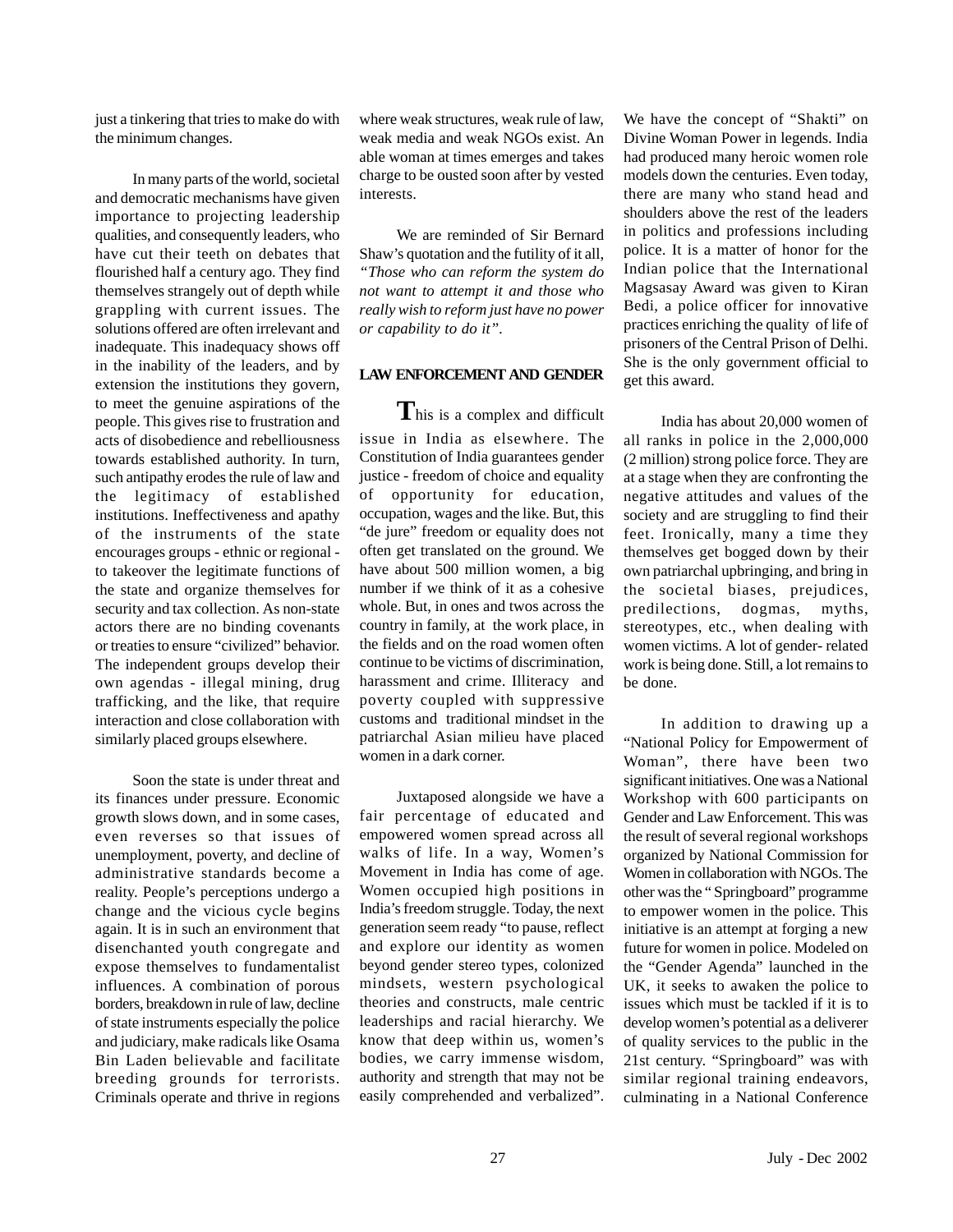where 550 Women in Police from Constables to Inspectors General of Police took part in deliberations, sharing experience and displaying their strengths and projecting their aspirations.

A definition of gender sensitization and gender stereotypes emerged out of these massive endeavors. "Gender sensitization should be seen as a higher responsiveness to the inequity and unequal power equation of gender relations, heightened receptivity to a gender-value framework that challenges the patriarchal stereotypes in order to ensure gender justice. It denotes a process of resocialisation - a process of unlearning the gender bias, both societal and organizational"*(Report of the National Workshop on Gender and Law Enforcement by National Commission for Women).*

#### **Gender Stereotype/ Springboard**

| Men's<br>Perception                   | Women's<br><b>Perception</b> |
|---------------------------------------|------------------------------|
| Woman suited for<br>feminine funtions | Can perform<br>all funtions  |
| Take same pay but do<br>less work     | Do more work                 |
| Not enthusiastic or<br>career minded  | Committed                    |
| Difficult to cope with<br>police      | No problem                   |
| Cannot work in<br>operations          | Can handle<br>everything     |
| Too gentle and soft                   | Can be tough<br>when needed  |

#### **Gender Discrimination and inequality**

| Women are not<br>discriminated     | There is<br>discrimination |
|------------------------------------|----------------------------|
| Given the same<br>responsibilities | Not given                  |
| Given the same<br>incentives       | Not given                  |

| No need to integrate   | Want to be in<br>mainstream |  |  |
|------------------------|-----------------------------|--|--|
| Men are more capable   | Women are<br>capable        |  |  |
| Superiors view equally | Discriminate                |  |  |
| Need more training     | All need<br>training        |  |  |

Mahatma Gandhi, father of the nation, as early as 1930 observed: "It is wrong to treat woman as weak. This is gross injustice to womanhood. If the definition of strength is physical strength, women may be considered weak. But if strength is defined in terms of moral character, women are stronger than men are, women have more insight, are more devoted than men, and have more self-control". Striving towards this vision, National Policy for Empowerment of Women was aimed at all round political and economic participation of women and mainstreaming of gender.

There is one very strong argument in favor of inducting more women in police. The context of a paradigm shift from colonial policing to a democratic one. In India we still follow the Penal Code and Criminal Procedure Code set out by Lord Macaulay in a bygone era. The police force was the coercive arm of the traders turned colonial rulers to suppress the Indian subjects. In the half a century since independence, the police forces in India had to gradually and grudgingly move from a 'Force concept' to a 'Service concept'.

What are the pre-requisites to such a change from being a Force to a Service? The shift has to be from being a Controller and Enforcer to a Facilitator and an Expert to help in need. It calls for different qualities: greater sensitivity and sensitiveness in responding to situations and people for a start. When such a transformation is being demanded of the police in the present democratic set-up, the relevance of woman with her innate strengths of patience, sensitivity and sensitiveness fits the bill as the

agent for bringing about and sustaining the change. There is a change in the ethos with many reform initiatives and more and more women coming into the police at all levels.

In addition to the induction of women, another important change mechanism has been gender sensitization programme that has been introduced at various levels. In the predominantly patriarchal, conservative Indian society, survival of the women in the male bastion of the police without acquiring some characteristics of the 'force' concept and 'male' behaviour often became difficult. Many gave in, and become part of the milieu or even quit the job when they could not handle the psychological and physical dualities. Happily, there are some signs of changing attitudes and women being accepted as they are. The next step ideally would be to see women as an asset with special, positive strengths, which can be gainfully utilized to revamp and rejuvenate the Police Service. That perhaps is a far away dream!

#### **WOMEN LEADERS IN POLICE**

Where do we go from here? What Women Police Leaders can instigate? More women are joining the law enforcement services today. There are now a significant number of women at all level including senior levels. Statistics show that annual recruitment to senior executive levels in 1972 was 1 woman in IPS. There had been a regular intake thereafter, one each year till 1975 out of annual intake of about 65. There was a steady increase and had reached doubledigits in the past 5 years.

Several issues are still relevant which need to be resolved. A core central issue is the concern for equal opportunity. The system has to ensure a level playing field if women are to have satisfaction and just advancement. Women leaders have to assert their role in ensuring this for the others.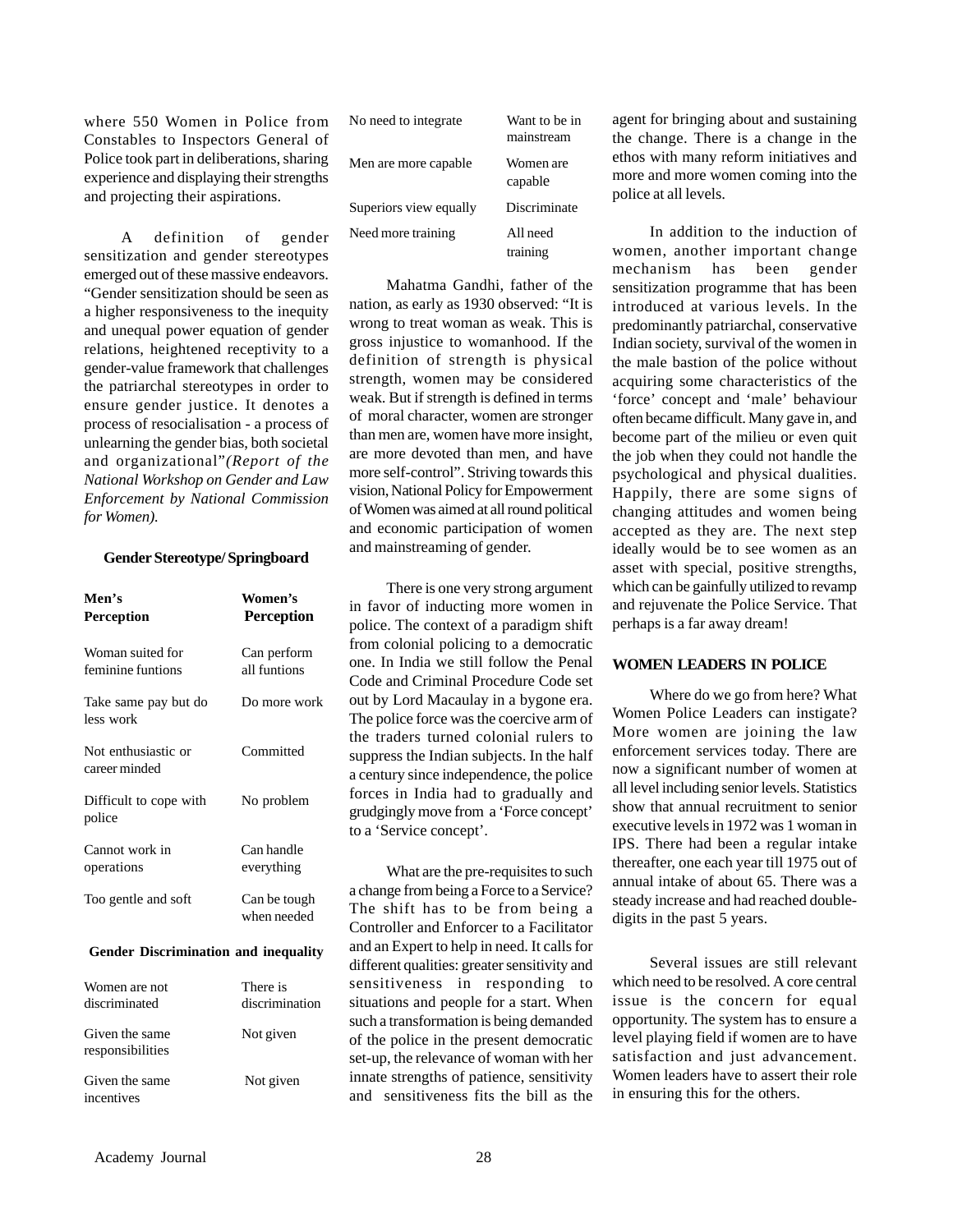The need of the hour also is to motivate women in police towards

- Continuous training and development
- Professionalism
- Aim for excellence
- Stress on team playing

#### **CONCLUSION**

**T**he time has come for a critical evaluation of women's contribution and new opportunities for leaders to encourage greater contribution and impact. In today's knowledge-intensive world, it is imperative to develop strategic management approach to help women in their personal and professional development in the context of their gender. Identifying barriers to progress and strategize to overcome these barriers by putting in place formal procedures for gender auditing is essential. Professional, well-trained women leaders in police can play the role of motivators and agents of change.

Women police should also focus on non-traditional areas like ethics, community policing, emerging crime areas including IT, environment, minority rights, and leadership where they can make a critical impact. It could be the role of women leaders to show the way to maximize the potential of the special qualities of woman. While she can do all the jobs well, she can excel in some and she should have the freedom of the knowledge.

Simultaneously, increasing political sensitivity is also necessary to influence policy for positive outcome for women, especially in providing the right quality of working environment. Women's awareness of issues and active involvement can instigate betterment all around. Even better governance can be insisted upon by pressure groups/ NGOs with women playing a catalytic role.

Women "hold up half the sky" and the service and society will only gain if the full potential of its women can be tapped. In this direction, any initiative attempting to forge linkages globally

would be relevant and of great value to professional functioning, societal development and individual aspirations. A common knowledge network platform to facilitate sharing and learning can form the basis for personal and professional development all around. Informal organizations of women can strengthen and support existing formal structures like Interpol and IACP contributing fresh insights, a new perspective and hopefully, viable solutions. Finally, we could go along with the exhortation of Ron Noble, Secretary-General, Interpol who inaugurated this Conference, I quote, "police professionals...must build bridges to the rest of the international community...increasingly work with international organizations...as well as with regional police organizations... where possible we must avoid unnecessary duplication." This is equally true of forging relationships and networking for empowerment by Women leaders in police, to work to their full potential, and more significantly benefit society.

**\* \* \***

*Every Job is a self-portrait of the person a of person who did it who it*

> *Autograph your work your work with excellence with excellence*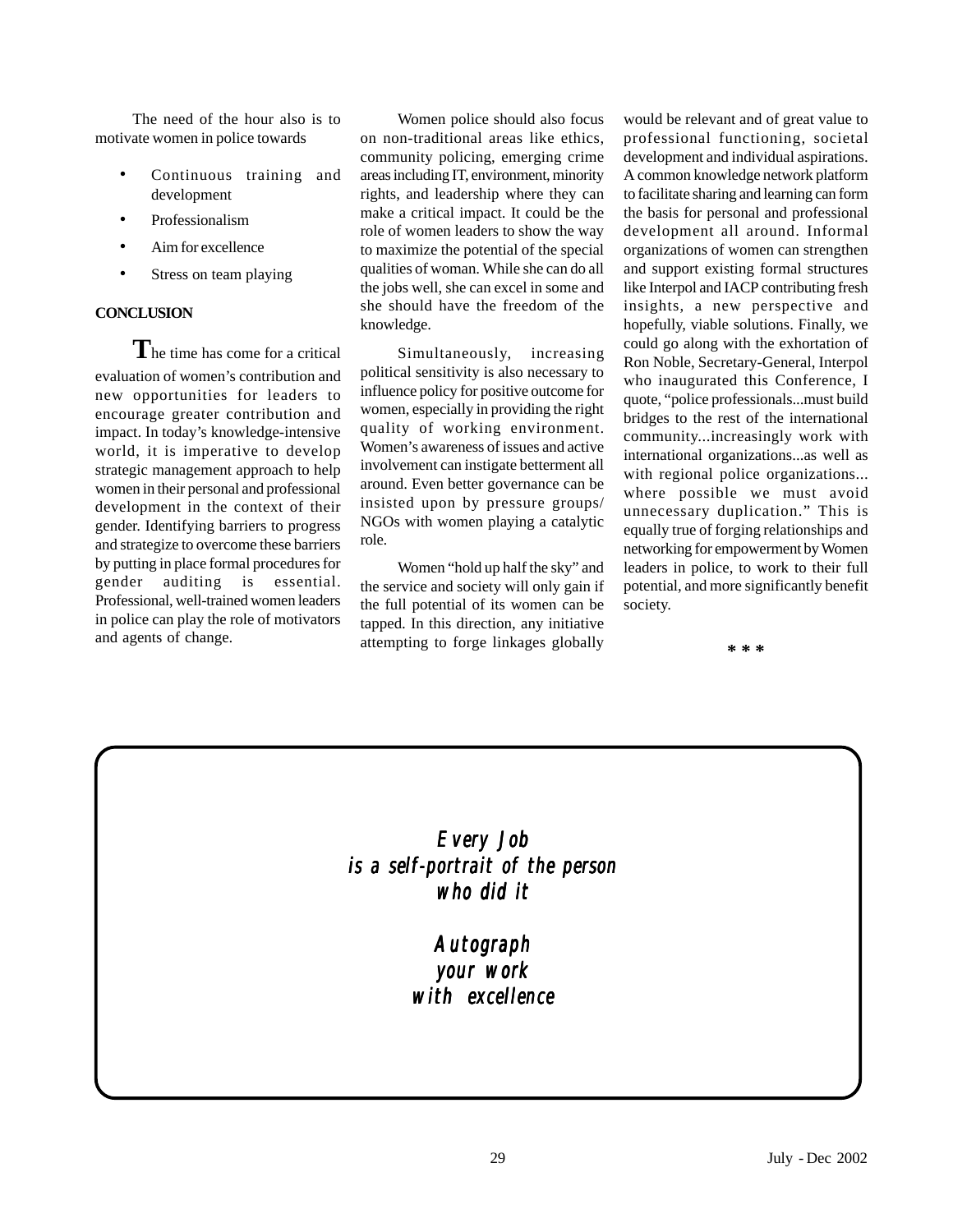## **CRYING CHALLENGE BEFORE WOMEN IN INDIA - A PERSPECTIVE**

**Tejdeep Kaur Menon**

**I**t is by now commonplace to talk about the fair sex getting a fair deal. Be it the enactment of new social laws, the creation of new institutions for target groups and even the lip service about providing reservations for them in all elected bodies. Yet, we are still far from it. There is no better evidence of how and why the empowerment of women in India is poor than in the revealing statistics of the Crime Against Women (CAW), the handling of these grave offences, the profile of the victims, the accused and the ultimate disposal of the cases.

Crime against women has traditionally been classified to include cases of rape, kidnapping and abduction, dowry death, torture, molestation, sexual harassment, importation of girls, cases under the

Immoral Traffic (Prevention) Act, Sati Prevention Act, Dowry Prohibition Act, Indecent Representation of Women (Prevention) Act. In the year 2000 a total of 1, 41, 373 cases were reported.

A study of the CAW data shows that there was an increase of 4.1 per cent and 3.3 per cent in 2000 over the previous years 1999 and 1998. In absolute numbers, an increase of 5, 502 cases was reported at the national level in 2000 over 1999. This increase should be viewed against the 0.4 per cent decrease in the Indian Penal Code (IPC) crimes and 7.9 per cent decrease in Special and Local Laws (SLL) crimes in 2000 when compared to that in the earlier year 1999. It is noteworthy that Lakshwadweep did not report a single incident of CAW in 2000.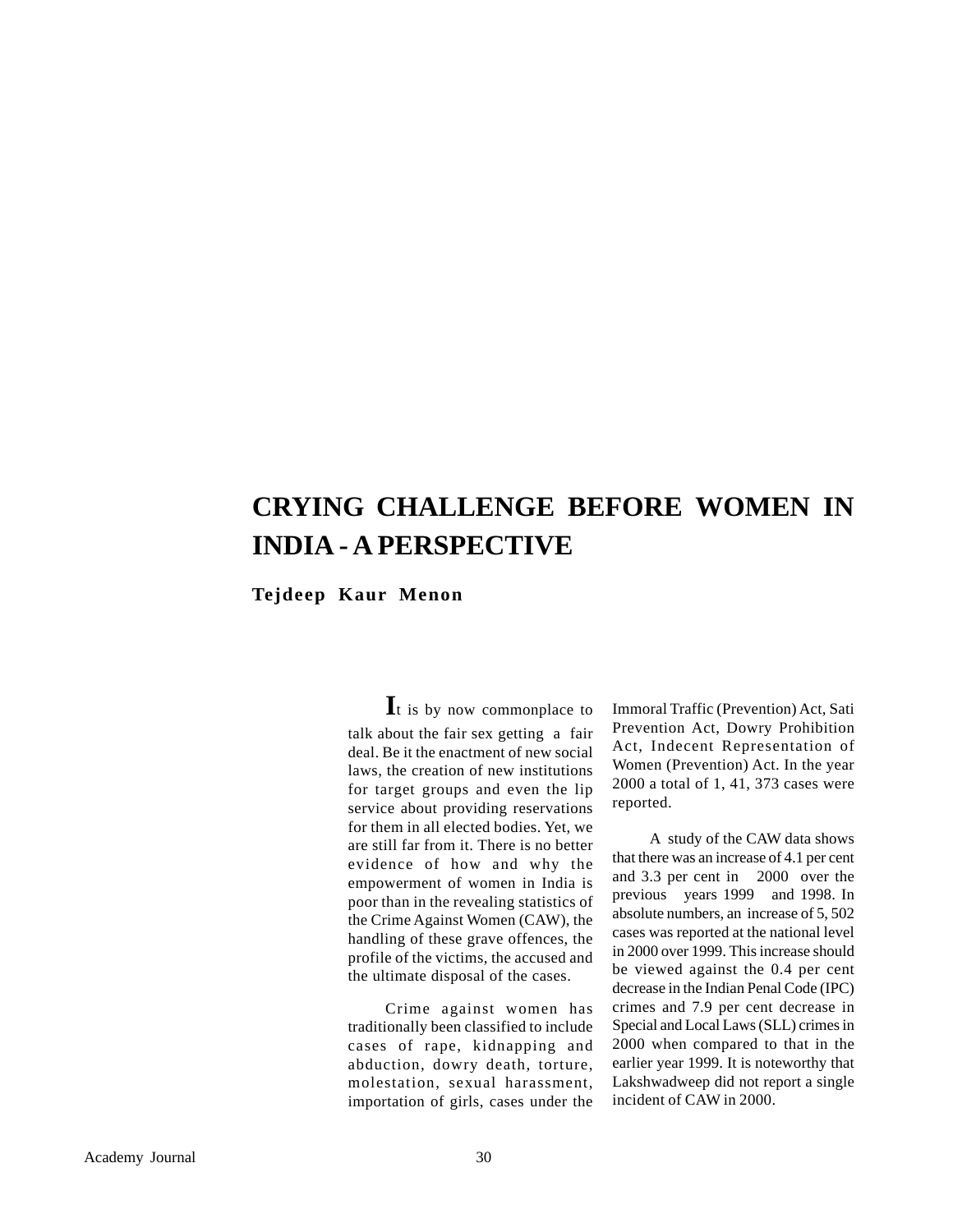The proportion of CAW to the total crime reported in the country (IPC) is 7.2 per cent. The all India crime rate that is number of crimes per lakh population for CAW, reported to the police worked out to be 14.1 during 2000. This state of crime that may not appear alarming at first sight is to be viewed with caution as a sizeable number of crime against women go unreported due to various reasons. Clearly, this is a pathetic situation.

Consider the larger picture. The 23 big cities accounted for 12 per cent of the total CAW cases in the country. Of these, Chennai accounted for 24 percent of these cases, followed by Delhi at 12.6 per cent. However, the rate of CAW presents a different picture. Significantly, it shows a higher rate of 59.8 per cent for Chennai, followed by Kanpur and Jaipur at 39 and 36. Among the six metros, Calcutta is the safest for women. It has recorded half of what was reported in Bangalore.

As much as 31.8 per cent of dowry death cases reported at the national level were from Uttar Pradesh (UP) alone, followed by Bihar with 15.5 per cent. It is logical to conclude that the harassment on account of the pernicious practice of dowry is very high in both the states. However, it should be noted that the incidence of torture cases (under section 498 A IPC) in UP accounted for 13.2 per cent and Bihar only for 3 per cent of cases reported under this head. This leads us to believe that these states take account of the practice of harassing women for dowry only when they are confronted with the bodies of the helpless women.

In cases of rape, 40 per cent of the victims were in the age group of 19 to 30 years and 20.8 per cent in the age group of 16 to 18 years. Also in cases of rape, victims knew the offenders in 87.4 of every 100 cases. This is the picture that emerges from an analysis of the 16,496 rape offences that were reported in 2000. Neighbours were accused of rape in three out of every ten cases.

Madhya Pradesh alone accounted for 23 per cent of rape cases in the country and about 26 per cent of the total molestation cases.

Incest accounted for 2.2 per cent cases. In the majority of the cases of incest, the victims were below eighteen years of age. Forty seven per cent of all rape victims were less than eighteen years old. This shatters the myth about women shouting rape while caught in a willing act. In fact, one of every five women raped is an innocent and helpless child.

The cases of torture for dowry are the highest among CAW cases accounting for 32.4 per cent of the cases. The incidence of increase is 4.4 per cent over the previous year. There is intense criticism against the misuse of Section 498 A IPC by women to harass the gullible spouses. The fact is that civil law is lagging way behind the changes and nuances in family and gender relations in the ongoing churning process and rapidly transforming Indian society.

The Guardians and Wards Act, 1890, the Special Marriage Act, 1954, Hindu Marriage Act,1955, the Hindu Succession Act, 1956 and the Hindu Minority and Guardianship Act,1956 do not in any way reflect the aspirations of a woman trapped in a murderous marriage and seeking early relief from its bondage. Irretrievable breakdown of marriage is not maintainable as a ground for divorce in India - a common ground for grant of divorce by courts in the USA.

Coupled with this is the problem of archaic methodology employed by courts in settling disputes relating to custody of children, computation and division of the marital property, return of streedhan, fixation and securing of maintenance, often weighed heavily against the interests of the woman seeking relief.

The absence of adequate civil courts, especially family courts, and the failure of family courts to function as per the spirit of the Family Courts Act, 1994, have made many a woman seek police help outside a police station and exploit Section 498 A IPC to secure divorce or settlement involving her life, the children, maintenance and property.

This is not an attempt to demolish the nobility of an enactment like the 498 A IPC, but to enlighten the lawmakers and the stakeholders in the criminal justice system towards bringing about long desired changes in the civil law and the legal procedures governing rights of women seeking divorce or relief from marital harassment.

The conviction of an errant husband under Section 498 A IPC does not entitle a woman to an automatic divorce. She would have to approach a civil court and battle with her husband for divorce and also pursue the criminal case filed in a police station to seek justice. In fact, if she is economically dependent on him and he has to undergo imprisonment, the question of maintenance may not arise. Therefore, women use Section 498 A IPC more often to redress all marital grievances for a quicker and advantageous settlement. This is reflected in various parameters. The very high percentage of cases under Section 498 A of IPC, that is 8.9 per cent, in which the police found the charge to be false, mistake of fact or law, or other grounds for referring the case is in contrast to only 4.1 per cent of cases of dowry death in which the police did so.

Also there is a very high percentage of acquittal/discharge in cases of cruelty by husbands and relatives at 78 per cent of cases tried by courts. The crime rate (rate of report) of cases of cruelty by husband or relatives is as high as 4. 6, while the crime rate for dowry death is 0.7 and sexual harassment is 1.1 in every 1 lakh population.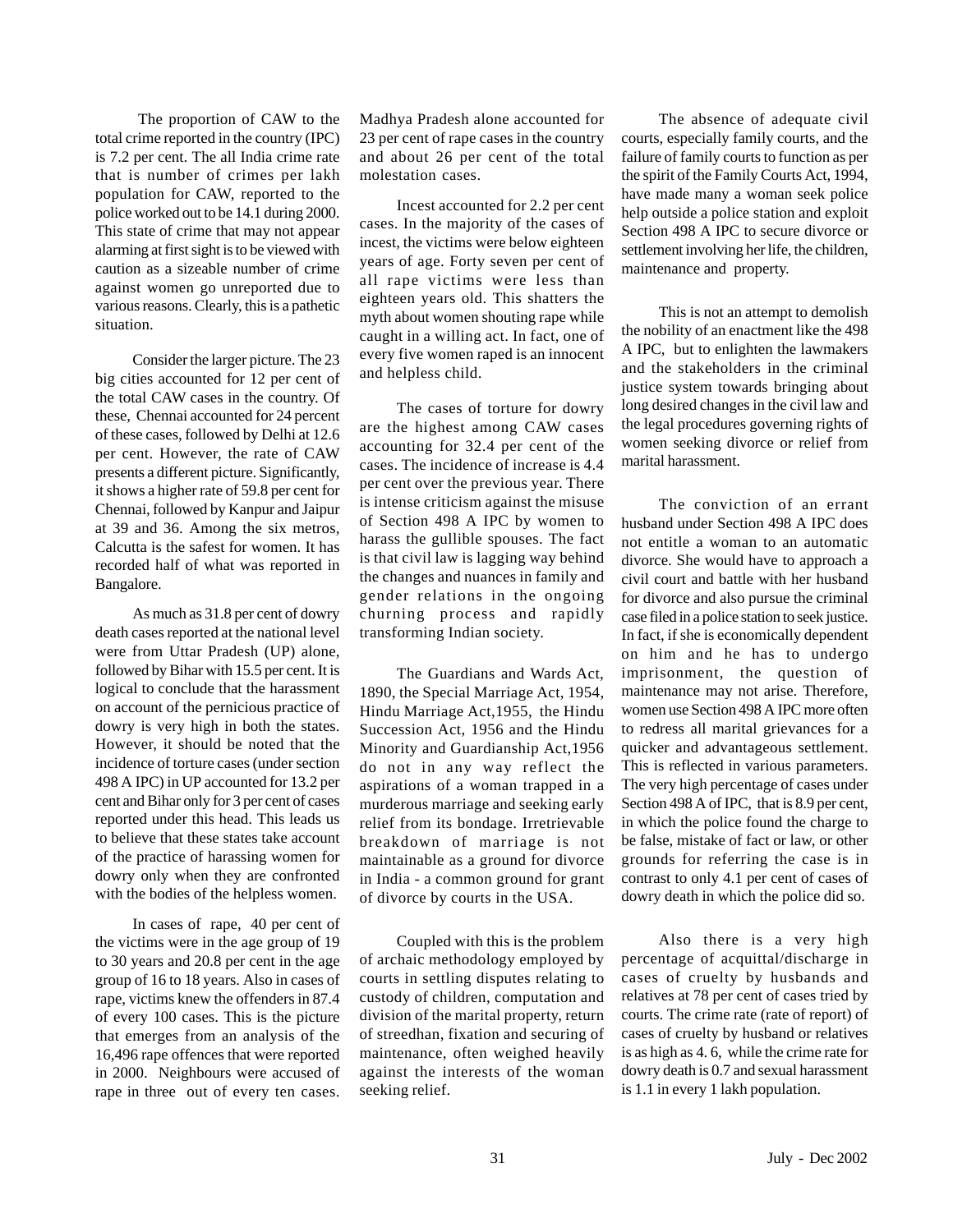Similarly, the arrest rate for cases of cruelty by husband or relatives is 10.5 and is the highest in the CAW category. This comes fourth following arrests in cases of rioting, hurt and thefts.

All these are pointers of the yawning gap between civil and criminal law that needs to be bridged. The absence of a single window where a woman can obtain different kinds of relief on an emergency basis beginning from basic protection to stop the violence, being turned out from the husband's home, restraining the husband from disposing of property, emptying bank lockers and accounts and depriving her the right to be with and custody of her children.

In this bleak scenario, it is easy for a man to throw his wife out of home and wait for her to trudge the long winding route through the courts for whatever little relief she can get in the end. Consequently, in the anxiety and eagerness for a settlement, the harried woman is forced to agree to what is far less than her due. In the bargain, perhaps to get custody of her children, the woman may succumb to obnoxious visiting rights that have, in fact, longterm adverse impact on the growth of the children.

Most harassed women seeking justice can file a criminal case under Section 498 A IPC on the charge of mental and physical cruelty and a divorce on the same grounds. However, deterred by the painful span of three to five years that it takes to secure the first order from a court and the proverbial Damocles sword hanging over her head, with the series of appeals the husband can file to set aside the first court order, forces her to seek closure of the criminal case under Section 498 A IPC and settle for a divorce on grounds of mutual consent. In effect, the man has the cake and eats it too.

The Domestic Violence (Prevention) Bill, 2000 tabled in parliament on March 8, 2002, is a significant step forward in recognizing the problems of women, children and their other family members living in a household where domestic violence is practiced. When it is finally enacted as law, it will provide protection to the woman against domestic violence by obtaining protection orders, residence orders and monetary relief orders. It will obtain for her right to reside in a shared household, the right to be informed of the access to such orders and the service of accredited service providers.

The bill bureaucratizes the process of justice by introducing another avoidable tier – protection officer - between the complainant and the court. There is enough experience with other legislations like the Dowry Prohibition Act and the Immoral Traffic (Prevention) Act to suggest the inefficacy of this tier.

Further, the bill does not cater to the longstanding demand of women for a appropriate linkages between civil and criminal law to make Section 498 A effective. At most, the portent of the proposed legislation is like providing first aid to a critical patient in an emergency.

However, this temporary relief should be followed up with setting up of more family courts to deal with divorce, maintenance, child custody and division of property and reverting to the spirit that led to the formation of the family courts providing early, easy solutions to domestic problems.

The need to revise the rates of maintenance is long overdue. Also, the protracted procedure to get a paltry maintenance defeats the very purpose of the existence of the maintenance laws.

Now, consider this. One in every five or 21.3 per cent of the total number of murders in 2000 was of women. This added up to 8,430 murders of women that year. Of these, 46 per cent were in the prime of their life – the  $19 - 30$  age group. Karnataka (1293), Maharashtra (1132), Uttar Pradesh (1082) and Bihar (918) accounted for 56.5 per cent of the cases. Personal enmity, property disputes, love intrigues, dowry and gain are the major reasons for murdering women.

Another alarming fact is that as many 36, 310 bodies of unidentified men and women were recovered in 2000. That means, as many as 99 bodies were found on an average, every day that year. The metropolitan cities of Hyderabad (2672), and Delhi (3571) reported very high incidence that year. This leaves one with the eerie feeling that it is still possible to murder and screen the identity of the victim. Worse still, law is unable to inspire enough confidence in the next of kin of the dead to help identify their dear ones.

Women victims far outnumber men in the category of kidnapping and abduction crime. They account for 67 per cent of the 22,938 cases reported in this category. Of the kidnapped or abducted women, 59 per cent were for marriage and 14 per cent for rape. A significant feature is that 37 per cent of all women victims were less than 18 years old.

The failure of the investigating agency can be seen from the fact that 25 per cent of the cases remained under investigation without finalisation of the case till the end of the year. These are cases in which the victims remained untraced or the investigation was underway to establish the charge.

The police closed as many as 3,847 cases of kidnapping and abduction of women and girls or 16 per cent of the cases were found to be false, mistake of fact or law.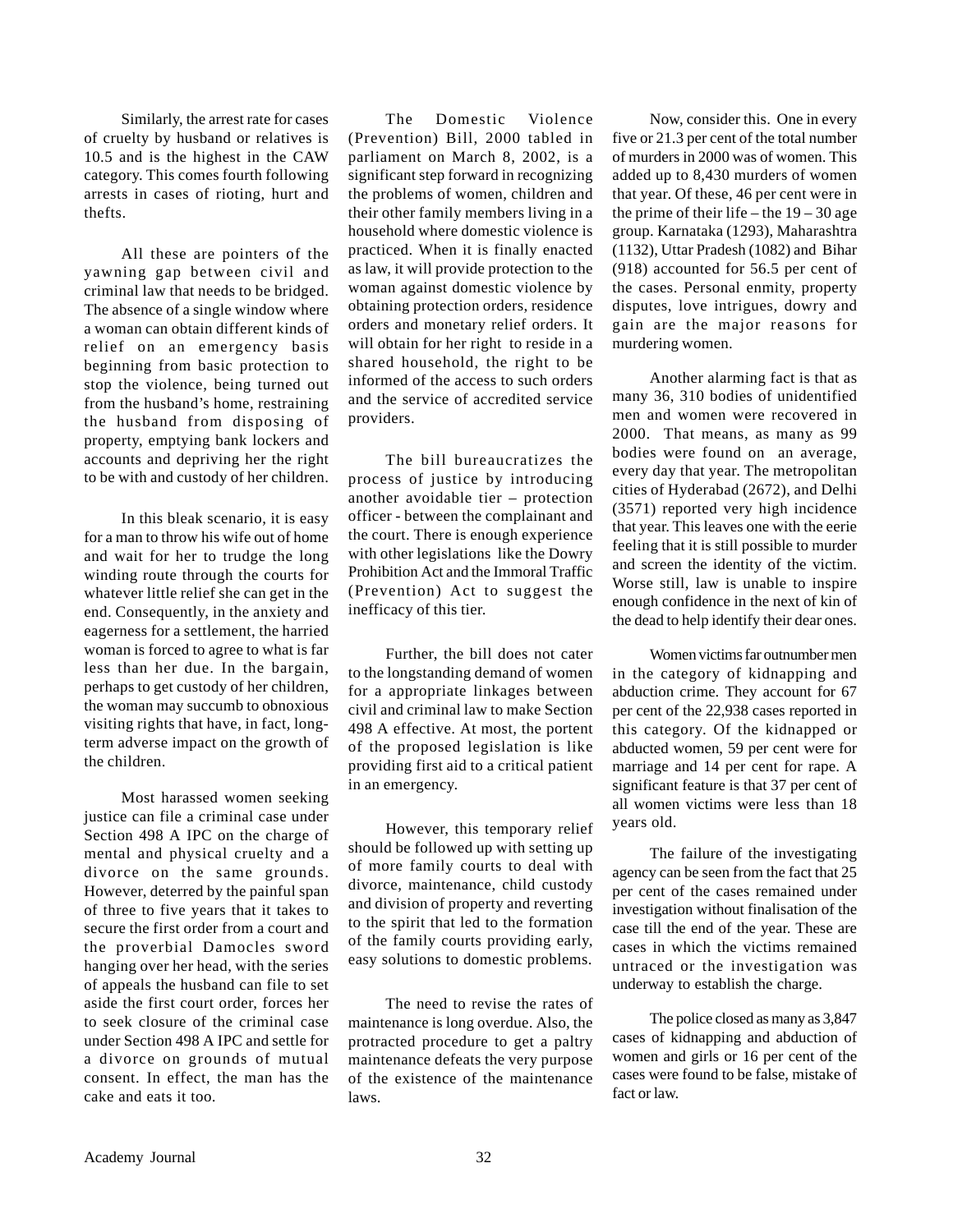This signifies the shifting stand taken by the victim or her guardian towards the crime and the criminal, in view of the existing social environment. They are perhaps handicapped and forced to get the victim married to the accused or someone else by putting a lid on the case. What is interesting to note is that in 20.4 per cent of the cases, the children were kidnapped from Delhi itself.

The number of sexual harassment cases, referred to as eve teasing in the past, rose by 24.5 per cent over that in 1999. More than 25 per cent of these cases were reported from Uttar Pradesh, followed by Andhra Pradesh and Tamil Nadu.

It is natural to expect a significant co-relation in the pattern of rape, molestation and sexual harassment cases reported from a state. Sadly, this pattern is not reflected in the statistics. Madhya Pradesh recorded the largest number of rape (3737) and molestation cases (8516) but ranks much lower in the reporting of sexual harassment cases (840). The reason for Uttar Pradesh recording far lesser number of rapes (1865) and molestation cases (2604) than most states and then recording the highest number of sexual harassment cases (3160) is an issue for serious study. This is suggestive of the failure of the criminal justice system to inspire confidence in a victim of rape or molestation and the inability of the victim to speak out on the atrocity due to the prevailing socioeconomic conditions in the state. It also raises serious doubts of the correct recording of cases as they occur and the shocking apathy to gender issues.

The significantly large number of sexual harassment cases reported from Tamil Nadu and Andhra Pradesh are perhaps a pointer to the drive taken up by these states against gender crimes.

An interesting trend is seen in the reporting of the Immoral Traffic (Prevention) Act, and Indecent Representation of Women (Prevention) Act. Under the first act, 73 per cent of the cases were from Tamil Nadu alone and in the case of the second law, 57 per cent of cases were from Andhra Pradesh. Many states like Karnataka, Haryana, Orissa, Madhya Pradesh, Punjab and West Bengal did not report a single case of indecent representation of women during the year. This is yet another stark pointer to the callousness of the police and society in being insensitive to the issues relating to women that can possibly help in nipping in the bud potential cases of gender crime.

A study of the figures of cases reported under the Immoral Traffic (Prevention) Act gives an impression that prostitution in India thrives in Tamil Nadu, Andhra Pradesh and Karnataka, as 93 per cent of the cases have been reported from these states only. Tamil Nadu alone accounted for 73 per cent of these cases. Does this mean there is no prostitution in the cities? Or, are cases not reported from the cities of Nagpur, Patna, Bhopal, Pune, Lucknow, Ahmedabad, Indore, Kanpur, Vadodara, Varanasi ?

Both, the Immoral Traffic (Prevention) Act and the Indecent Representation of Women Act, are comprehensive laws. But, these laws were made without repealing provision in the existing laws in the state and that of the Indian Penal Code. Consequently, investigating officers take advantage of the more lenient provisions of the old laws to book cases and, inadvertently, make a mockery of thriving crime. It is possible to herd a dozen women accused of prostitution and get them fined Rs.25 each under an existing law such as a City Police Act or Town Nuisance Act. This is a cakewalk in comparison to the elaborate investigation required under the Immoral Traffic (Prevention) Act to book financiers, brokers, building owners and the clients of prostitutes.

Though the sex ratio in the country was 946 females for 1,000 males in 1951, it has worsened to 927 females for 1,000 males in 2000. What then has happened to our pre-natal, post-natal, nutritional support, health care, girl child education programmes throughout the country? The deep seated bias in India against the girl child with the availability of the most modern scientific techniques to determine the sex of the foetus has resulted in large scale detection and snuffing out of the birth of a girl.

This grave injustice is not reflected in the crime records of the country. Shockingly, just 104 cases of infanticide and 91 cases of foeticide were reported from the entire country in 2000. Infanticide and foeticide are a way of life in both urban and rural India and, therefore, the provisions of a progressive law like the Pre-natal Diagnostic Techniques (Registration and Prevention of Misuse) Act, 1994 remains a worthless scrap of paper.

Who is a girl child? If one goes by the Juvenile Justice Act, 1986 a girl child is one below 18 years of age. The Child Marriage Restraint Act, 1928 also specifies 18 years as the cut off mark for preventing child marriage. However, for the purpose of defining rape, under Section 375 IPC, the age of consent for sexual intercourse is 16. This very provision provides for sexual intercourse by a man with his wife even if she is below 16 and above 15. Further, in the next section 376 of IPC, exception is made for a husband for lesser punishment if he rapes his wife who is above 12 years of age. It is time that we clearly rid ourselves of such blatant anachronism, define who is a girl child and shelve once and for all antiquated social laws.

Crime against women has been classified traditionally as marital and sexual crime. However, an important section of violent crime victimizes women even more. This is robbery and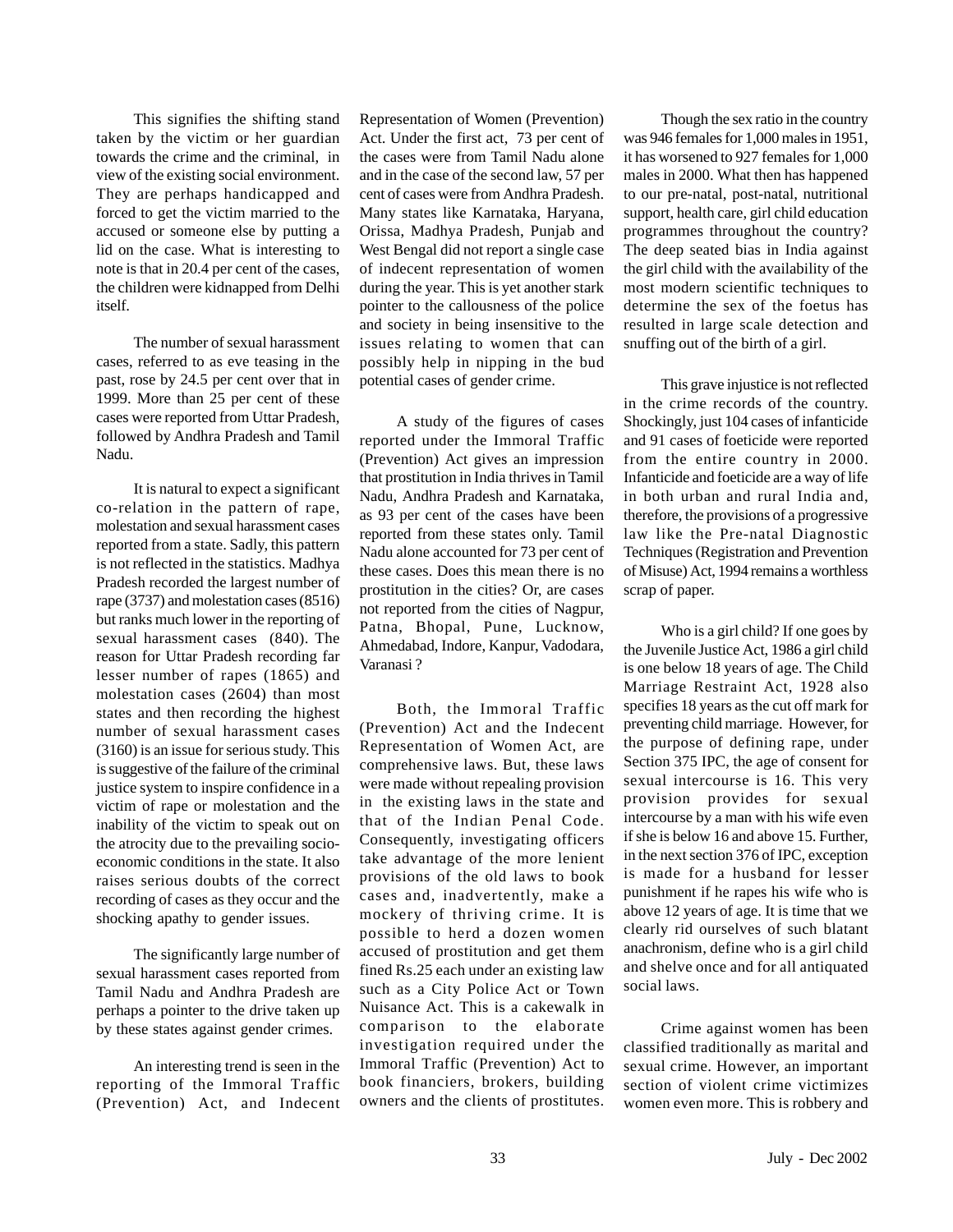dacoity on homes. Women are prime targets for the jewels, usually the ornaments they wear and keep at home. A total of 7, 624 cases were reported under the head dacoity and robbery at residential premises and property worth Rs.3249.70 lakhs was looted from the inmates and homes by dacoits.

 Other property crime that erodes the safety and confidence of women is burglaries and thefts. The only consolation is that it is not violent in nature.

Another area of focus for those analysing issues of gender justice is the commission of suicide. Housewives accounted for 52 per cent of the total female suicide cases. Married women account for as high as 66.6 per cent of all suicide victims. The complex way in which bad marriages operate in driving women to suicide is still to be fully understood. Further, 46.8 per cent of the victims had less than middle school education. Women preferred to drown, hang or immolate themselves.

Significantly, the majority of the women are between 15 and 29 years of age, while male victims who commit suicide are between 30 and 44. For every 59 male suicides there were 41 of women. It is seen that social and economic causes led most males to commit suicide while emotional and personal factors drove females to end their lives. This is evident from the dominant factors for female suicides. Suspected/illicit relationship, 56 per cent, non-settlement or cancellation of marriage 66 per cent, not having children 73 per cent, dowry dispute 98 per cent, divorce 65 per cent, physical abuse 68 per cent and illegitimate pregnancy 98 per cent.

All this casts a heavier responsibility on women police already saddled with important tasks to perform under the Criminal Procedure Code in issues relating to search, arrest, and custody of women witnesses, arrestees and juvenile delinquents. The female criminality in the total crime amounted to 5.4 per cent. In all 3,22,631 women were arrested during 2000. The number of girls arrested

for juvenile offences were 4,128 or 23 per cent of the juvenile offenders picked up that year.

But there is just one policewoman for every 52 policemen representing a woefully inadequate 2.09 per cent in the entire police force. The total strength is 21,633.As many 18 states have a strength of less than 1,000 each. Tamil Nadu is in the lead with 4, 415 policewomen. The share of women in armed police is 0.45 per cent. They exist only in a handful of states – Madhya Pradesh, Himachal Pradesh, Jammu and Kashmir, Assam, Goa and Delhi. All this means, there are not enough policewomen to investigate the cases of female criminality.

In such a dismal situation there is therefore no question of policewomen being available to tackle cases where the woman is the victim rather than the offender. It is time we put on the thinking caps to get our act together.

**\* \* \***

*Sometimes, setting a good example for your children for your children does nothing but increase their embarrassment their embarrassment*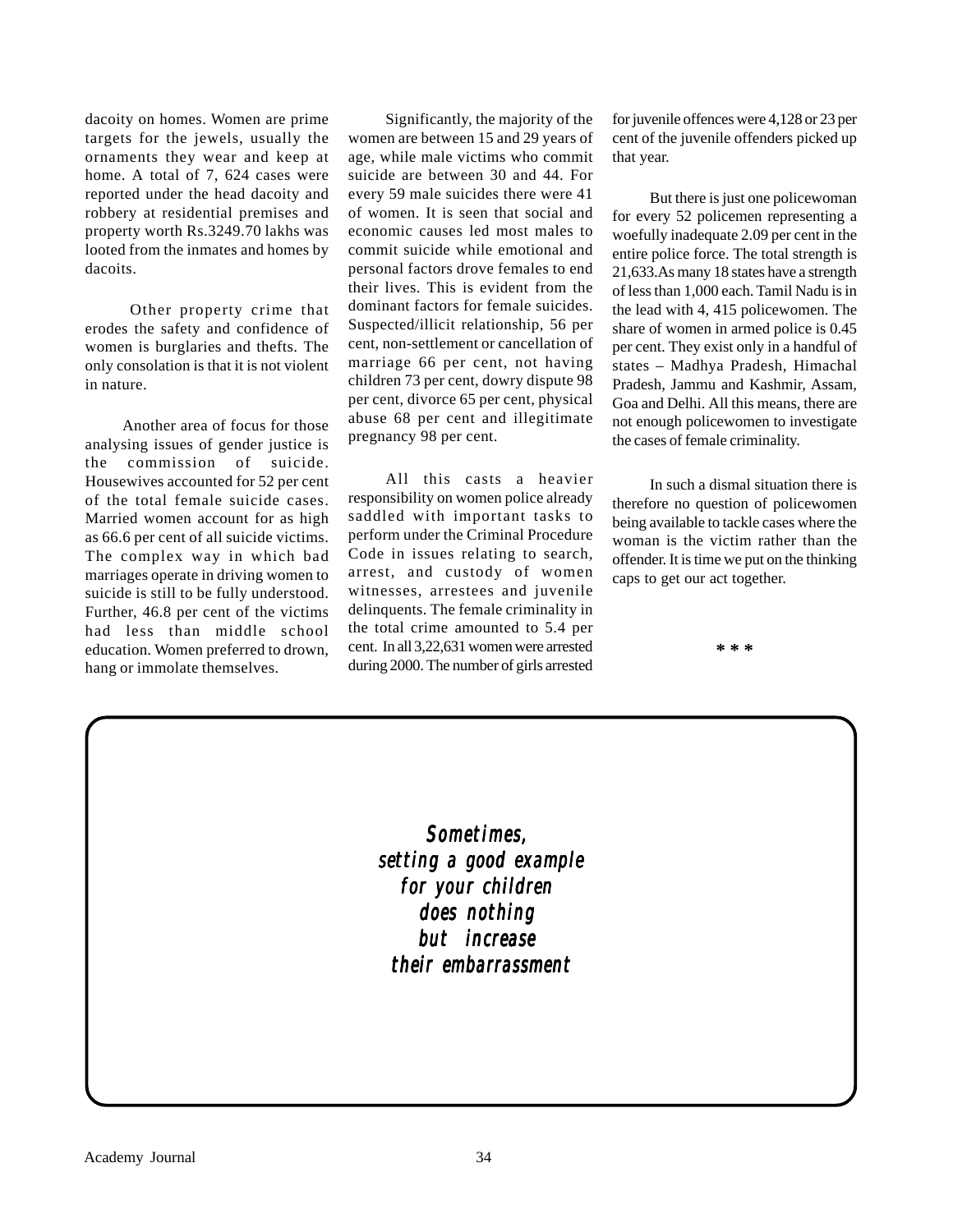### **EVER FIGHTING MEN**

**AP M a h e s h w a r i**

**O**ur overstretched democracy, heavily loaded with enumerable pulls and pressures of various shades, has now come to a point where peace is a rare occasion. We buy peace in installments. We buy temporary peace at a huge cost. Suffering the vagaries of caste and communal divide, struggling against the distortions of poverty and the economic divide, decrying the outcome of low values and corrupt practices, fighting against system failures marred by pressures of population and repulsively bearing the influence of bad managers. The list of fights and divides is adding further on day by day. In order to attain some sort of synthesis, though superficial, we have generated a tall battery of fighter forces as a containment exercise. The containment exercise has, however, been rolling on for days. This ever fighting scenario has now made it

difficult to contain the very fighter force which was in itself meant to contain the disintegrating elements. Guided by common impressions, we refuse to peep into the reality. Alleged as necessary evil, apparently disliked and labeled as corrupt and high headed, this social segment of peace-keepers in uniform has its own pathological woes when the job requirements oscillate from crime to public disorder, from insurgency to terrorism, from sabotage to subversions, from communal policing to urban warfare, its tasks are ever increasing. Normal system balances having failed, it faces the brunt of all the bad spillover. Not one day, two days or two years, for years the fire fighting is going on. They were never linked as an integral subsystem of a development planning; they came into being as a 'patch work.' Hence, they are still reactive and not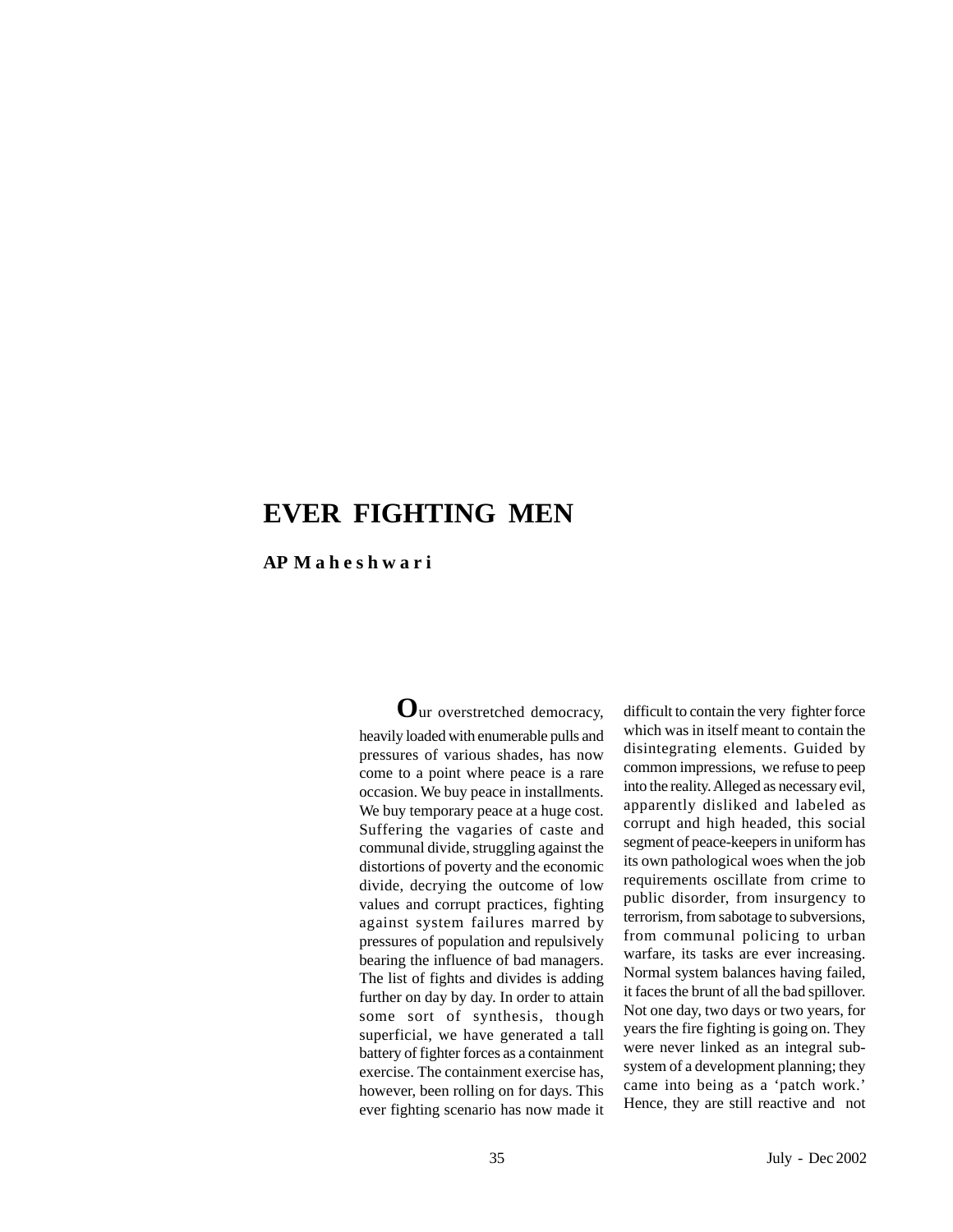truly proactive. The attempt here is not to generate any illusions but draw the attention on the intrinsic aspects of the job of these ever fighting men.

Every society is prone to crime and violence. Socially Augmented Crime Prevention Drives (SACPD) and the deterrence infused by the Criminal Justice Administration (CJA) are the two known methodologies to create peace and order**.** Both are in a way supplementary to each other. Amidst so many divides in our society, the later has to face the brunt, more often than not. How effectively do they perform needs no elaboration. The job of the peacekeepers has become wide-ranging. Rural segments need a different set of policing skills in comparison to high-rise metropolitan towns where art of policing is often put to test. The high-tech urban Mafiosi and white collared criminals pose a challenge. Neo-elite need faithful watchdogs. Political manipulators need a repressive tool. The brutal segments whose sentiments are fuelled by fundamentalists entail use of equal force to contain the tide. Over and above all, the subversive elements, whose actions are master minded by unfriendly neighbours, become ruthless and make indiscriminate use of weapons, explosives and advanced technologies to cause loss of life and property, whether of citizens or the security forces. The constant threat of the unknown devil of death forces one to take all possible counter measures. SACPD is nearly absent. Community indulgence in adducing evidences is also at a low mark. CJA is also not producing results. Under such an environment, the psychobehavioural domains, emerging within the internal configuration of the human being working as a peace-keeper, tend to become rigidly complicated**.** They are fractured from basic humane touch to the brutal instinct, they encompass anything from love to hate, constant fight against terrorism or insurgency make them moron, insensitive and full of negatively heightened emotionality. If you do not act as a death devil for the terrorist, he

would celebrate your death and take away the weapons too, in order to have more feasts. In many situations, there are no clear-cut solutions. Over-doing is often regarded better than underplaying. Thus the jobs of peace-keepers swindle from normal to the abnormal. One can have no two options that a normal situation should be met by normal and decent human norms. But a highly abnormal situation calls for contingency management which may even entail a surgery. This is true about medical field as well as business enterprises so also for any organisation fighting against advanced crises. Adding to it is the fact that these tasks are done by people who live against the norms of a healthy life style. Away from families for ten months out of twelve, irregular working hours, unhygienic living conditions, overloaded with negative floats of life. With the breaking down of joint family systems, the nuclear families, where male member remains away for ten months in a year, find it difficult to cope with the problems of life. This also eclipses the mental peace which he could afford otherwise.

Everyone needs some privacy and space in relationships, in order to survive. This is an inherent human requirement. The peace-keepers thrive on imposed relationships with no mutual space and privacy as they have to any way roll on in a make shift arrangements, so called barracks. With human sensitivities increasing day by day the old patterns may require drastic changes. But cost is a limiting factor. Hence, there is a big trade off between normative and real conditions. The problem of emotional stress is mostly prevailing at lower cadres. The higher cadres may not feel the brunt so much as do the peacekeepers at lower rungs. Though a couple of deviant tendencies acquired by them cannot be let go scot-free, certain types of deviant behaviours are normal, i.e., likely to be adopted by any person doing those jobs. Thus the job context and job content factors cannot be ignored. Still glaring are the tactics which have been adopted since time immemorial by all civilisations to handle the bad components, like a bad sore or a boil on the body. Consequently, the peacekeepers tend to build a sub-culture full of inherent contradictions vis-a-vis the superficially perceived reality of the society.

The job of peace-keepers has, due to the above complexities, gone down on priority of the society's youth. The discarded young aspirants join them as a last fight against hunger. In order to need more people to fight and die, we keep buying their helplessness against hunger. Yet they join and imbibe the lessons of patriotism and loyalty under the tuning for discipline. The vertical and horizontal divides of the society baffle a cop till he draws a perpendicular and hangs on to it as his anchor. It could be anything under the sky which his environment can give. He had been the part of the same society and takes what it gives and does it so, at times, with no sensitivity. Thus, the contradictions in personal and organizational goals, perceptional difference of roles and responses vis-à-vis the social expectations are bound to occur.

Another area hampering his functioning is the flow of information from the community which is often blocked due to lack of trust and the prevalence of a negative image. Once the timely information becomes a casualty, the operational requirements force him to adopt other means. The time tested methods in this category are either monetary allurement or looking for a break-away group of the same gang or locate the enemy's enemy or play one against the other. At times, when nothing flows, general brooming is done. The result is the violation of the rights of many. But what has been prevented is intangible and a peace-keeper cannot take credit for it, yet he has to explain what has tangibly occurred. One effective way to win community support and win favour is to add the charter of providing material services to the community in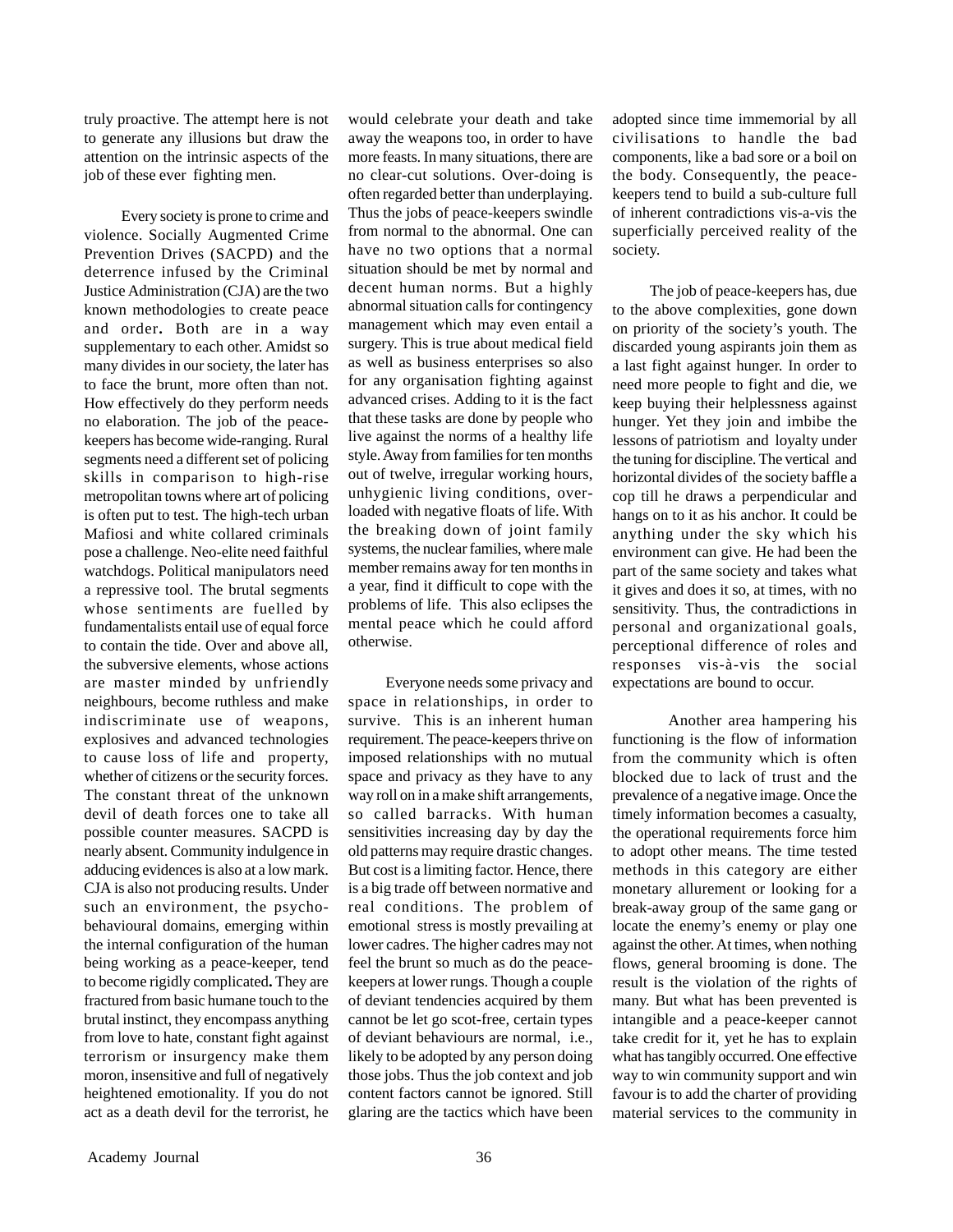contrast to the singular role of checking the people against their deviant behaviours. These type of job profiles have been adopted in insurgency prone areas but selectively. Community development programmes, health camps, education initiatives, etc., are being undertaken by security forces so as to gain community support and improve the image from that of a monitor to the image of a helper. Police agencies abroad have these roles in normal course too, e.g., providing services of vehicles in case of accidents. The situation of trust as a friend prompts real time voluntary information from people. Peace-keepers do not have such roles in India yet as a normal charter, on the contrary the short tenures of postings keeps people more apprehensive what will happen if he goes. Developing rapport does take time.

It is this environment a peacekeeper works in. What was thought as an exception became a routine and that also on a multifarious scale. There are situations where no clear cut solutions are available nor does the time permit to think for long. There is a constant race against time. Compromise in quality may occur. But we cannot afford the cost of error or delay in extreme cases of violence which is irreversibly colossal. It has to be either in terms of dead bodies or damaged property. Further, the low social contribution and indulgence towards policing, high expectations and constant criticism under such a situation makes them either inactive or prompts them to match the gap through short cuts. Either situation is bad. All the cases of malafide acts on part of the peace-keepers are purported to be dealt strictly under law but acts done in good faith need to be tolerated. At times, the premature social audit or media trial damages the enthusiasm. 'Play safe' psychology sets in. We cannot ignore this fact also that for crisis management, the higher risk is to be taken. It is here that the low risk bearing psyche comes in contradiction. Even the best of the existing systems, the human body, which has no parallel, cannot thrive on the doctor's

prescriptions for its health forever. The system has to follow certain norms for maintaining its health. Thus, the importance of inbuilt social mechanism to prevent the occurrence of crime or to control the deviant behaviour cannot be ignored. Whether one is being raped or tortured or any accidental crime takes place in public, rarely do people come to the rescue of the victim or help resist the criminal on the spot. The grotesquely apathetic behaviour of people sends a wave of repugnance. Public apathy in itself encourages crime. In India, we have lost control of social defence mechanism and adopted legalistic approach for enforcing any value or behaviour. This deterrent approach has its own fallouts if the former is substantially non-existent. This is a crucial fact not to be missed. This is another big contradiction in reality arising out of the overindulgence of society in coercive methods via legal approach to problem solving and underindulgence in socially and culturally induced self-sustaining approach.

A liberal social perception of human rights should find its way in all the facets of life. But when a cop perceives human rights, at least in areas of high-risk zones where gun totting militants kill peace-keepers or innocent public, he comes in contradiction with liberal social perceptions. Many societies have, therefore, narrowed down on this issue and tend to ignore the human rights of an oppressor to the extent he has himself gone against the norms of human rights or damaged the public life and property.

Psycho-behavioural aspects and inherent contradictions are one side of the total issue. The extrinsic aspects are equally important which provide the logistic support system for efficient functioning. The foremost logistic support comes from the working environment. The systems which control the police functioning have been found basically defective but no efforts have been made either to change the old

Police Act of 1861 made by British for colonial control nor the recommendations of National Police Commission have been implemented for decades. Rather top-heavy structures along with various autonomous bodies have been formed for multiple controls. We control the symptoms but not the basic ailment. Amidst all this, the social concern shown in some cases, including media trial, any superficial effort would miss the mark and any comment or study in a non-holistic scenario may be eventually impact-less. A superficial post mortem and the passing of judgement against crisis managers are not going to fetch any desired benefits. A few analysts feel that the society may have to repent for the dampening demonstration effect down the hierarchy, if the heroes of crisis environment are deplored and their tactics are put to an audit as per the parameters of the 'normal situations'. Handling of Punjab can be taken as a case study to decide the authenticity of this hypothesis. 'The opportunity lost' factor cannot be ignored. It is difficult to say, "had it not been the situation, then what." At times, the best medicine is no medicine. In the same coin, at times, the best medicine is the only medicine which works. Every patient has his own system and capacity to respond. On the same logic, Punjab cannot be compared with  $J & K$  and  $J & K$ K with North-East. But what we need to perform are seen in two important aspects - the commitment towards a given task and the efficiency level required to perform the task. The commitment level has to be controlled through proper psycho-behavioural inputs, right social support systems and appropriate demonstration effect, proper internalisation of the force, right leadership upto political level (the controlling visionaries) and judicial support system. Coming over to the efficiency aspect, a few glaring changes in logistics need to be considered to cope with changing circumstances where rebels or the so called militant groups now frequently resort to the use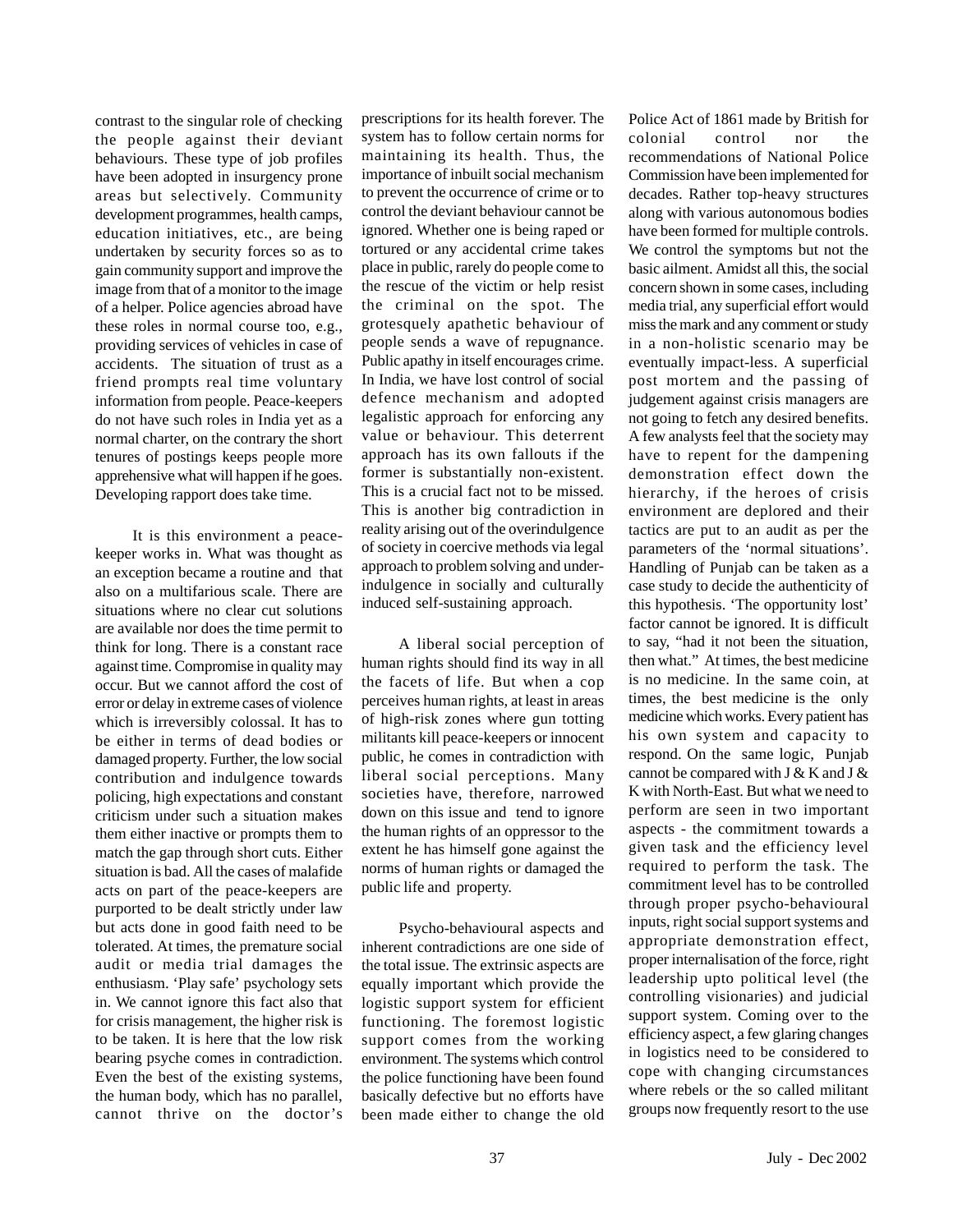of improvised explosive devices (IEDs) and also adopt the tactics like hijacking or arm-twisting through a hostage situation. Here we ought to focus more on functional requirements at the operational levels of the security forces.

Though efforts have been made to modernise the security forces to face the crisis, which has deepened over a period of time, much remains to be done in a resource constraint situation. Secondly, modernisation is a constant chase as criminals and perpetrators are at a faster pace. Certain professional studies have suggested the following advanced logistic support systems for the security forces in order to cope with the impending violence in all terrains including urban topography.

- Devising semi-autonomous robotic systems to work as a detective as well as 'pilotdefence' against use of IEDs or attack by terrorists in a hostage situation. These robots could be made capable of accessing digitalised or voice activated fires. The lethal fire assault weapon could be made more precise.
- Advanced mobility systems, not only to cover horizontal distances but also to leap vertically in a high rise topography including urban multi-storey scenario.
- *•* Various scanners, cameras, satellite controlled mapping systems, etc., could be provided to exactly locate what is where inside a building or a covered place. Developing such systems is not difficult. Cost would indeed be a limiting factor. But it is high time human life should also be valued more.
- *•* Advanced communication systems, which can also provide navigation facility across unmanned vehicles or through robots including piercing through the walls.
- Uniforms may be made up of the material ensuring survivability, should be facilitating any type of camouflage and harnessed to carry all types of tools and kits, besides arms and ammunition, such that hands and other limbs are unconstrained for any movement or action.
- Men be provided with food or energy inputs in concentrated form as a capsule which is lighter to carry in good quantity and not occupying much space. Water purifier kits can be provided in a handy way. These things would make him survive at least for a week without any hindrance for want of basic body intakes. Such sort of sustainability is not difficult to plan.

Though the various types of advanced equipments are gradually being made available, the rapidity of technological changes keep the obsolescence fator high. With the upgradation of technology, the corresponding problems of modified learning are not being attended to in an appropriate manner. Hence, the gaps in capability tend to persist compromising the efficiency factor.

The constant and wide area deployment has also raised the problems of quick movement, temporary camping and availability of basic amenities. Physical environment has got its own covert impact on the psyche of a person. One's capacity to develop positive thoughts and his capacity to tolerate functional irritants is another area of concern. Certain forces are still working on bureaucratic patterns instead of 'viable team' concept. Though QRTs (Quick Response Teams) are constituted, they may not be so effective. Absence of the system of retrenchment or retirement at various levels has carried the police forces in a state that majority of people at cutting- edge level or keyoperational level are having higher age profile not compatible with the situational requirement. Generally, twenty to thirty five is the viable age bracket to work as line functionary at a high efficiency level**.** These jobs are full of stress (overt and covert). They are critical as the opportunity cost of error is high. The systems of periodic leave, healthy entertainment and indulgence in positive flows of life become indispensable conditions for stress release. Peace-keepers have to deal with human beings with respect to their deviant behaviour. Unfortunately, they are least adept in human relations or behavioural aspects. A right focus is needed.

The idea of presenting such an analysis is neither to defend the peace- keepers for their wrongs nor depict any helplessness. We must be clear where to go and how to go. One must have an exact road map for that. If we do not proceed systematically and provide effective designs, the result would be subjective and based on individual preferences. If the general ratio of good to bad is twenty to eighty, so would be the natural outcome in individualized designs. Hence, in order to make the social concerns for the existing malaise meaningful, it is not enough to criticize or put someone to social/media trail. One must not also undermine the importance of inbuilt social defence mechanism of crime prevention and crime control. Action by security forces can only be supplementary and workable for temporary containment. It cannot be the final answer. Despite this fact, we are rolling much on the shoulders of indoctrinated peacekeepers who are themselves not at peace. We must take care of the required psycho-behavioural conditions and the logistic support systems, technical as well as social.

**\* \* \***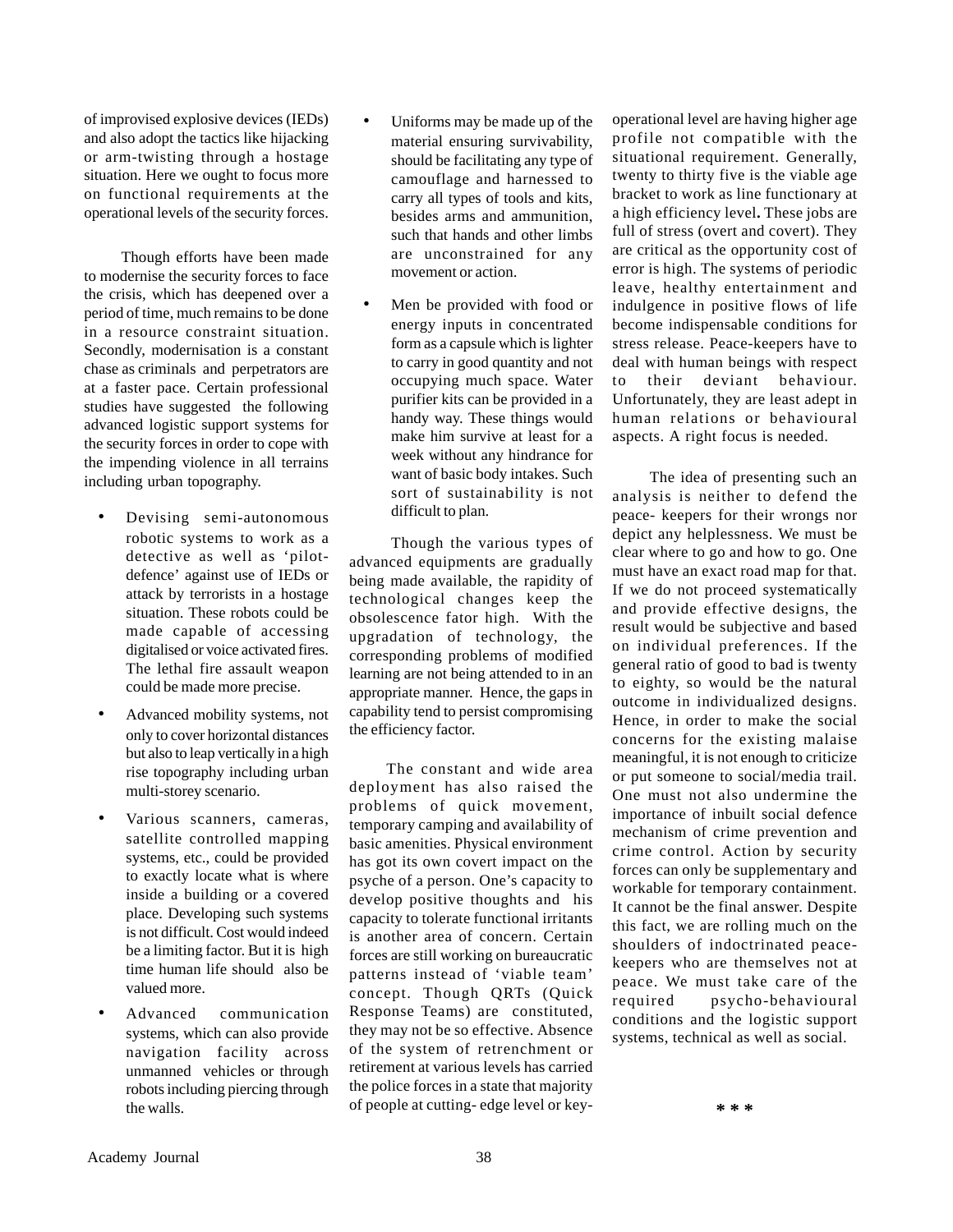### **PERFORMANCE INDICATORS FOR POLICE**

**M Nageswara Rao**

**S**tatistical model is used extensively often to the exclusion of other methods in judging the performance of police. As can be expected, the police, like any other entity, has for long been able to circumvent any surgical analysis and assessment of its performance by cooking up statistics resulting in many distortions in the system of policing. IPS officers often call themselves to be leaders of the police. In order to be true to such claim, they need to go deep into the distortions and diagnose the problem for finding solutions to judge the police performance as objectively and realistically as may be possible on a continuing basis. This requires prescription of certain performance indicators for the police. In my view, the following few, among others, are worth consideration.

#### **PERFORMANCE INDICATOR-I : SENSE OF SECURITY**

**M**ore than statistics, it is the sense of security that a common man feels should be the indicator for judging the police performance. But quantifying 'sense of security' is a very difficult task and it may be subjective too. However, the extent of satisfaction of police performance felt by the local people expressed through their elected local self-government bodies can be a criterion for judging the sense of security. Since the elected representatives of the local selfgovernment bodies are answerable to, by being very proximate and part of the local people, the sense of security as a performance indicator, can be judged very well through the fora of democratically elected local bodies. For this to happen, the elected local self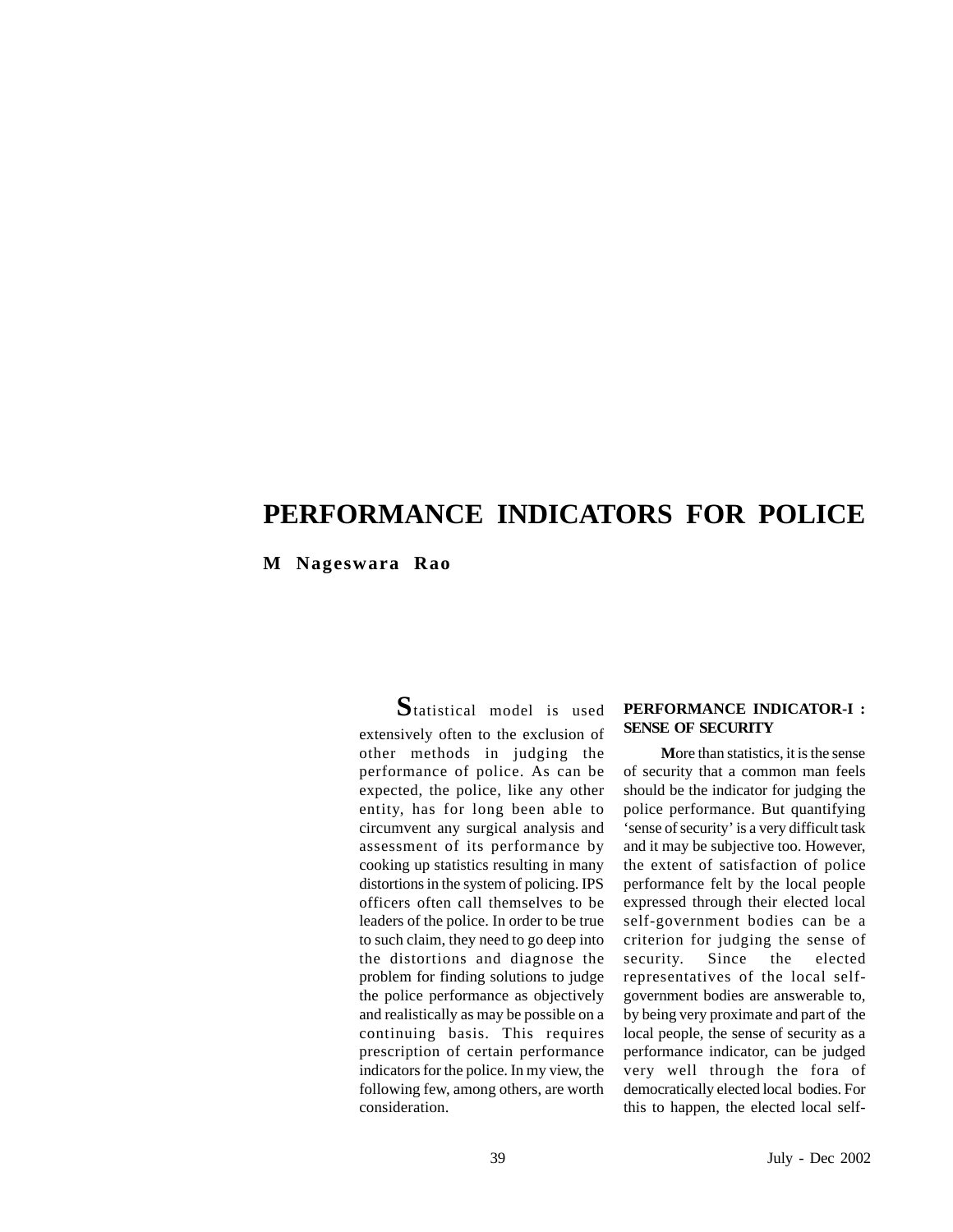government bodies have to be given a say in the functioning of police. To put it in simple terms, the police should be democratized to provide the much needed sense of security to the people.

The world over, in most democratic countries and historically in India, till the advent of British rule, policing was a municipal function and police worked under the control of local self-government bodies. But in India, we have a monolithic leviathan of colonial construct called the Indian police, which is not answerable or accountable in any manner to the local people whose lives and properties it is supposed to protect. The control of police by the State level democratic bodies, i.e., the Legislative Assemblies, is at best minimal and at worst nebulous. Democracy has no real meaning unless the people are able to manage their own immediate affairs including security of their lives and properties, which is the most basic and immediate concern of every human being. After the 73rd and 74th amendments to the Constitution of India, the Urban Local Bodies and Panchayat Raj Institutions became permanent constitutional bodies. Hence, these democratic bodies can and need to be given certain responsibilities of policing of their areas for ushering in a democratic police responsive and responsible to the needs of, and at the same time accountable to, the local people through their democratically elected local self-government bodies.

Such a change can easily be brought about by the State Governments declaring the Zilla Parishad Chairmen as District Magistrates; the Zilla Parishad Vice-Chairmen and the Mayors of Municipal Corporations as Additional District Magistrates; the Deputy Mayors of Municipal Corporations, the Chairmen of Panchayat Samitis and Municipalities as Sub-Divisional Magistrates; and the Vice-Chairmen of Panchayat Samitis and Municipalities as Executive Magistrates in their respective

areas under section 20 of the CrPC, 1973. The other elected representatives of the Urban Local Bodies and Panchayat Raj Institutions may be declared as Special Executive Magistrates in their respective areas under section 21 of the CrPC, 1973. This will atonce make the police answerable to the local self-government bodies and the elected representatives of these bodies get involved on a regular basis in prevention and detection of crime and maintenance of law and order in their areas. Since the Police Manuals and executive instructions of the Governments stipulate a well defined role for the Executive Magistracy vis-avis the police, it will be a very smooth transition of police getting democratized and becoming answerable to the local people through the constitutionally elected local self-government bodies. This is akin to the democratically elected Indian leaders replacing the British rulers after independence, on the existing bureaucratic substratum and, therefore, does not require any change in the laws, rules and procedures. A simple notification by the State Governments under sections 20 and 21 CrPC, 1973 will suffice.

This idea may be considered very unorthodox and for some it may even be blasphemous. Vehement opposition to an idea is one of the indicators of the strength of the idea itself. That apart, such objections will be as specious and similar in nature as to those of the British to the demand for Indian independence that Indians are incapable of managing their own affairs and, therefore, unfit to be independent. It is high time that we repose more trust in our own people and elected representatives and stop demonizing the political class, lest it may degenerate into questioning the very legitimacy of democracy.

Indians have a tendency to resign every privation to their karma or fate. And consequently, they continue to endure unabatedly for more than 140 years the rapacity of the colonial police set-up, whose character is mercenary and exploitative. It is high time for a change to a democratic system with some local control over police. Heavens will not fall if it is given a try.

#### **PERFORMANCE INDICATOR-II : FREE REGISTRATION OF CRIME**

**A** moderate increase of crime is one of the indices of dynamism of a society. The quantum and nature of crime in a given society is a function of the size of its population including changes in demographic composition, the extent of urbanization, industrialization, mobility, unemployment, awareness of rights, new legislations creating new types of offences, technological advancements, etc. In the context of present day society, all these factors have been increasing which should, therefore, naturally lead to commensurate rise in crime. But a look at the crime figures registered by the police indicates that crime has remained more or less stable giving an impression that our society is static. This cannot be true. It is an open secret that there is rampant burking of crime. Hence, the only inference that could be drawn from the crime statistics is that they do not project complete picture of crime and criminality in the society. Such incomplete picturization leads to complacency on the part of law enforcement, governmental and nongovernmental agencies leading to increased levels of tolerance of crime which will have disastrous long term effects on the whole society itself. It is, therefore, necessary to reverse the trend of non or selective registration and minimization of crime by the police.

The first and foremost requirement to achieve this objective is that senior police officers should not feel shy of accepting the reality and stating that rise of crime is natural when the factors contributing thereto are increasing. Secondly, the periodical crime reviews must not routinely comment adversely on increase of crime. On the other hand, the focus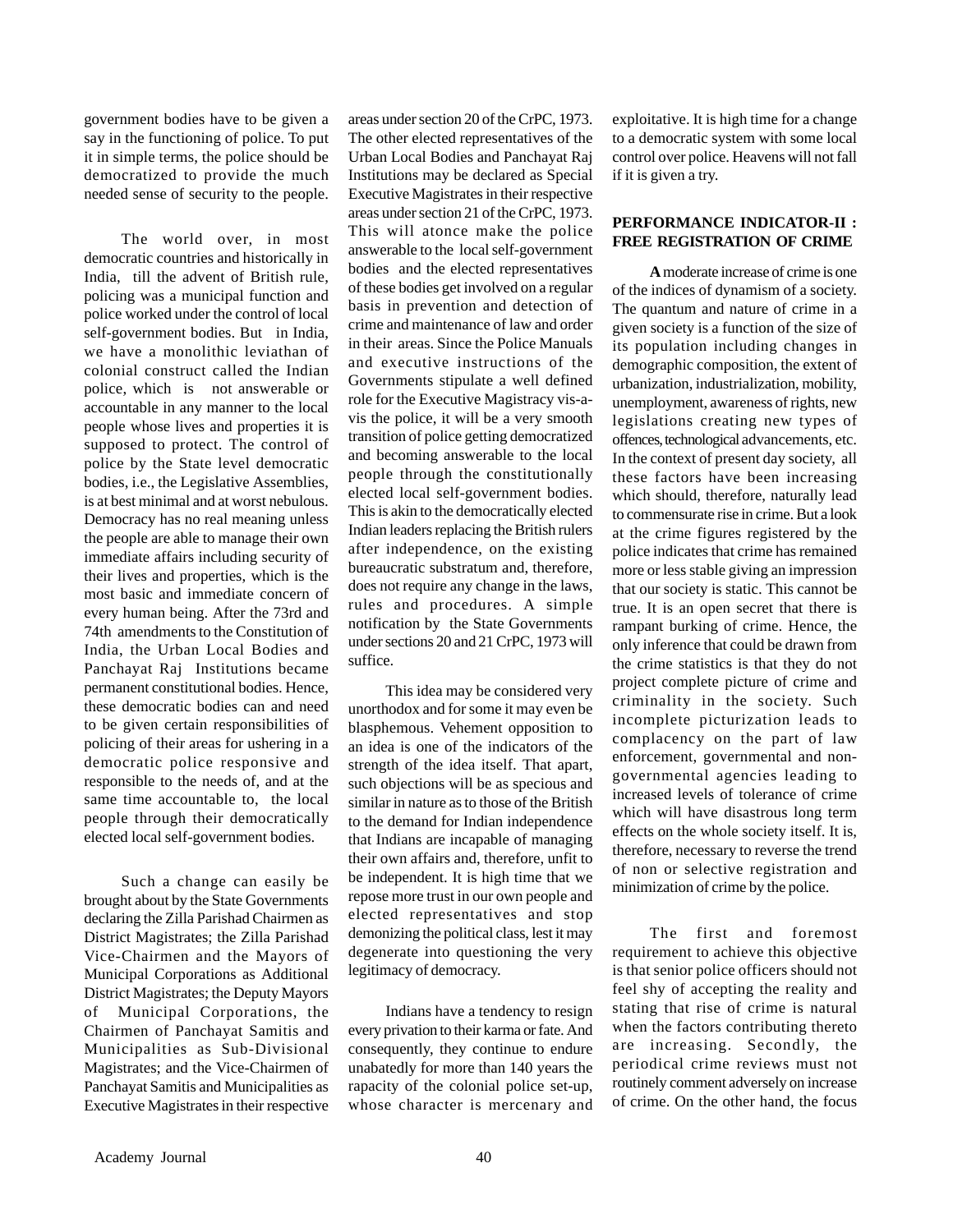should, inter-alia, be more on why crime in a given area has remained static or is decreasing. Thirdly, free registration of all cognizable offences brings small time or casual criminals within the police scrutiny, which may prevent their transformation into big operators. This is like a stitch in time saving nine. Lastly, registration of crime cannot be captive to the whims, fancies and sweet will of police officers suiting their needs. The law unequivocally stipulates that every cognizable offence must be registered and police have no discretion. But this mandate is followed more in breach than in practice leading to disaffection of a large segment of population who are victims of crime. As it is, non or selective registration and minimization of crime is the single biggest grievance of the people against police. If this trend is allowed unabated, sooner than later, people will start questioning the very *raison d'etre* of police when it is not able to even register the crime, let alone bring the offenders to justice. The specious argument that police lack adequate manpower to freely register and investigate crimes does not cut much ice as the victims of crime want justice, not justification. Hence, the paramount need to make free registration of crime, an important performance indicator of police.

#### **PERFORMANCE INDICATOR-III : CONVICTION AND NOT DETECTION**

**A** look at the crime statistics indicates that the percentage of crimes claimed to have been detected by the police is increasing to unrealistic levels. On the other hand, large-scale acquittals and abysmal rates of conviction are distressing. Over emphasis on detection is leading to distortion in the system and police officers, not in the least the senior police officers, cook up fake detections to project a magnified picture of their efficiency. As the old adage goes, *"the test of a pudding lies in eating."* A crime can really be claimed to have been detected only when it ends in conviction and not otherwise. It is accepted that police is not the only sub-system of criminal justice system responsible for very poor rates of conviction. But it must be admitted that police is the most important sub-system of criminal justice system on the basis of whose records the criminal law is normally set into motion. Notwithstanding the claims of detection, if a crime is not properly investigated it can never end in conviction even if best legal brains are engaged as prosecutors and even when the judge is favorably inclined. Moreover, by artificially increasing the detections to unrealistic levels the criminal courts are over-burdened with huge pendency as every charge-sheeted case has to be tried consuming valuable time of courts, prosecutors and police officers. Consequently, trials of genuinely detected crimes are getting inordinately delayed as courts are burdened with disposing of spurious detection cases. It is, therefore, imperative to rely only on conviction and not on detection figures as a performance indicator of police.

#### **PERFORMANCE INDICATOR - IV: CONVICTION OF CRIMES SUPERVISED BY SENIOR OFFICERS**

 **A**s per section 158 CrPC, senior police officers of the rank of Inspectors and above supervise investigation of crime. There are yardsticks for the number of cases to be supervised by

various ranks of senior officers. But over a period of time, supervision by senior officers has become a ritual and there have been any number of instances where the senior officers did not even bother to visit scenes of crimes, let alone participating in investigation. There are many instances of senior officers simply appending their signatures on the supervision notes prepared by the investigating officers. As a result, supervision by senior police officers is becoming a farce without any substantial impact on the quality of investigation and detection. In order to assess the performance of senior police officers in supervision of cases, which is one of their most important duties, it is necessary to analyze and take the conviction rates of cases supervised by them as one of their performance indicators. For the same reasons as mentioned above, conviction rather than detection figures should be the basis for this. It is very essential to make the senior officers directly accountable for proper detection and conviction in at least the cases supervised by them. This has many advantages that senior police officers will start taking more active interest in the functioning of police at the basic level, i.e., police station, which will result in overall improvement of police performance including discipline.

**\* \* \***

### *Enthusiasm is a sign of spritual health Enthusiasm is sign of*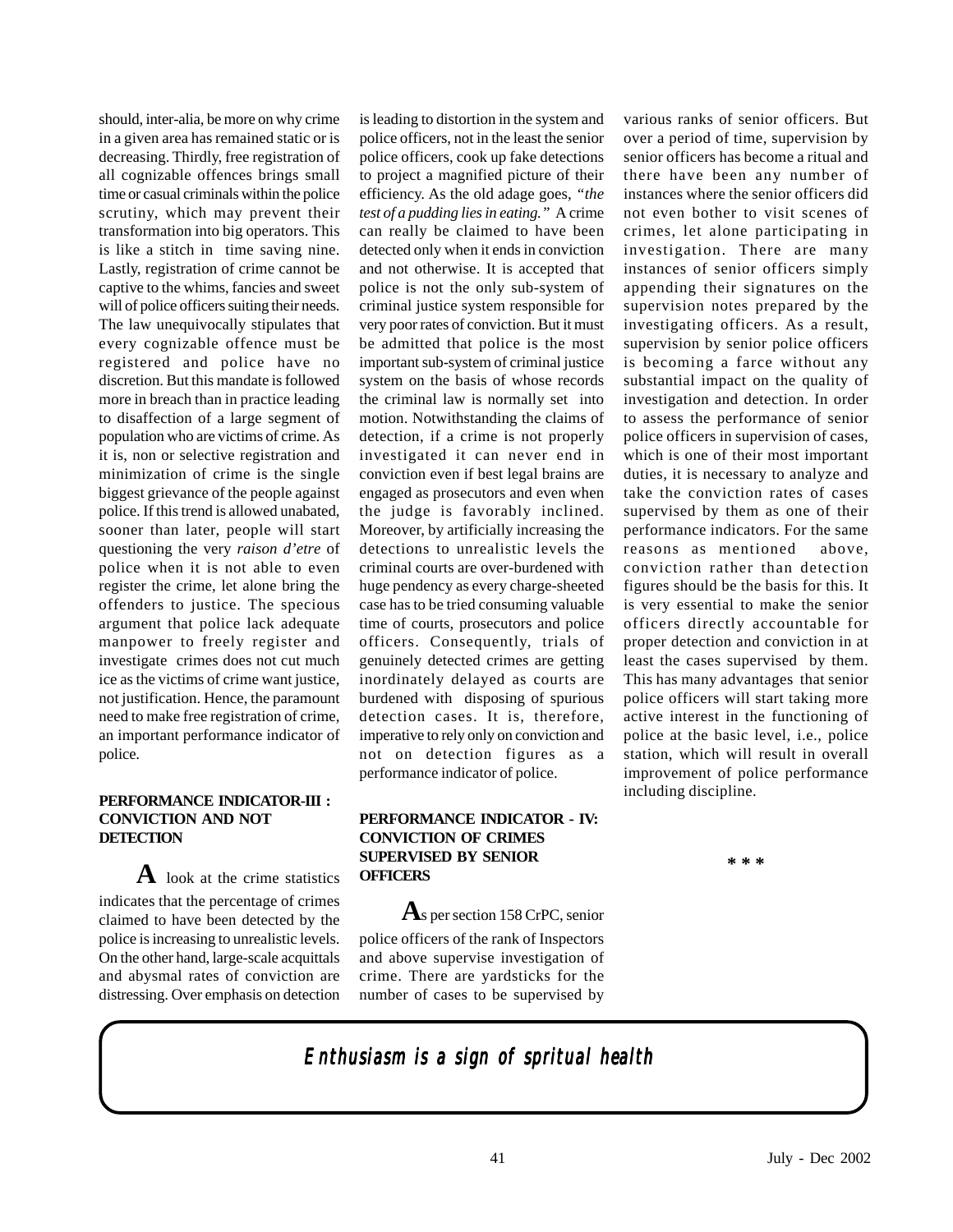## **COMMUNITY POLICING IN ANDHRA PRADESH**

#### **Dr C Ramachandra Naidu**

**C**ommunity Policing was introduced in Andhra Pradesh in the year 2000 under the name 'Maithri.' The Chief Minister of Andhra Pradesh inaugurated the programme at Gundla Pochampalli Village in Ranga Reddy District on 5.4.2000.

It is a police-public partnership programme. This programme orients the way the police should think and act. It broadens the police mandate beyond the narrow focus of fighting crime to include efforts to fight fear of crime and disorder as well.

This philosophy provides an organizational strategy that motivates police officers to solve community problems in new and innovative ways. It envisages that the police must closely work with the people in the community by allowing average citizens a say in the police process, in exchange of their support and participation.

Maithri rests on the belief that contemporary community problems require a decentralized and personalized police approach which involves citizens in the process of policing themselves.

It creates a positive shift in the role of the police from 'working against the bad people' to 'working with the good people' in the society. As a result, police no longer remain as law enforcers but take the role of facilitators and mentors to the society .

#### **OBJECTIVES:**

**T**he objectives of Maithri are mainly: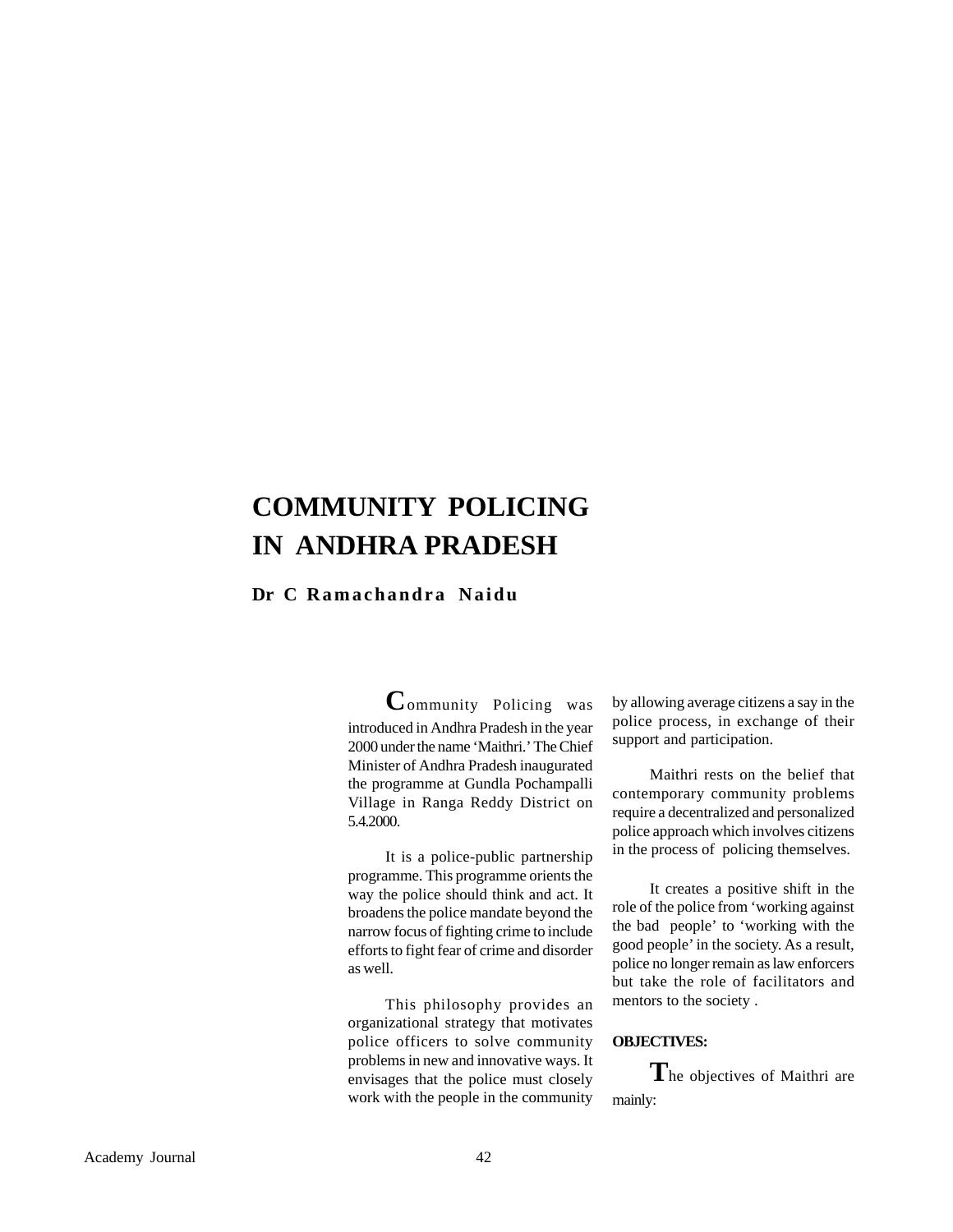- 1. To meet the felt and expressed needs of small and varied groups of people in the community by actively involving them in the process.
- 2. To organize proactive measures to prevent and detect crime, and
- 3. To provide personalized quality service to the people at the decentralized level.

#### **MAITHRI COMMITTEES**

**P**olice-public partnership under Maithri is operationalised by organising local citizens into committees called 'Maithri Committees'.

The role of the Maithri Committees lies in identifying the local problems or issues, finding innovative solutions and helping the police in implementing the solutions.

All the Law and Order police stations and Traffic police stations form Maithri Committees. Maithri Committees are formed covering small and homogeneous local areas, the residents of which generally face the same issues so that the committee members can have a common agenda to discuss and to collaborate. In urban areas, the Maithri committees are formed locality-wise or colony-wise and in rural areas they are formed village-wise. Traffic Maithri Committees are also formed area wise.

#### **SIZE AND COMPOSITION**

**M**aithri Committees normally consist of about 50 members of the local community. The members are carefully selected by the SHOs of the police stations. The strength varies marginally depending upon the size of the area covered. The composition of each Maithri committee will be generally as follows:

| 1) Senior Citizens | $0.5\%$ |
|--------------------|---------|
| 2) Women           | 15%     |

| 3) Youth                            | 40\% |
|-------------------------------------|------|
| 3) Members of SC/ST                 | 15%  |
| 4) Minorities                       | 05%  |
| $\sqrt{2}$ Drafoccionals and others | റ∩ല  |

5) Professionals and others 20%

Such a composition is aimed at giving due representation to all the sections of the society so that their special problems and views are taken into account in formulating the local Maithri programmes.

Traffic Maithri committees consist of various stake holders like local shop keepers, hoteliers, cinema hall owners, school and college principals, auto or taxi drivers, members of other departments like R&B, Electricity, Water Works, Municipal administration, etc., who are affected by the traffic problems in that area.

#### **QUALIFICATIONS FOR MAITHRI MEMBERS**

**M**aithri members are chosen with great care, after verifying their antecedents and their usefulness. It is normally ensured that every member of Maithri is:

- 1) A respectable member of the local community not involved in any criminal activity directly or indirectly.
- 2) A person not involved in any political or social controversy, and
- 3) A person willing to voluntarily take up the cause of the community.

#### **Maithri Meetings**:

Maithri Meetings are held in the villages in the rural areas and localities or colonies in urban areas, where Maithri Committees have been set up so that the members can attend the meetings without much inconvenience. Efforts are made to ensure that every Maithri Committee meets at least once a month.

More meetings are held when there are several issues to be solved. A convenient date and time is fixed well in advance, after consulting Maithri Committee, so that most of the members are enabled to attend the meeting. Apart from Maithri members, local people who have a stake in any issue are also allowed to attend the meeting.

#### **ROLE OF VARIOUS POLICE OFFICERS**

Unit Officers of the local police are responsible for organising and monitoring Maithri in their jurisdiction. **Station House Officers** are responsible for setting up the Maithri committees at the local level, after verifying the suitability of the members. They organise various activities in collaboration with the Maithri Committees and other local agencies - both public and private.

An **Assistant Sub-Inspector (ASI) or a Head Constable or a Constable** acts as facilitator for each Maithri Committee. He keeps in constant touch with the Maithri members, attend to dayto-day matters relating to Maithri, organise Maithri meetings and work in the field to implement the decisions of the Maithri.

Al1 the supervisory officers like Inspectors, Sub-divisional Police Officers, Addl. Superintendents of Police, Dy.Commissioners of Police, etc., constantly guide and empower the SHOs and co-ordinate with other governmental and non-governmental agencies for making Maithri Committees work successfully.

Maithri has become a great success in the State. Within 2 ½ years of launching the programme as many as 7206 Maithri Committees with 281580 members were formed all over the State, covering about 28% of habitations. District-wise Maithri Committees and the socio-economic composition of Maithri members as on 30/9/2002 is as follows: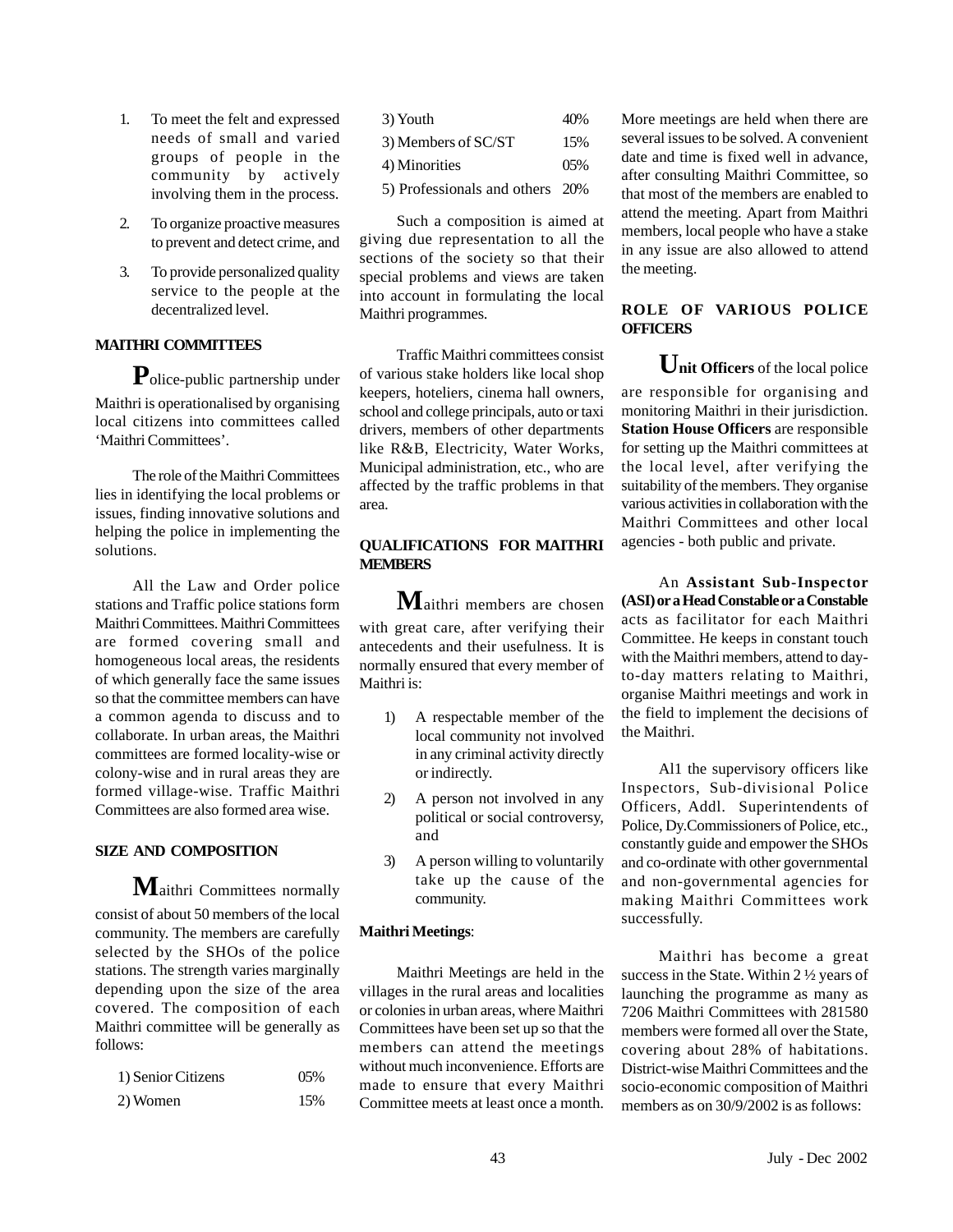|                | S.NO Unit        | No of<br><b>PS</b> | No. of<br>Maithri<br><b>Committees</b> | Youth | Profess-<br>ionals | Women SC/ST |       | Senior<br><b>Citizens</b><br>Freedom<br><b>Fighters</b> | <b>Minorities</b> |       | Miscella-<br>neous<br>such as<br><b>Trade Unions</b> | Total |
|----------------|------------------|--------------------|----------------------------------------|-------|--------------------|-------------|-------|---------------------------------------------------------|-------------------|-------|------------------------------------------------------|-------|
| $\mathbf{1}$   | Srikakulam       | 42                 | 224                                    | 3197  | 700                | 1653        | 745   | 786                                                     | 207               |       | 1499                                                 | 8787  |
| $\mathfrak{2}$ | Vizianagaram     | 42                 | 190                                    | 2955  | 681                | 1344        | 1003  | 1209                                                    | 278               |       | 760                                                  | 8230  |
| 3              | Visakhapatnam 46 |                    | 126                                    | 1245  | 356                | 448         | 474   | 303                                                     | 172               |       | 411                                                  | 3409  |
| $\overline{4}$ | E.Godavari       | 73                 | 381                                    | 3633  | 1293               | 1625        | 1894  | 1071                                                    | 392               |       | 976                                                  | 10884 |
| 5              | W.Godavari ~, 57 |                    | 337                                    | 4572  | 1758               | 1497        | 1699  | 1343                                                    | 556               |       | 1349                                                 | 12774 |
| 6              | Krishna          | 47                 | 265                                    | 5014  | 1700               | 1792        | 1277  | 1102                                                    | 596               |       | 1090                                                 | 12571 |
| $\overline{7}$ | Guntur           | 77                 | 462                                    | 4523  | 1031               | 2510        | 2567  | 2199                                                    | 1589              |       | 3471                                                 | 17890 |
| 8              | Prakasam         | 62                 | 372                                    | 3380  | 1188               | 1520        | 1590  | 1760                                                    | 560               |       | 1140                                                 | 11138 |
| 9              | Nellore          | 63                 | 280                                    | 4561  | 1376               | 1745        | 1780  | 1700                                                    | 935               |       | 1600                                                 | 13705 |
| 10             | Chittoor         | 77                 | 562                                    | 5940  | 1476               | 4362        | 2641  | 3188                                                    | 2407              |       | 2800                                                 | 22814 |
| 11             | Cuddapah         | 60                 | 273                                    | 4167  | 1141               | 1557        | 1633  | 1646                                                    | 1197              |       | 2296                                                 | 13637 |
| 12             | Anantapur        | 76                 | 280                                    | 4800  | 1555               | 2259        | 1549  | 1726                                                    | 835               |       | 1135                                                 | 13859 |
| 13             | Kurnool          | 77                 | 414                                    | 3131  | 1189               | 1945        | 1639  | 1468                                                    | 1343              |       | 1729                                                 | 12444 |
| 14             | Mahabubnagar 71  |                    | 436                                    | 4535  | 998                | 962         | 1257  | 1190                                                    | 1105              |       | 717                                                  | 10764 |
| 15             | Nalgonda         | 66                 | 468                                    | 6352  | 2116               | 3395        | 2078  | 1635                                                    | 1073              |       | 1911                                                 | 18560 |
| 16             | Ranaa Reddy      | 51                 | 214                                    | 1514  | 487                | 1476        | 734   | 428                                                     | 751               |       | 5144.                                                | 10534 |
| 17             | Medak            | 54                 | 494                                    | 7206  | 945                | 2054        | 2958  | 2081                                                    | 1140              |       | 1760                                                 | 18144 |
| 18             | Nizamabad        | 42                 | 239                                    | 3629  | 352                | 1077        | 1236  | 1484                                                    | 970               |       | 3677                                                 | 12425 |
| 19             | Adilabad         | 69                 | 150                                    | 1352  | 177                | 622         | 1127  | 630                                                     | 316               |       | 436                                                  | 4660  |
| 20             | Karimnagar       | 65                 | 270                                    | 3872  | 1618               | 2207        | 1764  | 1078                                                    | 459               |       | 1207                                                 | 12205 |
| 21             | Warangal         | 59                 | 214                                    | 3396  | 936                | 1940        | 1283  | 1050                                                    | 521               |       | 1547                                                 | 10673 |
| 22             | Khammam          | 60                 | 268                                    | 3734  | 971                | 2432        | 2058  | 1288                                                    | 579               |       | 1048                                                 | 12110 |
| 23             | Visakhapatnam 12 |                    | 41                                     | 389   | 188                | 162         | 144   | 81                                                      |                   | 33    | 230                                                  | 1227  |
| 24             | Vijayawada       | $\mathbf{1}$       | 58                                     | 603   | 200                | 305         | 249   | 302                                                     | 174               |       | 700                                                  | 2533  |
| 25             | Hyderabad        | 79                 | 188                                    | 1374  | 383                | 469         | 458   | 473                                                     | 1056              |       | 1354                                                 | 5567  |
| <b>Total</b>   |                  | 1445               | 7206                                   | 89074 | 24815              | 41358       | 35837 | 31229                                                   | 419244            | 39987 | 28154                                                |       |

Several crimes have been prevented and lot of crimes have been detected on account of this programme in the State. Many community outreach programmes relating to eradication of superstitions, traffic awareness, women protection, street children, marital disputes, AIDS awareness, faction crime, etc., have been organised with the help of Maithri Committees. Maithri members

have played an important role in managing crowds during major festivals and maintaining communal harmony in several parts of the State. There is perceptible change in the attitude of the police towards the people and their problems and towards human rights, after launching the programme. Public perception of the police is also undergoing change for the better.

There is increasing public demand for Maithri and the entire state is likely to be covered under this programme in the next few years.

**\* \* \***

*Your imperfections are what make you beautiful imperfections what you*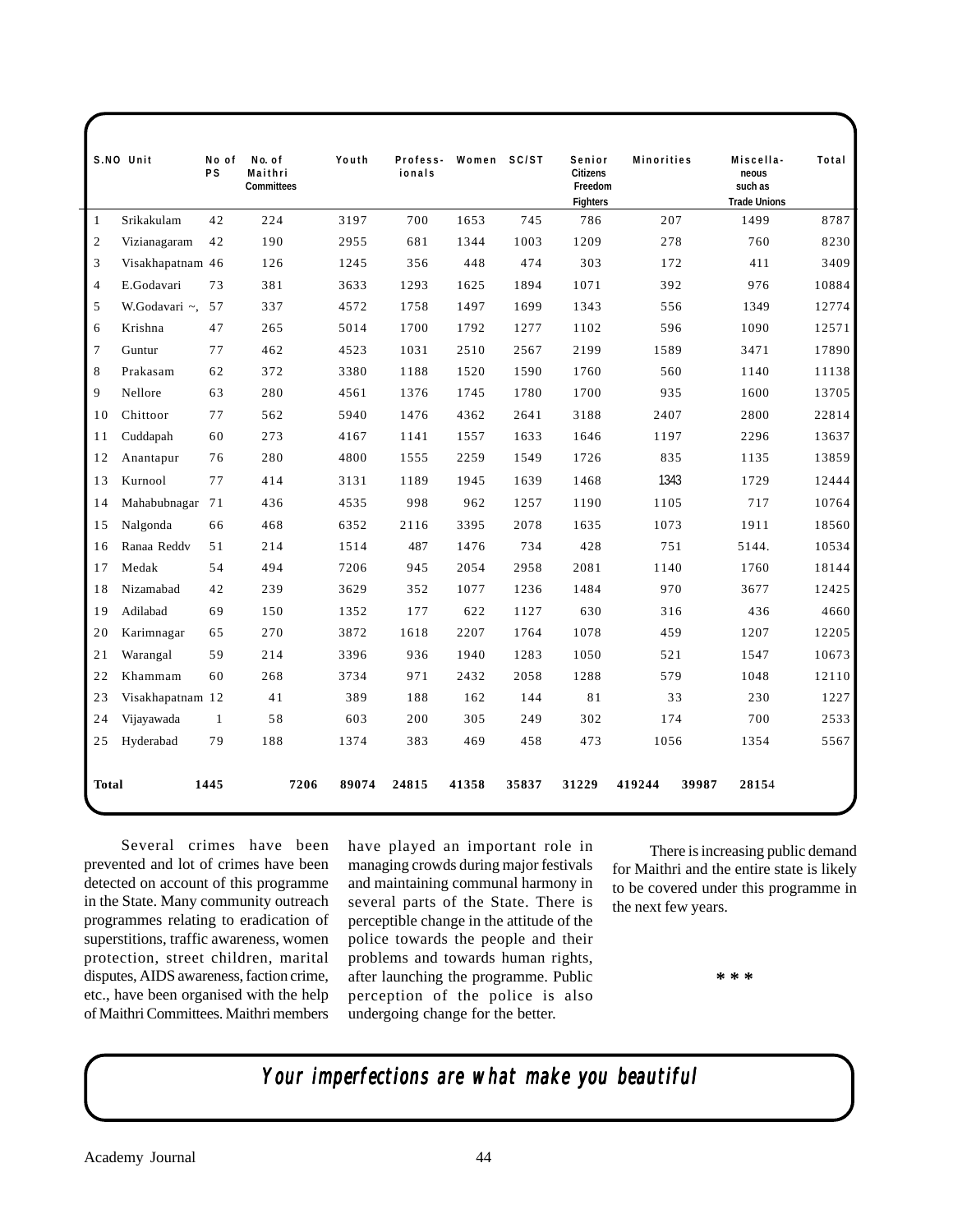## **NON-LETHAL WEAPONS IN MOB CONTROL**

SN Pradhan

**A**ll over the world, the police have had to reckon with an ominous trend in riot control operations. It is found that more and more crowds are gathering for more and more reasons with a greater frequency than ever before. Along with increased numbers and frequency, the police also have to contend today with a greater level of violence from the crowds. The violence manifests increasingly in the use of weapons of offence including firearms along with the traditional 'weaponry' acid bottles and Molotov cocktails. In many situations, anti-social elements from the crowds have been known to throw bombs at the police. Today it is a truism to say that every time the police gear up for a riot control operation the possibility of violence and casualties looms large. In the face of this disturbing trend, the police are also burdened with

an increasing social and political nonacceptability of any destruction or damage to life and property. Indeed, the governments of the day are increasingly sensitive to any public order situations where there is grievous damage to human life or any public property. Naturally this becomes a very difficult situation for the police. The bottom line seems to be *control the riot but also ensure minimal or no damage to life and property.*

This seems to be an apparently dichotomous trend wherein the police is arguably faced with a lose-lose situation. In other words, the police is sometimes confronted with situations where, to paraphrase from a R.K.Laxman cartoon punch line "if (the police) do not use force, they are accused of inaction... if they use force there are complaints of high-handedness."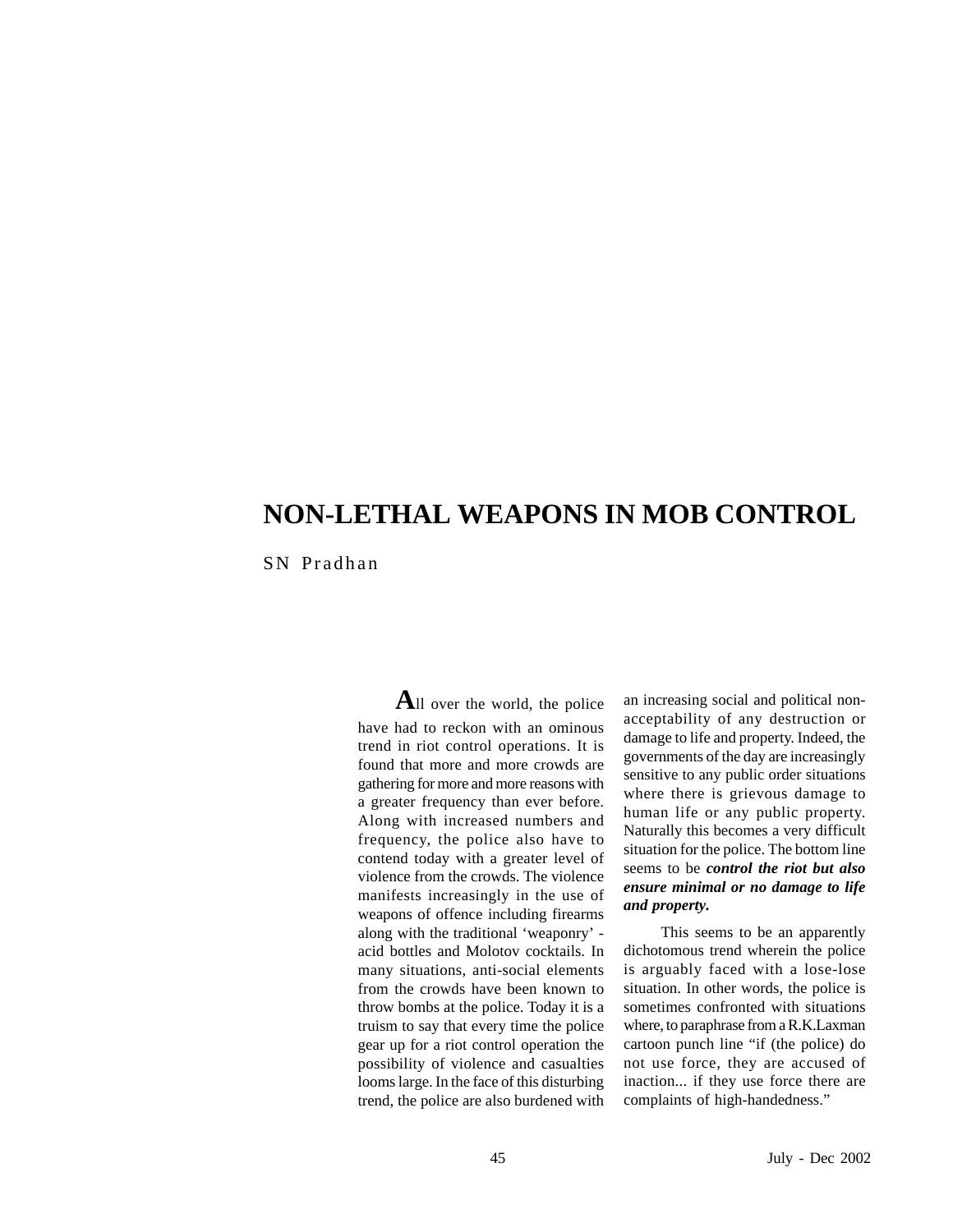The use of non-lethal weapons in riot control has often been touted as the way out of such situations as described above. However, the knowhow and general understanding of the range and the utility of the non-lethal weapons in riot control still remains at a less than satisfactory level. Even senior professionals in the police forces are not aware of the varied uses of non-lethal weaponry and their relevance to modern policing needs. Indeed most police forces around the world, including the modernized countries, are not actually using the whole range of non-lethal weaponry. In fact, most of the advances in nonlethal weaponry are confined to research experiments and a few demonstrations. Beyond this, not much regular use can be found. However, in India, while the non-lethal weapon armoury is not wanting in matching some of the advances in this technology around the world, the truth remains that wide scale use of nonlethal weaponry like rubber bullets, tear gas, water cannon etc., (which are entry level non-lethal weapons) in riot control is still not a regular feature. Moreover, there is hardly any serious research and development (R&D) backup, except in the area of tear gas munitions. If the armed forces of the country are doing any research in this area, it is not very well known in police circles as to whether there is any significant technology transfer being effected. The upshot of all this is that the police forces of the country face serious riot situations almost on a daily basis but not much serious thought has gone into developing a non-lethal weapon backup down to the unitary level of police administration, i.e., the districts, the sub-divisions and the thanas. It can be hoped that, with greater emphasis being laid on modernization of the police force in recent years, this will get due emphasis sooner than later.

#### **UNDERSTANDING NON-LETHAL WEAPONS TECHNOLOGY**

**M**ajor General Dr. Yitzhak Ben-Israel, who heads the Authority for Weapon Research and Development (AWRD) of the IDF of Israel, has given one of the best definitions of non-lethal weapons. He defined non-lethal weapons in the following terms, "Weapons intended to impair the movement of individuals without killing them and without causing them irreparable, longterm damage. The purpose of such weapons... is to temporarily disable, to confuse, to halt any further movement, to neutralize, to disperse crowds, to prevent the entry of unauthorized individuals and vehicles and to deter." Some scholars have opined that **'non**lethal' is actually a misnomer. A more definitive and exact term would be **'lessthan-lethal.**' The rationale often provided for this is that every non-lethal weapon has the potential of becoming lethal under certain conditions. For example, even a rubber bullet, if fired from within a certain range and at a certain spot on the human body, may cause fatal injury. Therefore the term less-than-lethal may be more apt to describe such weaponry. Jon B. Becker and Charles "Sid" Heal have clarified this lucidly by underlining that non-lethal technologies may have " many different names (e.g., non-lethal, limited effects, less-than-lethal, soft-kill, pre-lethal, etc.) For clarity and simplicity, the term lesslethal is the more accurate term as many of the other terms imply either that the weapons are not capable of killing (which is not true in some cases) or that the weapons are intended to kill in a more 'humane' fashion."

The need to develop non-lethal weapons technology arises directly from the imperative political and social need to defuse mob situations with little or no damage to the lives of the citizens and the valuable public property. In a riot situation, the police confronts a situation, per se, and not the enemy. In all such scenarios the confrontation has to be 'managed' in such a way that the situation does not get out of control. In the backdrop of democracy and the right to assemble and even agitate, there is but a thin line between a peaceful situation and a violent situation (read a peaceful crowd and a violent mob). The police is strapped with the responsibility  $of$  :-

- (a) De-escalating the situation through early intervention. (' *De-escalate early')*
- (b) Making individual members of the mob accountable, before it becomes too late to even identify and isolate such individuals. (*'Make it personal').*
- (c) Neutralising actions of any over-zealous or violent agitator. *('Put out the match in addition to the fire')*
- (d) Responding to the mob in proportion with the threat being presented *('Don't drive tacks with a sledgehammer'),* and
- (e) (Since the actions of a peacekeeping force can act as a catalyst themselves) taking care and ensuring that the actions of peacekeepers themselves do not exacerbate the situation. ('*Don't put out a fire with gasoline')\**

In the above tasks, non-lethal or less-than-lethal weapons can be a great aid. Non-lethal weapons, when appropriately used, can be of great help in literally stopping mobs 'in their tracks.' The US Marine Corp is at the forefront in the use of non-lethal weapons in military operations.

*<sup>\* (</sup>Extracted from Non-lethal Weapons and Peacekeeping Riot Control by Jon B. Becker and Charles "Sid" Heal)*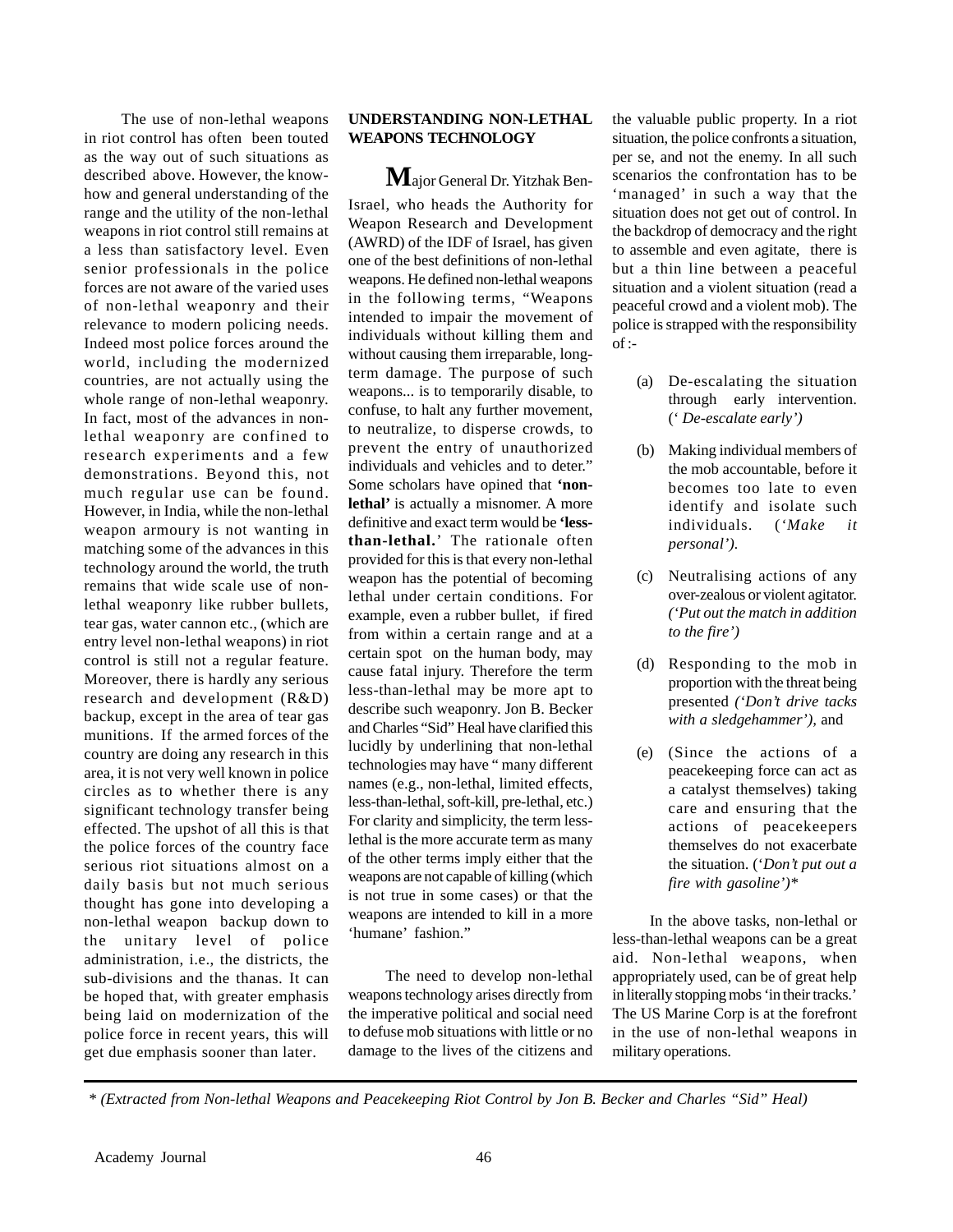The United States and the Great Britain have invested greatly in nonlethal weapon technology to aid their armies as well as the police. However, in both these countries, as well as other European countries, and countries like Israel, non-lethal weapons technology is still, in the main, the preserve of the Military.

#### **INNOVATIONS IN NON-LETHAL WEAPONS TECHNOLOGY**

Great advances and innovations have been made in non-lethal weapons technology, especially for the use of military outfits, in the advanced countries of the world. It has been known that US soldiers are given as intensive training in use of non-lethal weaponry as they are to handle lethal weapons. Indeed, the US soldiers are provided with 'non-lethal capability sets.' These are pre-packaged metal containers that include 57 types of items ranging from non-lethal weapons, munitions and training gear, to protective equipment - such as helmets, face-shields and body armour. Indeed, such convergence and complimentary use of available technology is the need the hour. Police forces around the world must take a cue from this and adapt themselves without any further loss of time.

Some of the innovations made in the non-lethal weapons technology are as follows:

- (a) Kinetic impact devices like beanbags and sockbags rounds fired from shotguns.
- (b) Plastic pellets (with reinforced plastic).
- (c) Instant Banana Peel: It is a slippery surface coating first used for riot control in 1972 to deny either foot or vehicular travel.
- (d) Flash/bang grenade: It is intended to scare people away and not incapacitate them. The idea is for non-combatants to leave the scene. It can cause temporary vision impairment and hearing loss.
- (e) Concussion grenades: They explode at 160 decibels and cause temporary deafness.
- (f) Acoustic dazzler grenade: It explodes at 145-155 decibels and lasts for up to 45 seconds. It is considered more disorienting than the concussion grenade.
- (g) Aero-rubber ring: Fired from a grenade launcher, it is a rubber baton round. This hard rubber projectile is effective at 40-50 meters. It was designed for crowd control after the Kent State shootings in 1970.
- (h) Oleoresin capsicum: It is better known as pepper-balls and is fired by a  $CO<sup>2</sup>$  gas cartridge. It has the same effect as pepper spray but is delivered in powder form from a greater distance.
- (i) Sponge grenade: Fired from a 40mm grenade launcher, this device is either a metal or plastic mass covered in front with a soft sponge-type surface. It is a blunt-trauma instrument that is designed to stun. Currently the Marine Corps use it.
- j) Rubber baton: A hard rubber projectile that resembles a stopper or a plug more than an actual baton, is used against massed crowds. The South Africans used to fire them from machine guns. They called them 'sausages.' The South African version was designed to tumble for greater impact.\*
- (k) Taser TM Stunguns: It is a flashlight sized device that uses gunpowder to propel barbed, dart, shaped electrodes to the subject's body. High voltage/low amperage pulsed shocks immobilize the subject (specifically 50,000 volt pulses at two million of an amp are delivered 12-14 times per second).
- (l) Sting rag: Developed by US military is a pliable ring of soft rubber about 2 1/2 inches in circumference, fired from a launcher on the end of an M/6 rifle-

#### **CONCLUSIONS**

Despite advance in non-lethal weapon technology as outlined above, one must understand that it is not the panacea for all riot control situations. It should be understood that low-lethality technologies are simply force multipliers and cannot on their own solve problems. It is important to understand that *"lesslethal weapons are simply tools which can be utilized to assist in solving a problem. In the same way that a hammer cannot build a house without a skilled carpenter, the most advanced less-lethal weapons in the world cannot by themselves carry the burden for an effective peacekeeping operation. Instead, they are wholly dependant upon the riot control tactics of peacekeeping forces for their effectiveness. As a result, if peacekeeping forces do not understand the dynamics of riot control, less-lethal weapons will be ineffective and may even make the situation worse. It is fundamental that although sound tactics can often overcome the problems created by bad equipment, the converse is not true! Effective tools are not a substitute for sound tactics. Thus, lesslethal weapons must be kept in proper perspective; they are simply tools to be employed in concert with effective riot*

*\* (Extracted from Feature Article, "Peace Keeping Duties Bolster Demand for Kinder Weapons" National Defence Industrial Association Journal written by Stephen Willingham - June 2000).*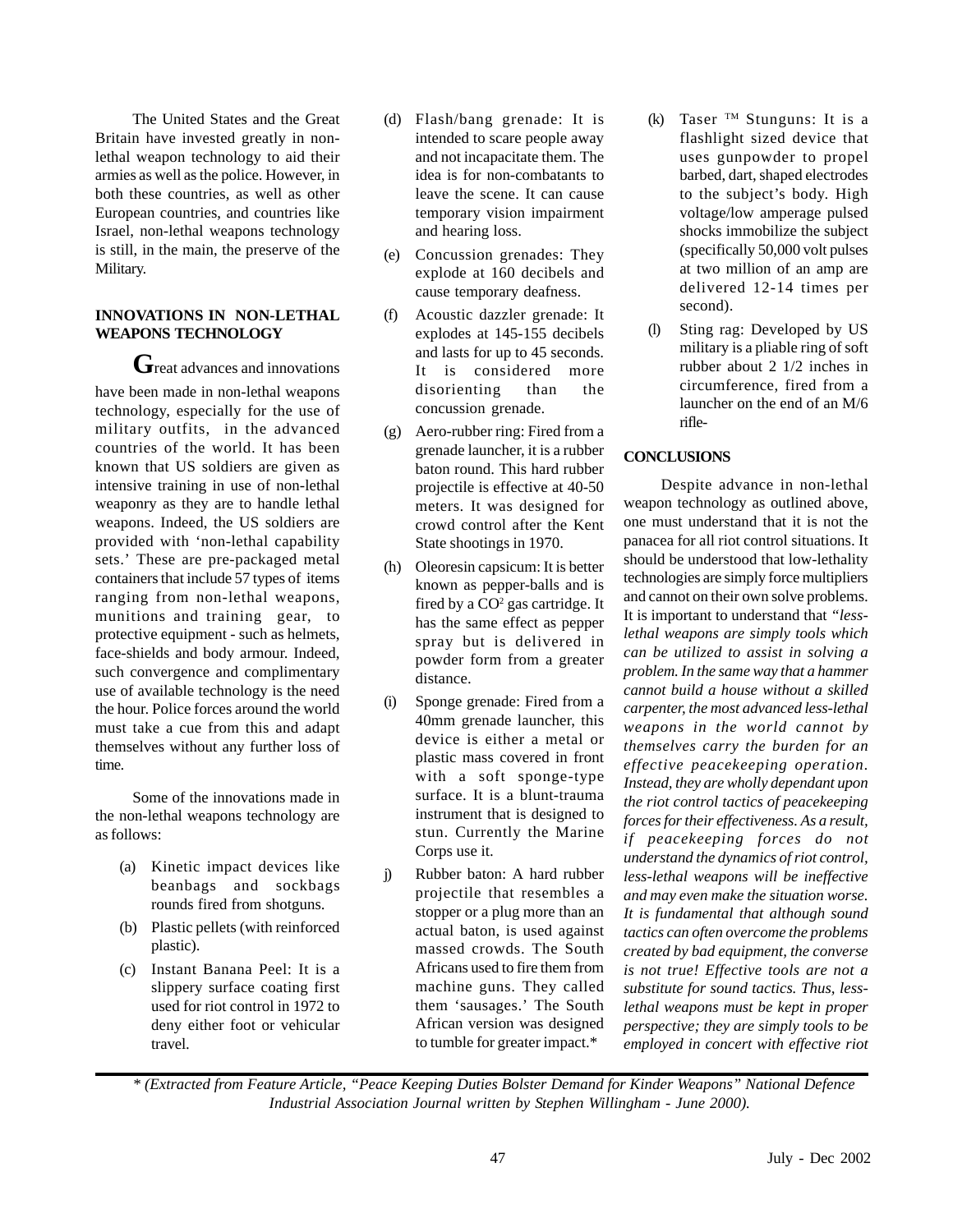*control tactics."* (*from Non-lethal Weapons and Peacekeeping Riot Control by Jon B. Becker and Charles "Sid" Heal).*

It cannot be gainsaid that in most situations which warrant use of nonlethal weapons, a lethal backup is an absolute must. The point to be not missed is that any democracy which by its very nature champions the rights of the individual and fundamental rights of expression and assembly will always throw up situations of potentially violent assemblage. With the revolution of rising expectations the 'protest virus' (a term coined by Peter Evans) is bound to afflict citizens round the world. The police will need to face these situations and manage the confrontations without much loss to life and property. To put the situation in right perspective, the police should always try the non-lethal alternative before taking resort to lethal weapons. But to exercise this very choice, it is absolutely essential that the police have access to a vast array of non-lethal weaponry with varying degree of

potency as well as capability of countering crowd violence. Unfortunately, as the situation stands today, only in the developed countries are the alternatives readily available to the police. In India, serious consideration has to be given to this aspect of policing to improve our record in successful handling of riot situations in the interest of democracy, human rights and police efficiency.

**\* \* \***

#### **PRIME MINISTER'S SILVER CUP ESSAY COMPETITION – 2003**

The Prime Minister's Silver Cup Essay Competition is conducted every year by the Academy. All Police Officers are welcome to send their essays for the competition. The rules and regulations in this regard are as follows:-

- 1. The Sardar Vallabhbhai Patel National Police Academy will hold an All India Annual Essay Competition for the award of the Prime Minister's Silver Cup.
- 2. The Prime Minister's Silver Cup shall be awarded for the best essay. The topic for the essay for the year 2003 shall be:-

#### **"THE MYTHS AND REALITIES OF CORRUPTION IN INDIAN POLICE AND COPING MECHANISMS TO COUNTER THEM"**

- 3. The competition shall be held annually and shall be open to all serving police officers/men of India including those serving in Central Police Organizations in India and abroad, provided that an officer who has wont he first prize for two successive years shall be debarred from taking part in the competition for a period of three years at a stretch following the year in which the first prize was annexed by him for the second time.
- 4. The Committee of the competition shall consist of the following members to be invited by the Director of S.V.P. National Police Academy: (a) An eminent jurist (b) an eminent educationist (c) an eminent journalist/public man (d) one serving Inspector General of Police (e) a nominee of the Prime Minister's Office, and (f) The Director, SVP National Police Academy, Hyderabad (Convenor).
- 5. Any question as to the eligibility of any competitor shall be determined by the Committee of the competition.
- 6. a. Essays must be submitted in English.b. Essays must be the original workc. Essays must not be more than 5000 words in length, must be type-written (with double spacing) on only one side of the paper with 1.5 inches margin space on the left hand side and 7 copies must be submitted for the competition. d. The pages must be serially numbered and securely stapled or clipped together. e. Where a reference is made to any published work, the title and the page number must be quoted in a footnote.
- 7. Essays must be submitted by registered post or recorded delivery. A letter should accompany every essay. This letter must contain details about the competitor's name, rank and the official address of the Force to which he belongs and an endorsement about his age with reference to his service record.
- 8. The Committee reserves the rights to disqualify any entry, which fails to conform to these rules. If any default comes to the notice of the committee after a prize has been awarded, the committee also reserves the rights to take such action against the defaulter as it may deem fit.
- 9. The essays will be submitted to the Director General of Police/Head of Central Police Organization concerned. After due screening at the State/Central Police Organization level, the Director General of Police/Head of the Central Police Organization will forward not more than three essays to the Convener of the Committee of the competition for final selection of the best essay.
- 10. The decision of the committee shall be final and no appeal lie against its decision, the award shall be made public in such manner as the committee shall think fit. Any essays submitted for the competition and adjudged of sufficient merit and the prize-winning essay may be published by the Director of the Sardar Vallabhbhai Patel National Police Academy and the copy right for such published essays shall vest in the Director. The essays not accepted will not be returned to the competitors.
- 11. Besides the Silver Cup, which will be returned to the S.V.P. National Police Academy, the Officer adjudged to have written the best essay will be given a prize money of Rs.10,000/- and a replica of the Silver Cup. The essays considered next in order of merit will be awarded Rs.6000/- and Rs.4000/respectively, along with medals and certificates of distinction. The Cup and the First Prize will be awarded on the occasion of the Annual Passing Out Parade at the Academy.
- 12. The essays shall be forwarded through the Director General of Police/Head of Central Police Organizations concerned and addressed to the Director, SVP National Police Academy, Hyderabad –500 052 so as to reach him on or before 30<sup>th</sup> September, 2003.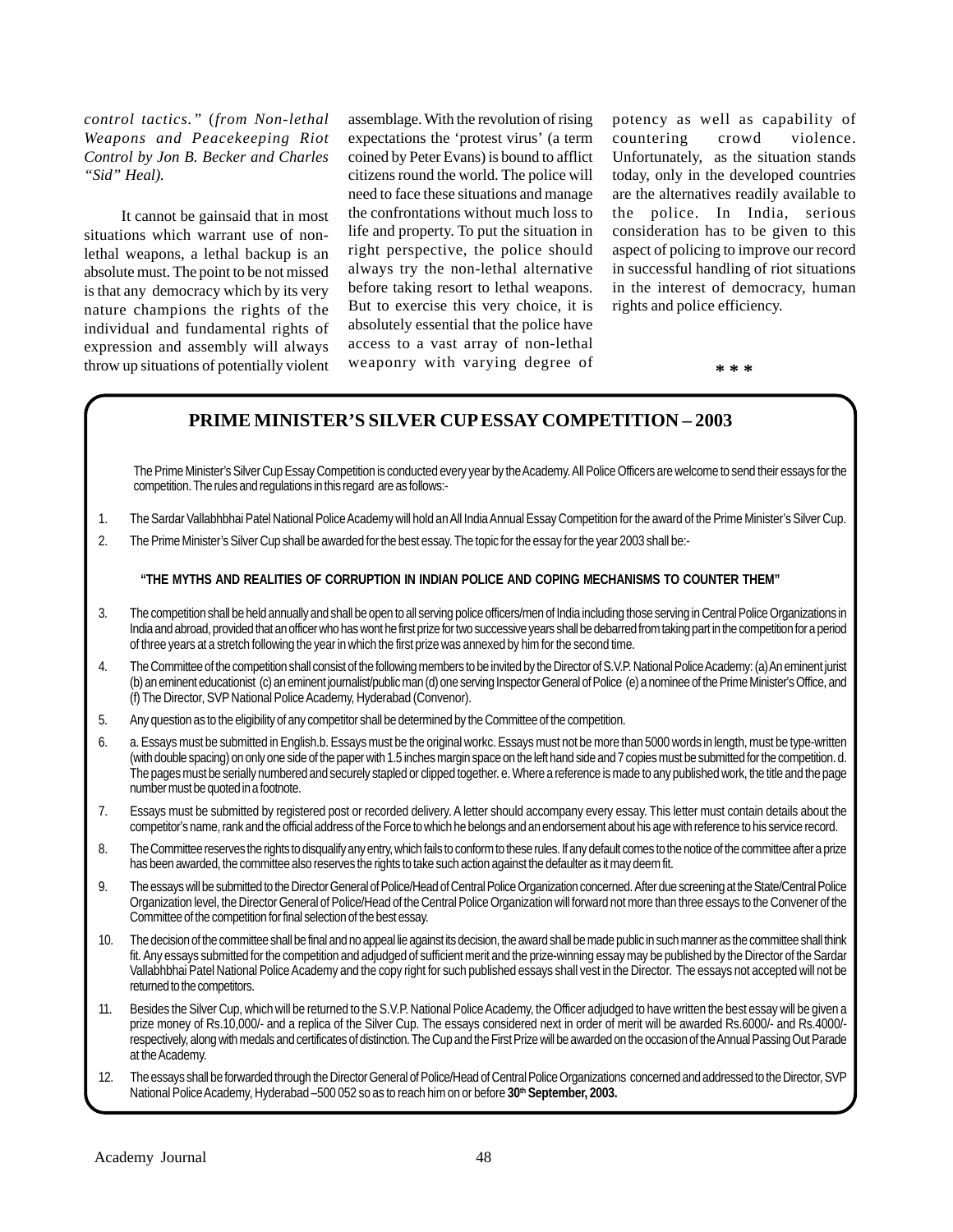## **COMPUTER VIRUSES AND DIGITAL ECOSYSTEM**

**Muktesh Chander**

#### **INTRODUCTION**

**B**iological viruses have been in existence in the living world since its beginning but their discovery has occurred only in the last century with the invention of sophisticated microscopes. Currently mankind is fighting a battle with latest virus of HIV and no cure seems to be in sight.

When computers were invented and PCs came into existence, no body had imagined that the viruses similar to the biological viruses could exist in the cyber world and they would almost exactly behave like the living viruses. Till 1983, the term 'computer virus' was used only in some science fiction. David Garrold first used this term in his fiction stories. Fred Cohen, a student of University of Southern California first time demonstrated that small programmes can be written which can 'infect' and modify other computer programmes in such a way that the 'infected' program carries a copy or evolved copy of the *'virus'.* Fred Cohen wrote first computer virus as a part of his doctoral and also presented it in a seminar.

#### **DEFINITION**

**C**omputer viruses are small programmes usually of about 1-2 KB that are capable of multiplying and modifying themselves and are able to propagate through various means just like living viruses in biological world.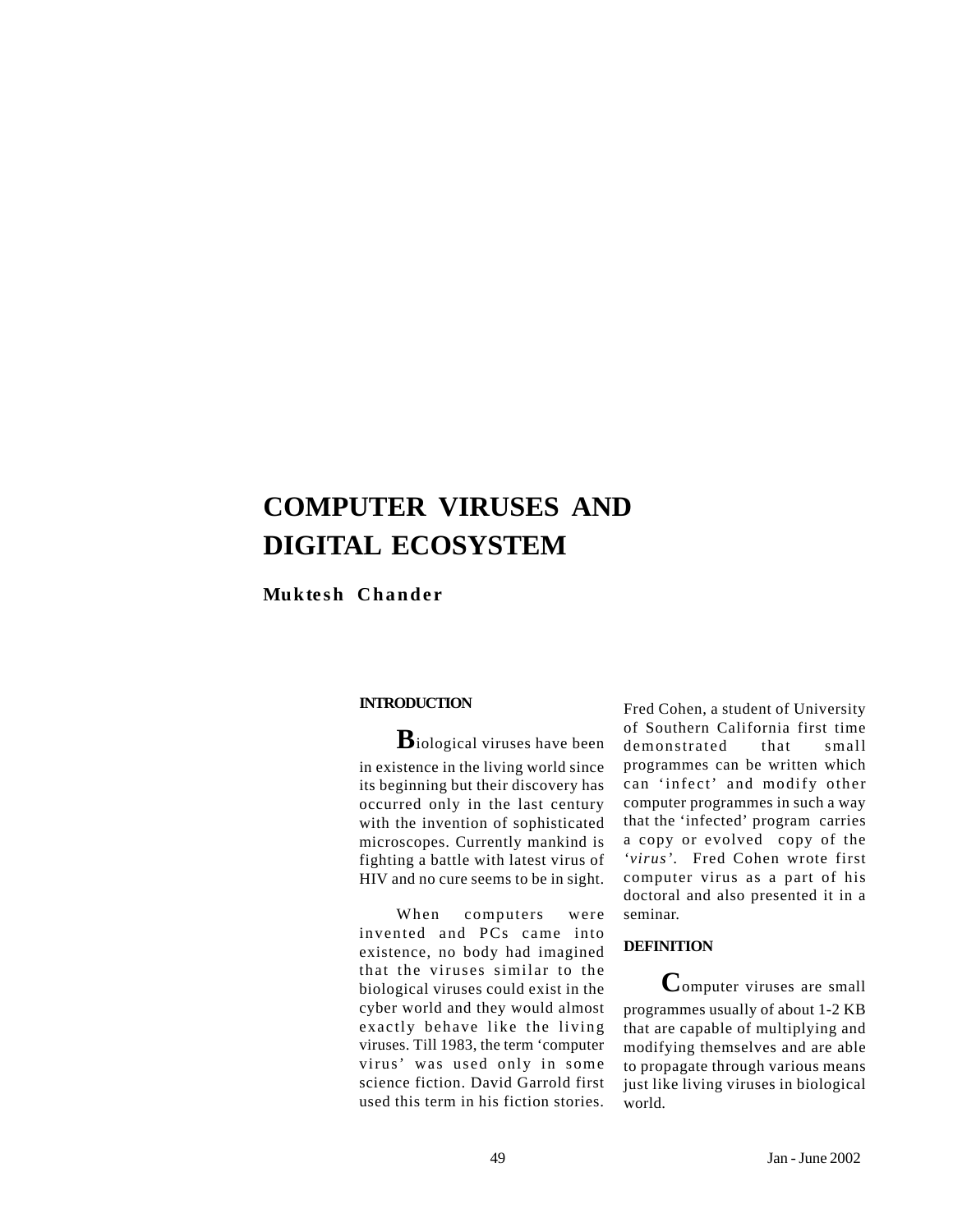According to S-43 (h) (iii) of Information Technology Act, 2000, computer virus means any computer instruction*,* information, data or programme that destroys, damages, degrades or adversely affects the performance of a computer resource or attaches itself to another computer resource and operates when a programme, data or instruction is executed or some other event takes place in that computer resource.

In order to understand the computer viruses, their comparison with biological counterpart is of great assistance. I would use this analogy to describe the computer viruses in detail in the following paragraphs.

#### **LIFE CYCLE**

Computer viruses are born when they are written by humans. They spread when a healthy computer comes in 'contact' with an 'infected' computer or programme or data. This could be through contaminated floppies or CDs just like transmission of sexual diseases or by exchange of mail, data, etc., through internet. After the 'infection' or contamination, a computer virus may remain in a dormant stage and during this incubation period it may continue to infect other machines, data or programmes without showing any symptoms of unhealthiness.

In its active stage, a computer virus may affect the performance of a machine in several ways and the various symptoms shown are similar to that of a diseased person. The computer programmes may take longer time to perform a particular task. The disk activity and input/output activity may increase, system may hang or crash frequently. Files are either corrupted or completely disappear. Hard disk gets formatted automatically wiping out everything it contains. There could be bad sectors in the hard disk or frequent file reading errors. The file size of some

files may increase due to lodging of virus in them. There could be unusual sounds or messages on the screen. In the worst scenario, the computer may not boot by itself. Under all these situations, performance of a computer may get affected in one of way or the other.

Having noticed the presence of a virus in a computer, it is necessary to identify, with what kind of virus the computer is infected and try to cure the system and to recover the infected program or file, which may not be possible always. I would discuss the details of this in subsequent paragraphs of this article.

The computer viruses are designed to multiply and spread. Some of the computer viruses have been found to multiply at exponential rate and have the capability of infecting thousands of computers within hours. There is a need to develop vaccines for viruses as soon as they are noticed. Once a cure for a virus is developed by antivirus specialist, it has to be incorporated into antivirus programmes and other software, so that unaffected systems can be immunized.

During propagation, a computer virus may mutate to different forms also, to avoid detection.

Computer viruses form only a part of a large number of other mischievous programmes which can be collectively called malicious codes or programmes. There are malicious codes like Trojan Horses, bacteria and worms. Viruses differ from most of them as they posses the quality of replication but need a host programme to do so.

#### **CATEGORISATION OF VIRUSES**

**B**ased on various criteria, computer viruses can be classified in several ways. Some of them are discussed below.

**1) Boot Sector Virus & File Virus:** Boot sector is that part of the computer hard disk memory where programme to load operating system resides. Every time a computer is started, the booting programme is executed and if a virus exists there, it will activate every time when computer starts. Such viruses are very effective as removing its copy from any other part of the computer will not remove it. On the other hand, file sector virus only affects programmes or files and normally deletion of infected file removes the virus also. About 5% of total viruses found are boot sector viruses and 85% are file infectors. Bimodal viruses are capable of infecting both boot records and files.

**2) Over-writing and Appending Viruses:** The virus code is approximately 1-2 KB in length. The virus writes itself normally in the beginning of the host programme without affecting the normal functioning of programme. If it appends itself to the host programme, it is called appending virus and when the host programme starts, virus code is executed first. The over-writing virus writes its code over the host code and thereby normally the host programme is unable to run properly.

**3)** Based on where the virus stores itself, it can be called **memory resident or non memory resident virus.**

**4) Stealth Virus:** A virus which conceals itself is called stealth virus. Most of the viruses in existence today are stealth viruses.

**5) Polymorphic virus (Mutating virus):** A virus which modifies its codes periodically or every time it infects other programme to avoid its detection is called a mutating or polymorphic virus. This gives rise to several strains of a particular virus.

**6) Macro Virus:** Documents made on recent word processors, spreadsheets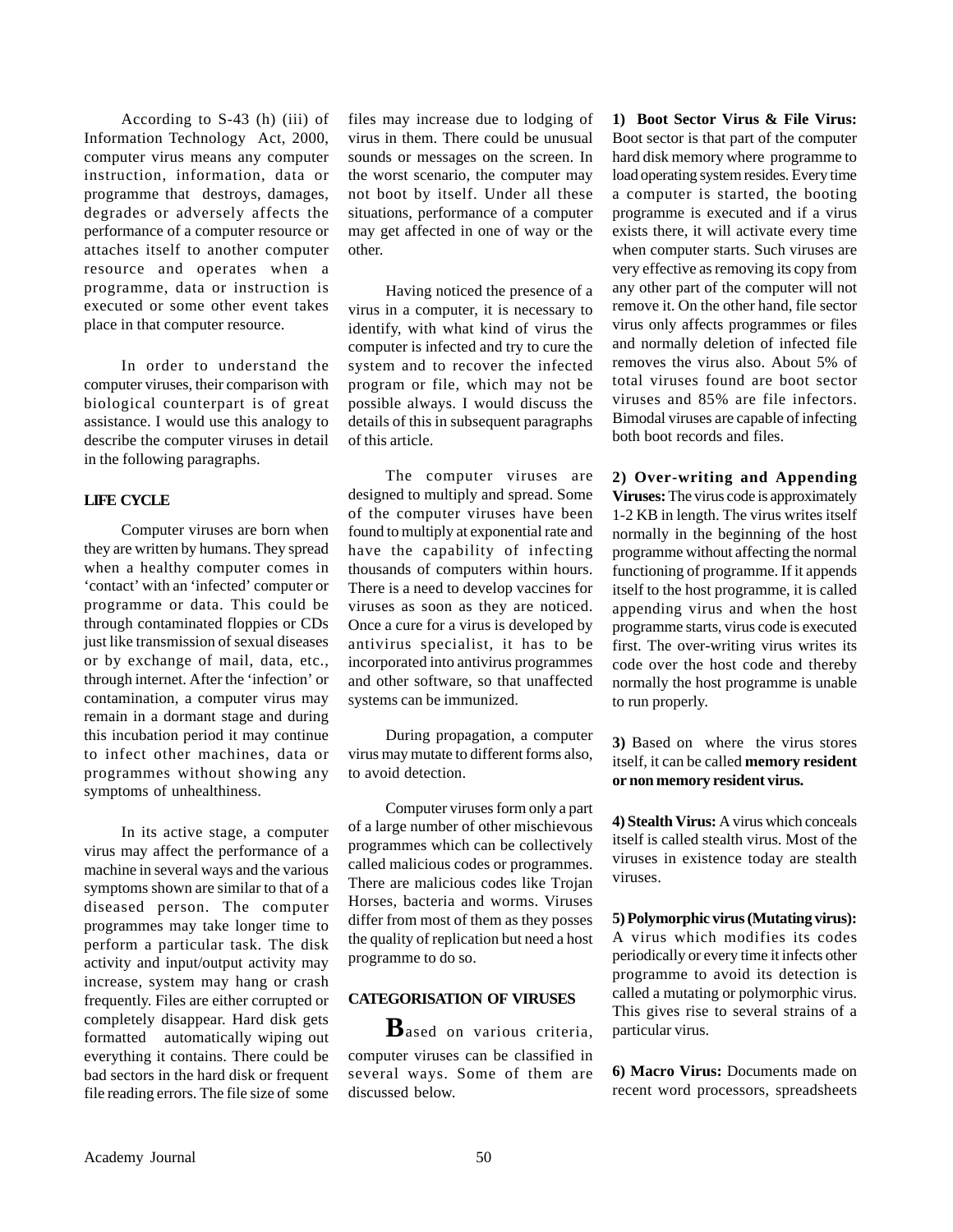and datbases management software have the capability of executing automatic script-based sequence of events, every time the file is opened. These scripts or sequence of codes are called macros. A virus can be written using such scripts or macros. These viruses spread faster as most of these files of word processors or DBMS are shared frequently. 'Concept' was the first macro virus written in MS Word macro in 1995 and is the most prevalent virus.

**8) Encrypted Virus:** A virus, which uses encryption technology to prevent detection, is called encrypted virus. The code of an encrypted virus begins with decryption algorithm and is followed by encrypted code of the remaining virus. Each time it infects other programmes, it is automatically encoded by a different key and therefore its code is never the same and it is able to fool Antivirus Software.

**9) Web site Virus:** As soon as a web page is loaded in a computer, a code written in one of the languages like HTML is executed. A virus code can be written in JAVA Script embedded in HTML code which executes, when the web page is visited. Such scripts are capable of making several changes in the host machine, including deletion of files. Such viruses are called website viruses.

#### **HISTORY OF COMPUTER VIRUS**

'**B**rain' was the first virus which spread in the wild in 1987 and was written in MS DOS by some Pakistani. It was a boot sector virus and infected only 360 K floppy disks. 'Jerusalem' was the first file infector virus. Since then, we have seen viruses like Raindrop, Yankee doodle, PC stoned, Michael Angelo, etc. Melissa virus which spread in March, 99 was written in Word macro. It caused damage to the tune of about \$80 million to computers world wide. 'I Love You' virus was written in Visual Basic script and it caused loss of about \$15 billion world wide. The virus originated from Philippines. Some other viruses recently active are Code Red (July 2001), Goner (Dec 2001).

#### **DAMAGE CAUSED BY VIRUS**

**A** large number of viruses are harmless but there are thousands of viruses which have caused damage to millions of computers, PCs and networks allover the world.

As per a survey conducted by National Computer Security Association of USA in 2001, out of the companies whose computers were affected by viruses, 62% reported loss of productivity, 41% reported lockup or interference, 38% reported corruption of files and 30% reported loss of data. With the increase in the number of viruses in the wild, every computer is vulnerable to damage caused by viruses.

#### **DETECTION OF VIRUS**

**N**ormally, the presence of a virus is revealed by tell tale symptoms. But many a time it is not possible to detect this without a detection software.

There are two kinds of Antivirus Technologies:

**i) Generic/Heuristic Virus Detection:** These antivirus programmes are not virus specific and work on the principle that presence of virus alters memory and modifies certain crucial files in specific manner. In a way they watch for effects of viruses rather than the virus itself. So in such generic way they are capable of detecting even unknown or future viruses. Their operation is simple and fast but can also give false positive error showing presence of a virus even though no virus is present.

**ii) Scanning Antivirus Detector:** They work on the principle that for every virus it is possible to identify a string of 10-30 bytes in its code which is unique to the

virus. This unique string is called 'Virus Signature or Definition' and while scanning for viruses in various files and memory, this virus signature is searched. In this kind of detection, the possibility of false alarm is very less but the disadvantage is that they can detect only those viruses, whose virus signatures or definitions are in its database. For previously unknown virusesfalse negative error would occur. Such antivirus programmes need periodic updation to cope up with new viruses which are being generated every day by dozens. Extracting a virus signature is a difficult and laborious process but now automatic software techniques are also available. Even though while searching for a virus signature in a suspected system, very efficient pattern matching algorithms are used, still they are very slow as they have to scan the entire memory and this may take several minutes.

Once a file containing a virus is detected, the Antivirus Software tries to delete the viral code from the infected file or from memory. If it is not possible to delete the code, the file is quarantined so that it is not able to infect other files and propagate further. Alternatively, the infected file can be replaced by a new copy of the programme.

Some of the famous Antivirus Vaccines are Norton, Mecaffe, PC Cillin, Dr. Solomon, etc. Many vaccines are available free of cost to home users and there are many online sites which can scan your PC for presence of virus.

#### **DIGITAL IMMUNE SYSTEM**

**R**esearch is being carried out at present to make Digital Immune Systems by many computer companies including IBM. In biological world, a living creature has the inbuilt capability of fighting any outside or foreign body by creating antibodies. Once such immunity is developed any subsequent exposures to virus is controlled by these antibodies.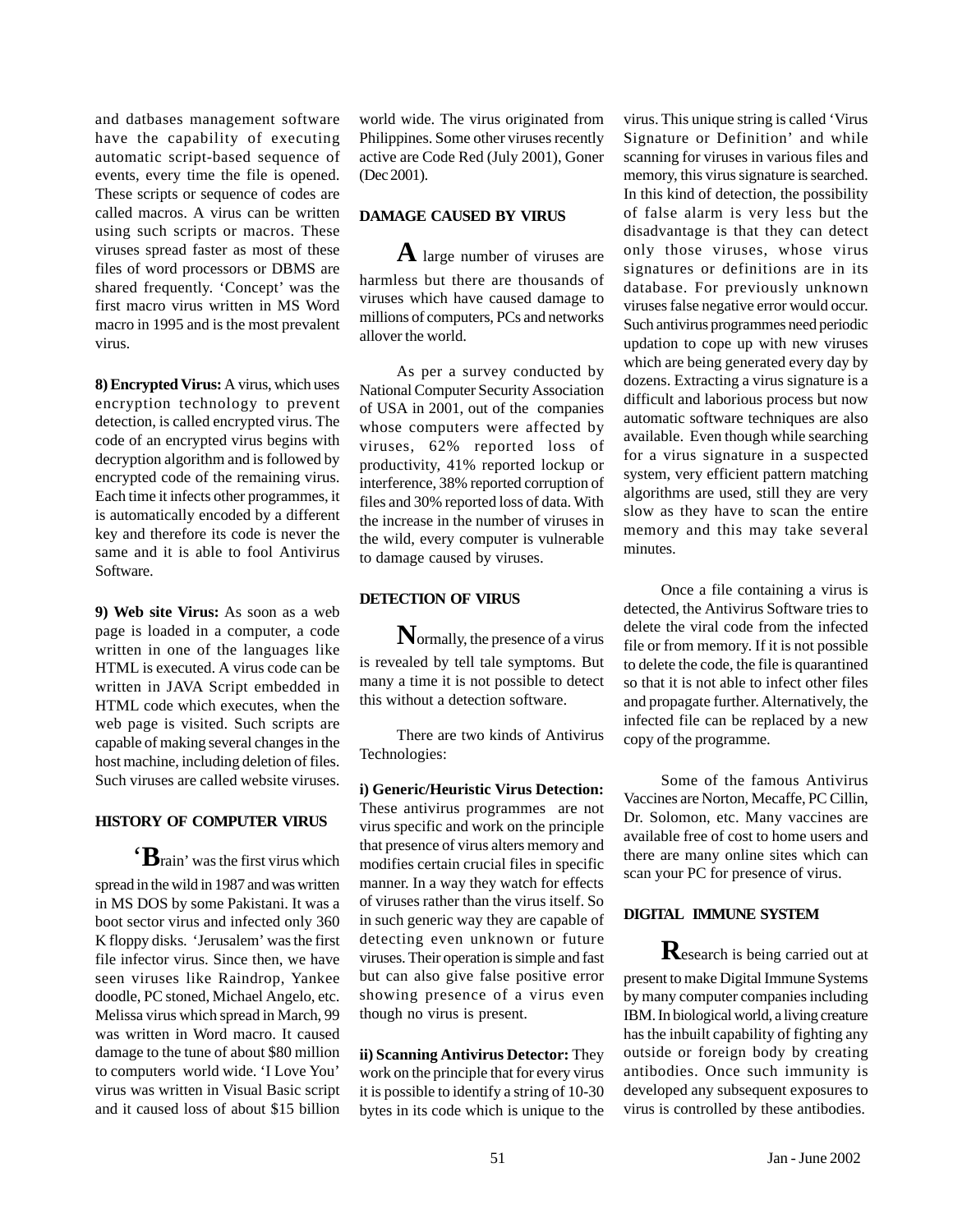In a Digital Ecosystem, there could be created what would be called Digital Immune system. In such a system of inter connected computer, each computer would monitor the presence of computer virus by a generic virus detecting system. Once a suspected virus is detected, a copy of infected file would be sent by the computer to a Central Virus Analysis Laboratory, which is a sophisticated system capable of analyzing the viral code by luring it to infect decoy programmes under controlled conditions. After analysis, the viral signature and its cure is extracted automatically and the same is being sent to each computer in the network, including the infected computer. The infected computer is secured of the infection and in this way all the computers in the network become immune from the subsequent attack of the virus.

#### **WHAT LIES IN FUTURE?**

**W**hether we like it or not, viruses and other malicious codes are likely to stay and evolve with the computer technology. For various reasons, virus writers would keep on writing better and more deadly viruses. Efforts are also being made by various people to write 'Flash Worm' which would be able to propagate at lightening speed and cripple millions of computers world wide in a matter of several minutes. There is a saying in army that "Do not send a man where you can send a bullet". The same can be modified in a cyber war context

as "Do not send a bullet where you can send a byte". Computer viruses can be deadly tools in the hands of international terrorists like Osama Bin Laden, whose organization Al-Queda is known to be using strong encryption, steganography and internet technologies to plan and organise terrorist acts. A day is not far off when such terrorist attacks would be executed in the cyber space using what can be called Digital Inter Continental Ballistic Missiles in the shape of logic bombs, computer viruses and worms. Millions of computers and networks may collapse just like World Trade Center's twin towers wiping billions of computer files and data and crippling the entire world. Cyber terrorism is not a myth and can be a, not so distant, reality.

#### **PRECAUTION TO BE TAKEN**

The old saying "Prevention is better than cure" applies to the cyber space also. Simple precautions which must be taken are:

- i) Always scan your system, floppies & CD., incoming and outgoing e-mail with good latest Antivirus Programme.
- ii) Do not open any e-mail attachment unless you are sure of its origin.
- iii) Update virus definitions, virus signatures and programmes of your Antivirus Software.
- iv) Do not visit suspicious sites or bulletin boards.
- v) Do not download from unreliable sites.
- vi) Disable automatic execution of Macros, Java Scripts and Active-X controls.
- vii) Make some Antivirus Tool Kit to enable you to boot your system from floppy in case of trouble.
- viii) Backup your data regularly.
- ix) Do not use pirated software and freebies.
- x) Stay calm and note down what is happening to your PC, when it is struck by a virus. Shut down and call for experts help if you are not sure what to do.
- xi) Regularly update your software so that the vulnerable bugs and holes are patched.

#### **CONCLUSION**

Although virus writing and its release is a criminal act in many countries, unfortunately as per IT Act 2000 of India, it is only a civil offence. We have to learn to live with the viruses and guard ourselves against them. Every computer user must take precautions. It is yet one more fight between the good guy and the bad guy and has to be fought by all for the benefit of cyber community and every nation in this world must unite and cooperate in this endeavour.

**\* \* \***

*It's difficult for humans It's difficult humans to accept the phenomenon of coincidence; to accept the of coincidence; they always look they look for explanations for explanations*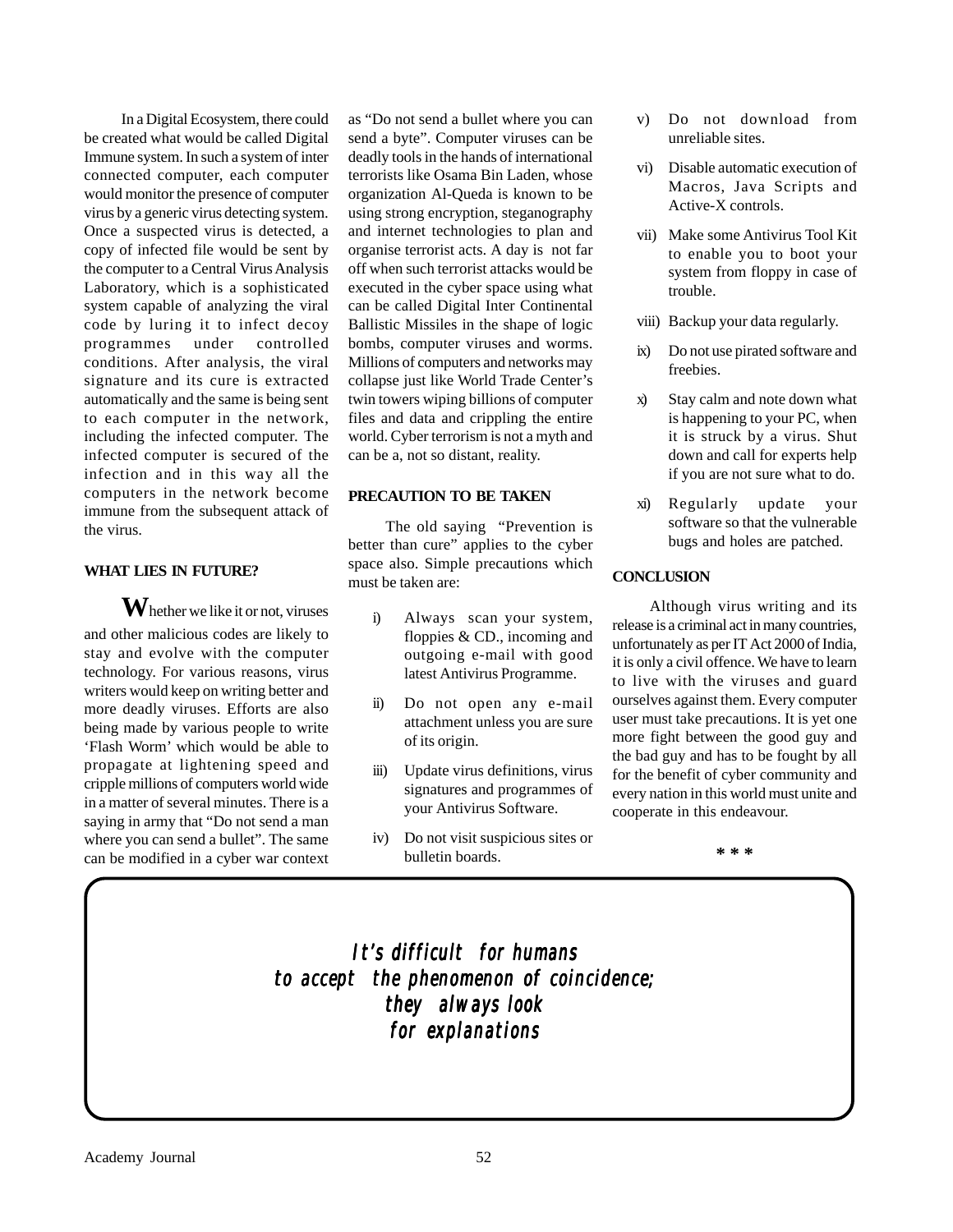## **RIMODAL**

#### **Varun Kapoor**

#### **INTRODUCTION**

**T**his paper deals with the following issues which will ensure that with the resources available with the police in the state a more holistic and enhanced performance can be achieved. An attempt will also be made to suggest reduction in the force presently available. These issues are as follows:

- 1. Analysis of the resources available and its present utilization.
- 2. Enhancement of the output of the existing resources by upgrading the existing equipment.
- 3. Improvement in the output by introduction of new gadgetry and equipment.
- 4. Behavioural and manpower management training to personnel to once again enhance performance.
- 5. Financial burden of such upgradation, introduction and training.
- 6. New techniques of community policing and its impact on manpower utilization.

**Planning** is defined by the Webster dictionary as the act or process of carrying out plans, specifically the establishment of goals, policies and procedures for a social or economic unit. Thus, considering a police organization as both an economic and social unit, an attempt to plan a better, more organized and efficient police force, can be made.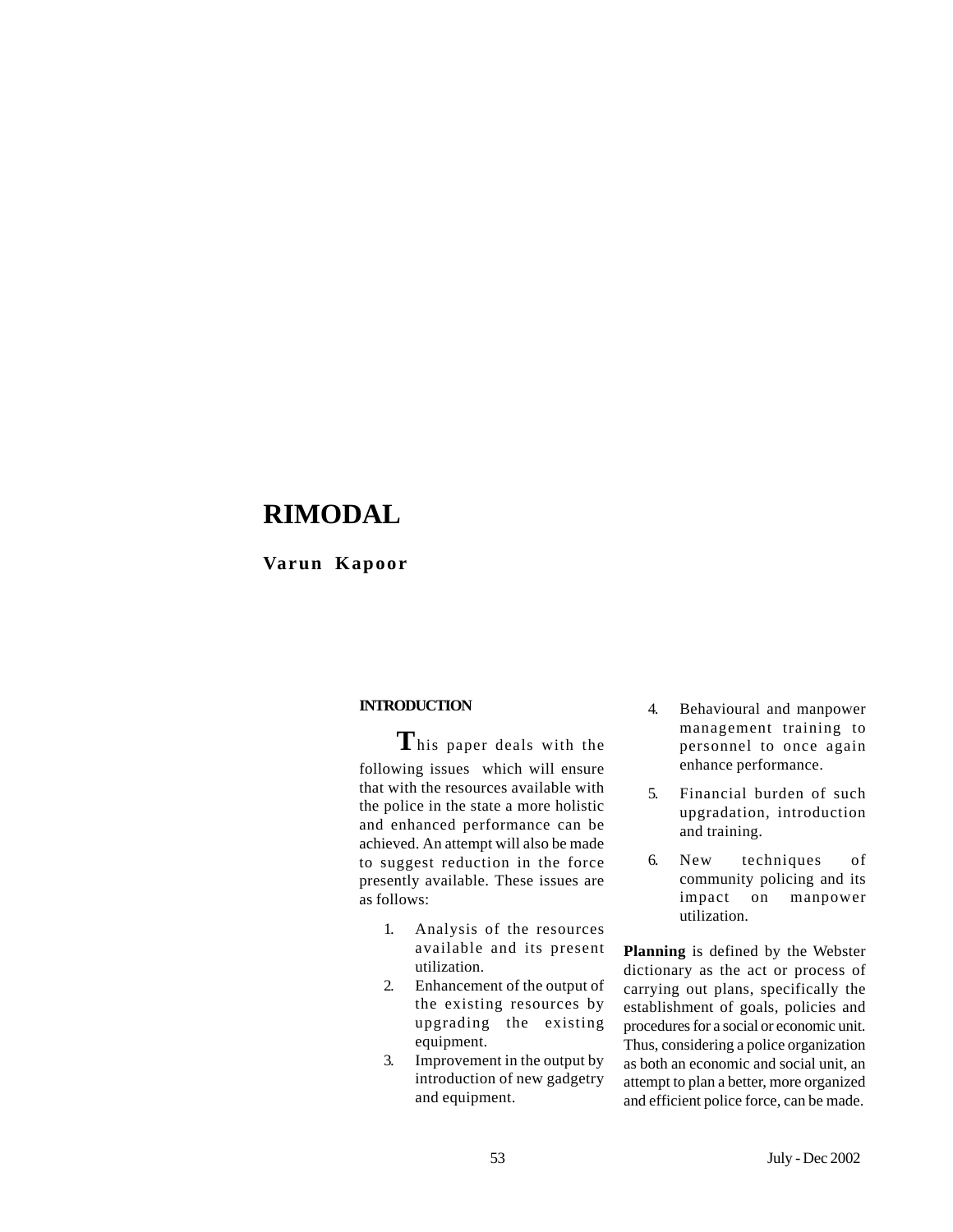The main ingredient of any police outfit is the manpower, which constitutes its force. Thus, for increasing the effectivity and efficiency of any police force, it is essential that the manpower utilization be properly planned. Often in the police units functioning in the state, total wastage of manpower is seen. Police personnel of all subordinate ranks are found doing all types of non-essential and routine duties. This can be curbed, as a result of which manpower saving can be achieved. In addition, new equipment and advanced gadgets can be introduced to further enhance the capabilities of the existing force.

The methodology adopted in this study, rationalizing the inputs to maximize the outputs is to consider the district as a unit of study. The district police is further subdivided into two categories - the **police station** and the **District Reserve Police(DRP) line.** Both these subdivisions will be studied individually to assess the present utilization of manpower, the possibility of up gradation of the existing equipment, the introduction of new gadgetry and the resultant possibility of reduction in the present level of manpower.

The last aspect of this study, the financial burden of this addition of new gadgets is beyond the scope of this paper. It can be only said that such an enhancement will definitely be an added burden on the police budget. However, an attempt will be made to offset this burden by recommending ways to reduce the personnel employed at the field level.

#### **PRESENT UTILIZATION OF FORCE:**

**T**his section will highlight the present utilization of police personnel employed in the district police. Once that has been outlined, the ways to improve this manpower management will be discussed.

Dhar in Madhya Pradesh is a tribal dominated district. The total tribal population of this district is nearly 54%. Thus, when the district police was set up after the States reorganization in 1956, the number of police personnel was according to the need of those times. The problems and challenges facing the district police have multiplied since then - the district is now the most communally sensitive district in the state. Pithampur industrial area has come up after 1982 and is the largest industrial area of Asia. Tribal crime has taken a serious upswing. All these have put severe demands on the local police and a time has come when sheer numbers cannot solve the problem. A high-tech, well-equipped and modernized police force is the need of the hour.

#### **Police Station utilization**

The available force with the 21 police stations in the district is given below:

| Inspectors            | 08  |
|-----------------------|-----|
| Sub-Inspectors        | 27  |
| Asst Sub-Inspectors : | 31  |
| Head Constables       | 101 |
| Constables            | 395 |
|                       |     |

The present utilization of this force is given below:

| 1. Police Station Incharge:    |    |
|--------------------------------|----|
| Inspectors                     | 08 |
| Sub Inspectors.                | 13 |
| 2. Head Constable Moharrir:    |    |
| Asst Sub-Inspectors:           | 01 |
| Head Constables:               | 20 |
| <b>3. Office Work:</b>         |    |
| <b>Head Constables:</b>        | O2 |
| Constables:                    | 36 |
|                                |    |
| 4. Modus Operandi Bureau Work: |    |
| Constables:                    | 20 |
| <b>5. Judicial Court Work:</b> |    |
| Constables:                    | 40 |
| 6. Sentry Duty:                |    |
| Constables:                    | 09 |
| 7. Treasury/Bank guard duty:   |    |
| Head Constables:               | 09 |

#### 8. **Beat Incharge & Investigating Officers:**

| Sub-Inspectors       | 14 |
|----------------------|----|
| Asst Sub-Inspectors: | 30 |
| Head Constables:     | 67 |

 9. **General Duty** (Patrolling, producing prisoners before the courts, medical examination, dak duty, police station duty, accompanying the SHO or IO, law and order duty, serving summons, police assistance booth duty, etc):

| Patrolling (Const.) |         | 75 |
|---------------------|---------|----|
| Producing prisoners | $\cdot$ | 31 |
| Medical work        |         | 15 |
| Dak duty            |         | 29 |
| PS duty             |         | 25 |
| With IO             |         | 19 |
| Guard duty          |         | 12 |
| Summon servicing    |         | 14 |
| Total (Const)       |         |    |
|                     |         |    |

#### 10. **Wireless Duty**:

| Constables: | 16 |
|-------------|----|
|             |    |

#### 11. **Attached:**

| Gazzetted officers Office: |    |
|----------------------------|----|
| Head Constables:           | 01 |
| Constables                 | 63 |
| Summons Cell:              |    |
| <b>Head Constable</b>      | 01 |
| Constables                 | በና |
| Others:                    |    |
| Constables                 |    |

#### **District Reserve Police lines utilization**:

Total available force with the DRP line is as follows:

| Inspectors                  | 01  |  |  |
|-----------------------------|-----|--|--|
| Sub-Inspectors              | (И  |  |  |
| Asst Sub-Inspectors:        | 617 |  |  |
| Head Constables:            | 42  |  |  |
| Constables                  | 179 |  |  |
| Recruits                    | 31  |  |  |
| 1. Traffic police wing:     |     |  |  |
| Sub-Inspector:              | O1  |  |  |
| Head Constable:             | O2  |  |  |
| Constable:                  | 15  |  |  |
| 2. Motor Transport Section: |     |  |  |
| Head Constable:             | 03  |  |  |
| Constable:                  | 17  |  |  |
| Recruits:                   |     |  |  |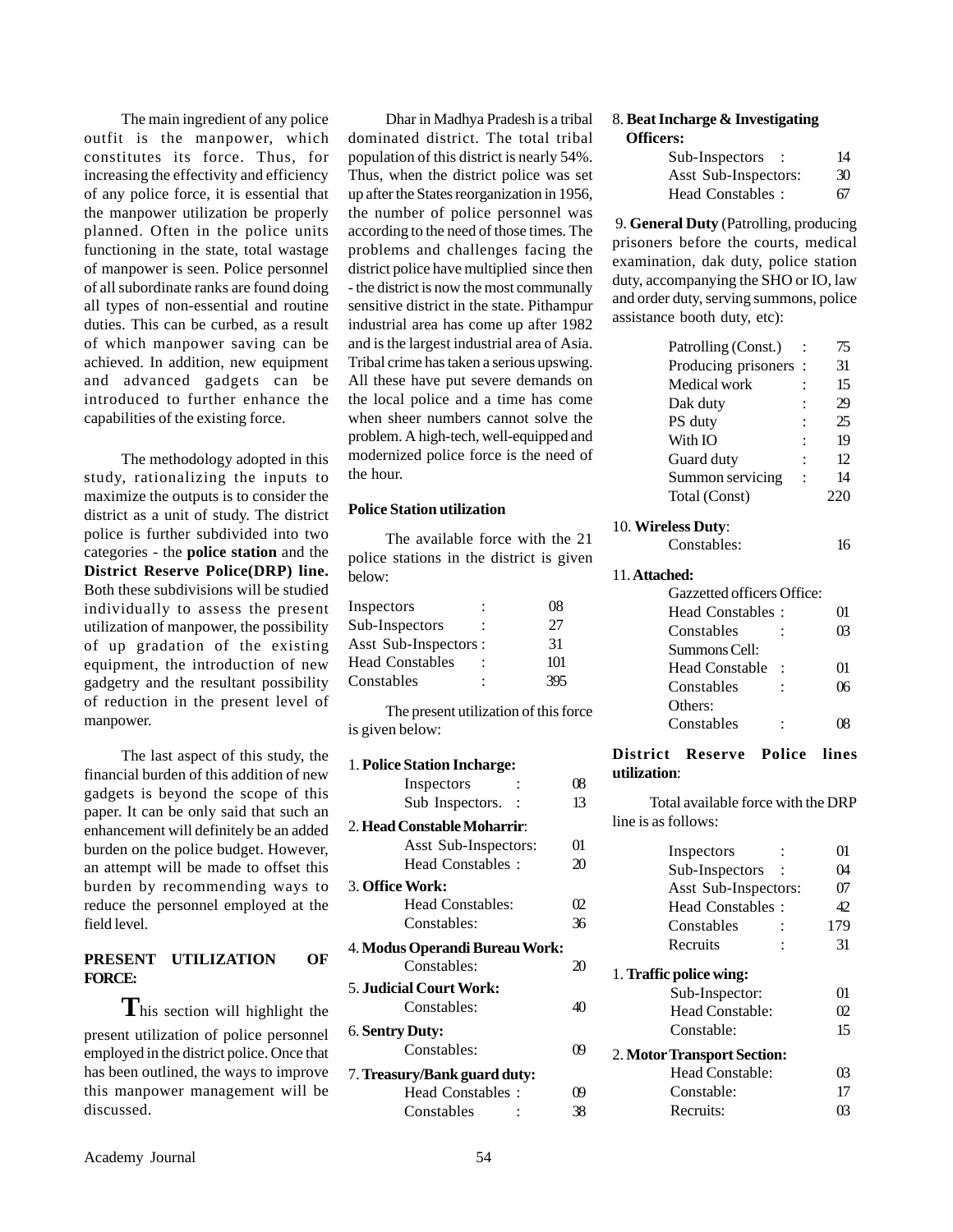|               | 3. Women Police:                        |                |          |
|---------------|-----------------------------------------|----------------|----------|
|               | Asst Sub-Inspector:                     |                | 01       |
|               | <b>Head Constable</b>                   |                | 03       |
|               | Constable:                              |                | 10       |
|               | <b>4. Judicial Court Duty:</b>          |                |          |
|               | Sub-Inspector                           |                | 01       |
|               | <b>Head Constable</b>                   | $\vdots$       | 01       |
|               | Constable                               |                | 10       |
|               |                                         |                |          |
|               | 5. SP office duty:                      |                |          |
|               | Sub-Inspector:                          |                | 01       |
|               | <b>Head Constable</b>                   |                | 04       |
|               | Constable                               |                | 10       |
|               | Recruits                                |                | 01       |
|               | 6. Ghat security:                       |                |          |
|               | Asst Sub-Inspectors:                    |                | 02       |
|               | <b>Head Constables:</b>                 |                | 04       |
|               | Constables:                             |                | 08       |
|               |                                         |                |          |
|               | 7. Gazzetted Officer duty:              |                |          |
|               | <b>Head Constable</b>                   |                | 01       |
|               | Constable:                              |                | $\Omega$ |
| 8. Line duty: |                                         |                |          |
|               | <b>Head Constable</b>                   |                | 02       |
|               | Constable:                              |                | 05       |
|               |                                         |                |          |
|               | 9. Trade man duty:                      |                |          |
|               | Constables                              | $\ddot{\cdot}$ | 07       |
| 10. Dak duty: |                                         |                |          |
|               | Constable                               | $\ddot{\cdot}$ | 06       |
|               | 11. Constable Moharrir,                 |                |          |
|               | <b>Armourer &amp; Cloth store:</b>      |                |          |
|               | <b>Head Constable</b>                   |                | 04       |
|               | Constable:                              |                | 03       |
|               | 12. Welfare activities:                 |                |          |
|               | Sub-Inspector                           |                | 01       |
|               | <b>Head Constable</b>                   |                | 01       |
|               | Constable                               |                | 04       |
|               |                                         |                |          |
|               | 13. Producing prisoners:<br>Constables  |                |          |
|               |                                         |                | 10       |
|               | 14. Wireless duty:                      |                |          |
|               | Constables:                             |                | 03       |
|               | 15. Control Room Duty:                  |                |          |
|               | Sub-Inspector                           |                | 01       |
|               | Asst Sub-Inspector:                     |                | 01       |
|               | Constable                               |                | $\Omega$ |
|               | 16. College guard duty:                 |                |          |
|               | Head Constable:                         |                | 01       |
|               | Constable:                              |                | $\Omega$ |
|               |                                         |                |          |
|               | 17. Other duties, suspended & On leave: |                |          |
|               | Sub-Inspector                           |                | 01       |
|               | <b>Head Constable</b>                   | $\vdots$       | $08\,$   |
|               | Constable                               |                | 34       |
|               | Recruits                                |                | 09       |

Thus, from the above, we can gather the deployment and utilization of the police force in the district. In addition to the above, there exists certain other categories of employees in the district police. These are:

1. **Ministerial staff:** Total 19 members

#### 2. **District Crime Branch:**

| Sub-Inspectors:             | 12  |  |
|-----------------------------|-----|--|
| Asst Sub-Inspectors:        | O2  |  |
| Head Constables:            | œ   |  |
| 3. District Special Branch: |     |  |
| Inspectors                  | 01  |  |
| Sub-Inspectors              | 01  |  |
| Asst Sub- Inspectors:       | O2  |  |
| Head Constables:            | ന്ദ |  |
| Constables                  |     |  |

#### **UPGRADING EXISTING EQUIPMENT**

**T**he existing equipment available with the local police is both outdated and ineffective. It is in urgent need of upgradation and improvement. If this upgradation is carried out, it will not only make the police more effective and efficient but it will also help to reduce the manpower required for policing. Let us now analyze the equipment that needs to be upgraded, the equipment with which to upgrade, the resultant benefits and saving in manpower, if any:

1. **Arms and ammunition**: The present standard of arms available with the district police is appalling. Most of the .303 rifles are of World War-II vintage. The ammunition is also very old and often found wanting when the situation arises. There are a few SLRs available with the district, but their numbers are negligible. The hand-held weapons are basically .38 bore revolvers and 9mm pistols. These are also quite old and have lost their accuracy and dependability.

The requirement is that all .303 rifles be phased out. These should be replaced with Self-Loading Rifles. The hand-held weaponry also needs an overhaul. The outdated .38 revolvers

and 9mm pistols should be replaced with **9mm Uzi sub-machine pistols** and **9mm Glock pistols**. Glock Company produces high-class pistols with superior aiming technology and a superlight fiberglass body.

To face law and order situations, it is not only essential to have the all important tear gas guns and canisters. Newer devices are required to meet the situations, as the law and order problems have become more acute and complex. The need of the hour is rubber bullets, shock batons, water canons and stun guns. These advanced devices for crowd control are becoming an absolute necessity.

If the above mentioned changes are brought about in the arms and ammunition available with the district police, the resultant police force will not only be better equipped but it will also be a more confident police force. Thus, the use of sheer numbers can be curbed and quality rather than quantity would be the order of the day.

#### **RECOMMENDATION**

- a. Phasing out of .303 Rifles.
- b. Replacement with SLRs.
- c. Introduction of 9mm Uzi sub-machine pistols.
- d. Introduction of 9mm Glock pistols.
- e. Introduction of rubber bullets.
- f. Introduction of shock batons.
- g. Introduction of water cannons.
- h. Introduction of stun guns.
- i. Introduction of aerosol irritants.

2. **Riot Gear:** These basic equipment of the district police is also outdated. It is time to replace the lathis with rubber .batons. These are easy to carry and use. They can be placed in special holsters in the belt, as a result of which the hands become free. They are also provided with specially desired handles, which ensure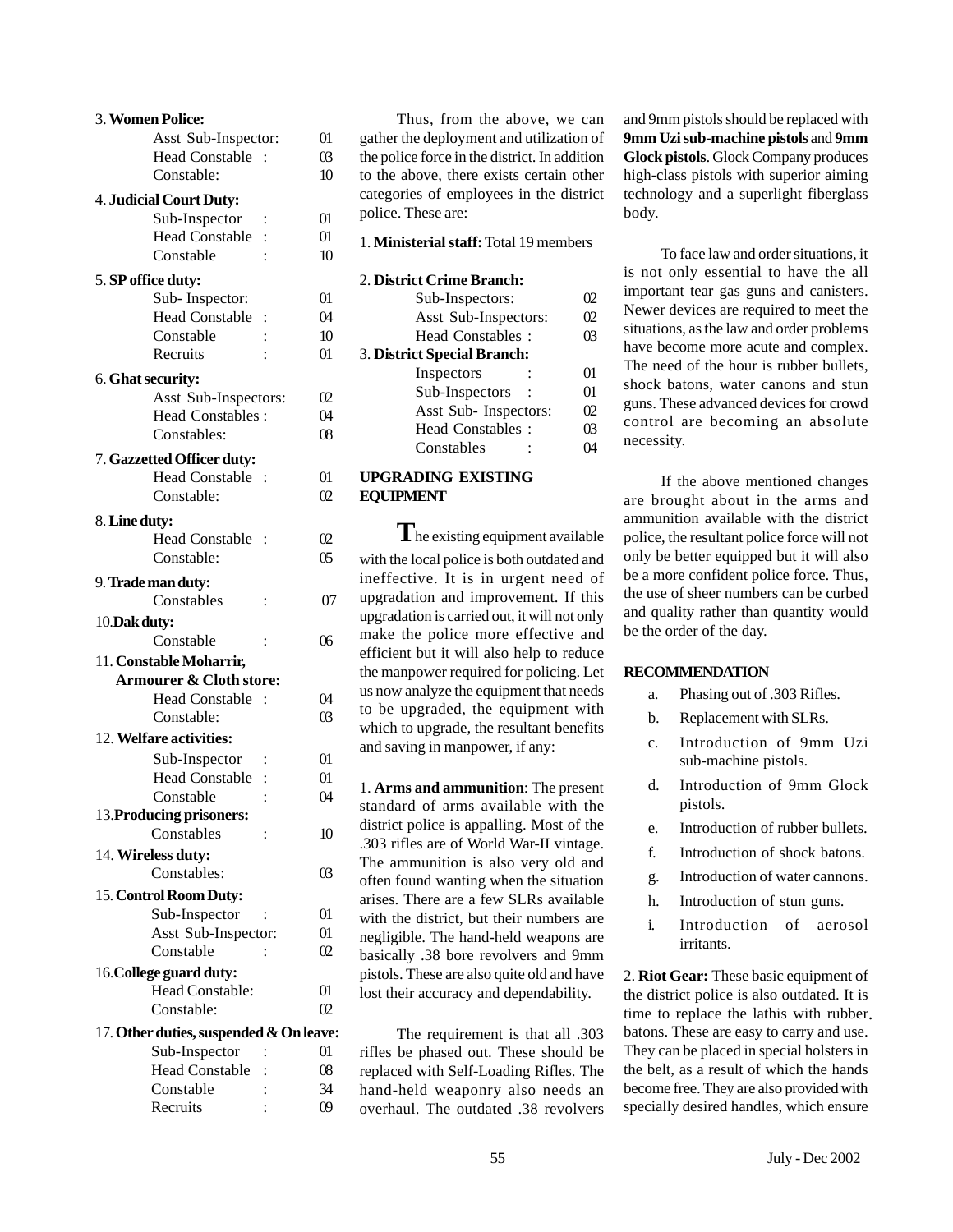better grip and greater efficiency, while using the same. The cane bodyguards should be replaced with fiberglass ones which are easy to handle. The existing helmets must give way to better-modeled and moulded plastic helmets. This will ensure greater safety and ease of use. These changes will also ensure a betterequipped and motivated force. This will automatically reduce the number of police personnel required to perform law and order and crowd control duties.

#### **RECOMMENDATION**

- a. Introduction of rubber batons.
- b. Introduction of fiberglass bodyguards.
- c. Introduction of moulded special plastic helmets.

3. **Police mobility:** One of the most important factors in enhancing police performance is greater and efficient means of police mobility. This enhanced mobility ensures reduction in response time of the police. This reduction goes a long way in winning the confidence of the public because a responsive police is what the public demands all the time. The scale of the vehicles available to the police has been worked out as follows. **Each police station should have its own police vehicle.** For city police stations, this vehicle should be a light vehicle, whereas for rural police stations it should be a medium vehicle. Each police station area is divided into police beats. For large police stations, these beats are headed, by a SI/ASI whereas in smaller police stations the beat incharges are Head Constables. Thus, for increasing police mobility and as a result enhancing efficiency, **each beat incharge should be provided with a motorcycle.** This will ensure that the beat incharge will reach the scene of crime or scene of the incident in a short duration of time. After he reaches the scene of crime, he can assess the situation and can call for backup, if required. Thus, excessive deployment of force can be avoided and unnecessary force movements can be

totally cut out. This will speed up response time and increase police efficiency to a large extent.

#### **RECOMMENDATION**

- a. All police stations to be equipped with vehicles.
- b. City police stations to have light vehicles.
- c. Rural police stations to have medium vehicles.
- d. All beat-in-charges to have motorcycles.

4. **Police Communication**: Another important component of police work is the quality and quantity of communication equipment available with the police force. Communication includes both wireless communication and telephony.

Presently, low band wireless equipment is available with the district police. This equipment is quite outdated and even the spare parts are not readily available in the market. High band equipment is the one, which must be introduced in a phased manner. The advantages of high band wireless communication over the low band variety are many. Thus, **high band wireless equipment** should be introduced in the state police. This equipment should preferably be of the Motorola company. This is because the equipment of Motorola is more reliable and durable (field tests have proved these facts in Dhar district).

In addition to the change over from low band to high band equipment in the state police, the availability of wireless equipment should also be increased. All police stations and outposts should be equipped with static wireless sets. In addition, all police mobiles should be equipped with static sets. All gazzetted police officers in the district and all nongazzetted police officers above the rank of Sub-Inspectors should be equipped with hand-held mobile sets. This kind of networking will ensure that the officers and mobiles of police are in continuous touch with the police station and the district control room. Thus, greater effectivity in police working can be achieved.

As far as telephone connectivity is concerned, all police stations should have a telephone connection. All gazzetted officers in the district should also have separate telephone connections. It is said that in today's world, information is power. Proper and sufficient wireless equipment and telephones ensure smooth flow of information. A well-informed police force is also an all-powerful police force.

#### **RECOMMENDATION**

- a. Total switch-over from low band to high band wireless equipment.
- b. All police stations to have static sets.
- c. All police outposts to be equipped with static sets.
- d. All police mobiles to have static sets.
- e. All officers above the rank of Sub-Inspectors to have walkietalkies.
- f. All police stations and out posts to have telephone connections.
- g. All Gazzetted officers in the district to have telephone connections.

#### **INTRODUCTION OF NEW EQUIPMENT**

 **I**n addition to the upgradation of the existing equipment, it is also necessary to introduce new, more sophisticated and more advanced equipment, for use by the district police. Introduction of these new gadgets will not only increase efficiency, but will, in an oblique way, reduce the manpower demand of the local police. Let us analyze the new and advanced gadgetry, which can be introduced in the district police.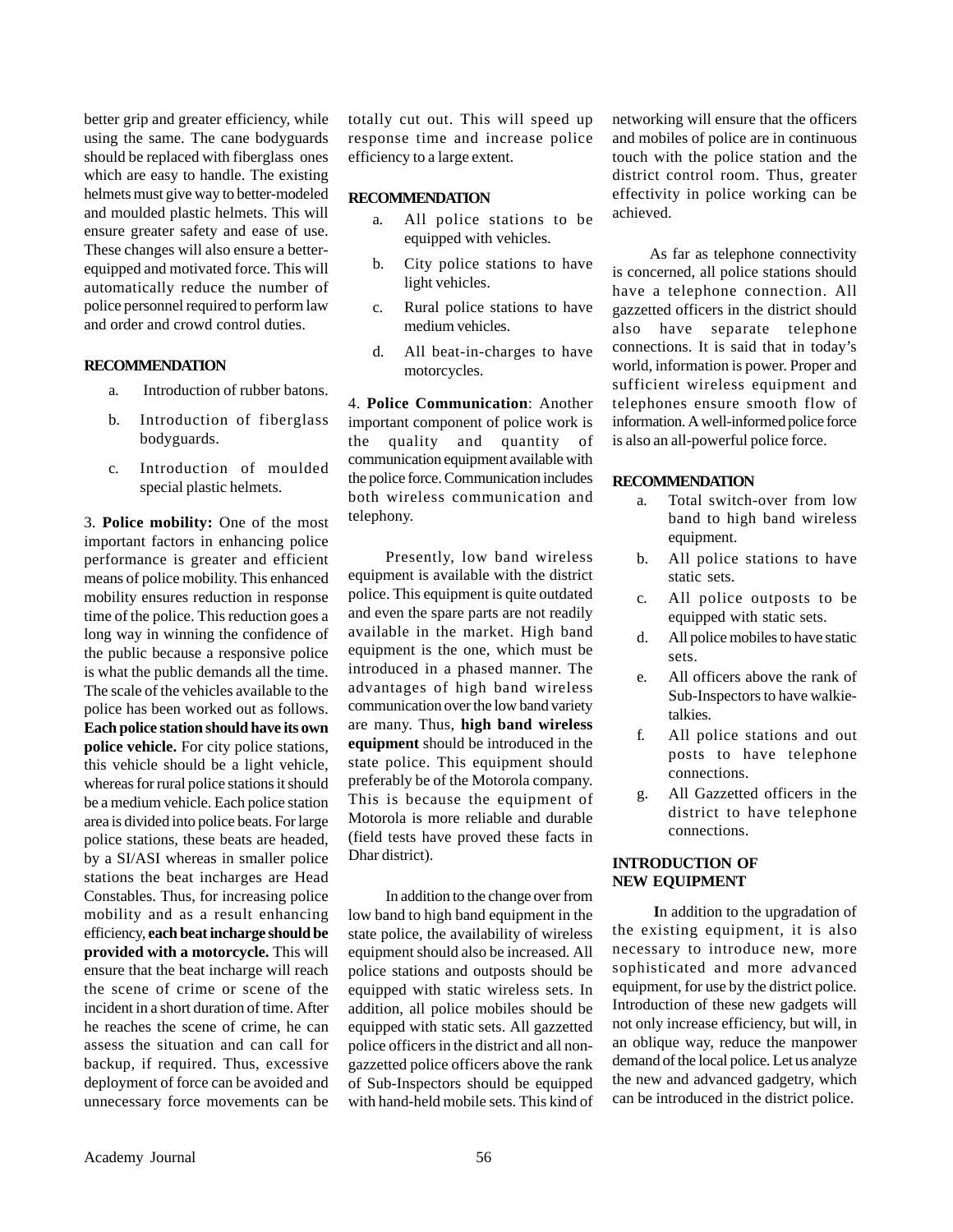1. **Advanced varieties of Flashlights & other illumination devices:** New and sophisticated varieties of searchlights and flashlights are available in large numbers in the market. These are a must for improving the standard of night patrolling and also for the security of the police personnel themselves. Presently, the police stations are poorly equipped with flashlights. Some outdated battery-operated torches are in use. However, with the changing times and the security environment, these torches are no longer useful and effective. Advanced flashlights and searchlights should be introduced in the district police.

Flashlights made under the brand name of **Dragonlight,** were highly effective in tackling the menace of terrorism in Punjab. Flashlights of other companies are also available in the market. These flashlights are rechargeable and are provided with Xenon bulbs. Their beams can be focused as either spot or floodlights. They are provide with both AC plug in charger and DC car charger as well as with rechargeable Nickel-Cadmium batteries. Some of the leading flashlight manufacturers, whose flashlights can be incorporated into the police force are - **Maglite, Streamlight, Eveready,** etc.

There is also a requirement of other advanced illumination devices for the police force. During night operations, the police force often locates criminals and other anti-social elements in the region. To spot them effectively, the police needs proper flashlights, as described above. However, taking advantage of the darkness, often these criminals make good their escape or even attack the police party and cause casualties amongst them. Thus, there is an urgent need to have handgun and shotgun mounted lights for effective firing during nighttime. These lights are classified as **Tactical Lights** and they are mounted on top of the barrel of shotguns and rifles and under the barrel of handguns. They provide adequate illumination to ensure effective firing during the dark hours. As they are gun mounted, they also ensure that both the hands are free to carry out the required tasks.

Another revolutionary concept in the field of providing illumination to security forces during night operations is called the **Sapphire light**. This light is bright and reliable. The device can be clipped onto the belt. The light is produced by a blue sapphire crystal, which produces a highly efficient, solidstate, non-deteriorating beam. It produces a soft illumination in 180 degrees-viewing radius. It is visible for over one mile. It can be effectively used for signaling and providing indication to patrol parties, etc.

#### **RECOMMENDATION**

- a. Providing advanced flashlights at police station level.
- b. Each beat be provided with a flashlight.
- c. Providing tactical lights to all police stations.
- d. Providing Sapphire lights to all police stations.

2. **Night Vision Devices**: The night vision devices are based on the principle of converting light energy (photons) into electrical energy (electrons). This results in immense amplification of light and, as a result, night viewing is accomplished with ease. There are three generations of NVD. The **Generation-I NVD** was developed in the 1960s. They lacked the sensitivity and light amplification necessary to see below a full moon. As a result they were large and cumbersome, less reliable and relatively poor, low-light imagers.

The development of the Micro-Channel Plate (MCP) led to the birth of the **Generation-II NVD** in the early 1970s. Higher electron gains are now possible

with smaller packaging. These performance improvements made observations possible down to  $1/4<sup>th</sup>$  of a moon. Generation-II may be the choice when there is higher levels of ambient light.

Developed in the 1980s, the **Generation-III NVD**, enables safe navigation in the darkest nights. Distinguished by its Gallium Arsenide Photocathode, Generation-III is optimized for sensitivity to the near infrared light available from the night sky. Improved MCPs provide higher resolution and extended operational life.

These NVDs are a must for local police forces now. Often during night patrols, members of criminal gangs hide in the darkness and escape detection by patrol parties. When such parties have passed by, they carry out the crime on the highways or towns/villages. A classical example of such criminals are those who operate on the infamous Machliya ghat and other ghats in the district. The members of these gangs hide by the roadside and as soon as the police patrol party passes by, they commit heinous crimes on the highways and villages/towns. Thus, it is essential that all police stations are equipped with at least Generation-II or Generation-III NVDs. This will make police patrolling more effective and the morale of the criminal gangs will also fall considerably, giving the police an upper hand over all criminals who operate in the area using darkness as their cover.

#### **RECOMMENDATION**

a. All police stations to be equipped with at least one NVD.

**3. Thermal Infrared System:** These systems see heat, not light. Thus they can detect humans hiding in the darkness, that too behind some solid cover. These systems are a leap forward over the Night Vision Devices. They can be used to detect criminals hiding in the bushes and shrubs.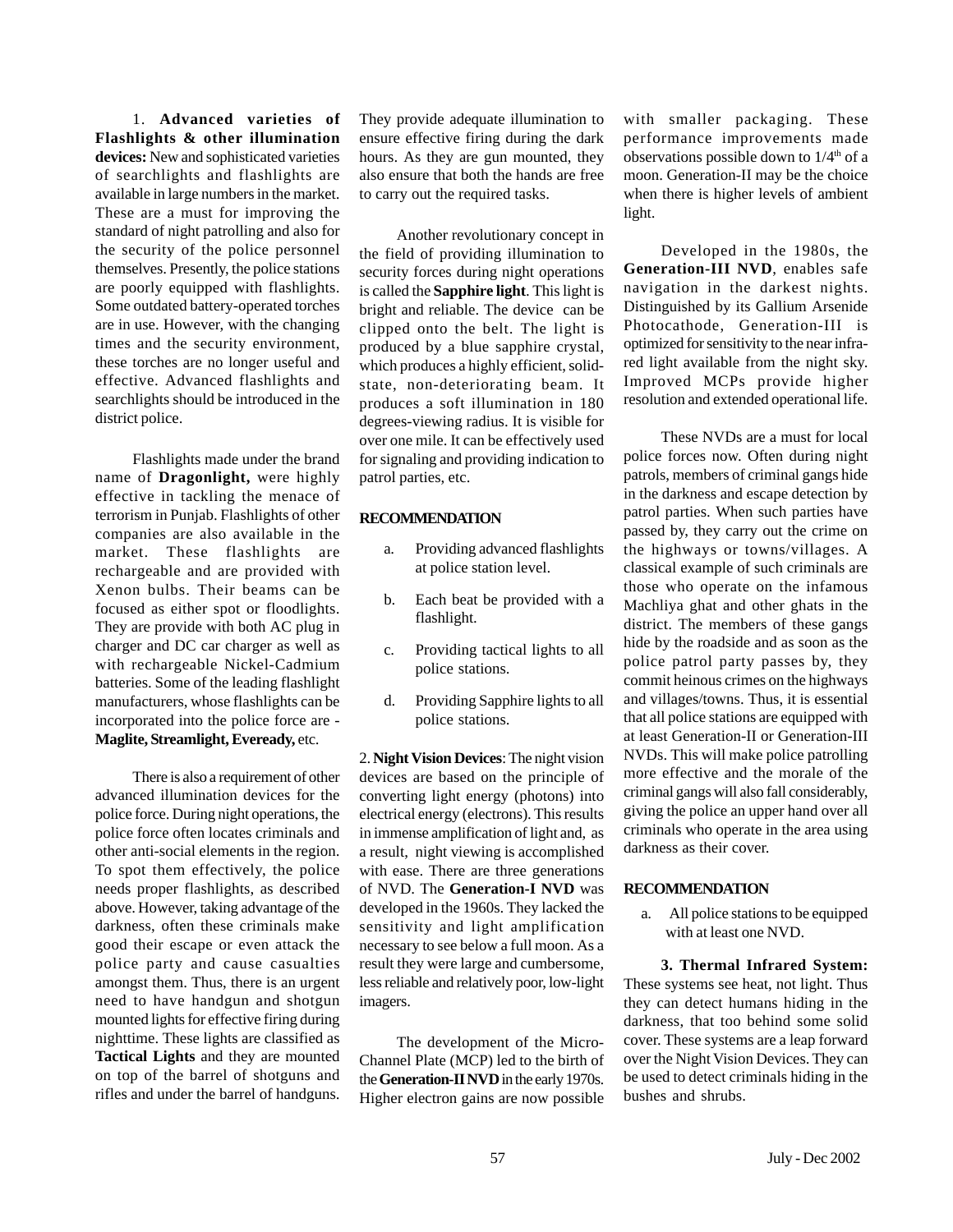Thus, their presence would definitely enhance the performance of the police forces.

#### **RECOMMENDATION**

a. Each district to be provided with at least one Thermal Infrared System.

**4. K-9 Unit:** It means a Dog unit. A properly trained dog can perform many functions and can prove an asset to any police unit or police setup. The K-9 can effectively perform the following functions:

- **Tracker:** K-9 can be used to track scents of criminals after they have perpetrated the crime and have fled and also to track down scenes of crime.
- **Sniffers:** K-9 can be used very effectively as Sniffers. The K-9s can be trained to sniff out explosives, narcotics and arms. Thus they can prove to be a great boon for the police force.
- **Patrol:** K-9 can also be used as reliable and efficient patrol dogs. This is another important activity of any police unit and a welltrained K-9 can greatly aid the police in enhancing the effectivity of patrolling in the region.

Thus, it is recommended that well trained K-9 be considered as a resource. Their presence will greatly enhance the performance of the police station staff. K-9 will share a lot of the burden of the police personnel and will instill a sense of confidence amongst the local public. Thus, it is worth considering the fact that each police station be equipped with at least one K-9, which is trained for being a tracker as well as a patrol dog. At police stations under whose jurisdictions come important airports, railheads and bus stations, K-9 trained as sniffers can be deployed.

#### **RECOMMENDATION**

- a. A K-9 unit consisting of one K-9 and one handler to be provided to each police station.
- b. Larger police stations can have two K-9 units, with two handlers. These will be trained as sniffers, trackers and patrol dogs.

**5. Forensic science kits**: There is only one FSL unit in the district located at the district HQ. The present scenario of crime trends indicate the occurrence of a large number of complicated crimes. Thus there is a persistent and grater need of FSL experts at a number of scenes of crime. However, due to the paucity of time available with them, they cannot go to all the crime scenes and as a result very important evidence cannot be lifted from such scenes. This not only effects the process of investigation but also adversely affects the prosecution and as a result, the conviction rate comes down.

The number of FSL experts cannot be increased but each police station can be equipped with proper and up-to-date Forensic Science kits. These kits should at least have the following basic forensic equipment:

- Photography camera
- Scales
- Binders
- Compasses
- Fingerprint lifting powders
- Fingerprint dusting brushes
- Drug testing kits (cripkits)
- Swabs to pick up trace evidences
- Forceps
- Plastic bags to store evidence
- Rubber gloves
- Scalpel
- Human blood testing kit

These and other basic instruments for making an effective Forensic Science kit should be assembled into a box and labeled FS kit. This should be provided to each police station to increase the efficiency of the available staff to tackle complicated and challenging cases.

#### **RECOMMENDATION**

- a. Providing one FS kit to all police stations.
- b. Providing proper and up-todate Forensic training to as many police station staff members as possible, using the FSL unit available at each district HQ. This will enable them to effectively use the provided FS kits and to improve their standard of investigation.

**6. Mounted Police Unit:** Horse is a very useful animal for a variety of police purposes. Mounted police can be used for effective patrolling and also for efficient crowd control. Horses can be used to patrol areas which are off the main roads and they can go into even bushes and forests. They are also very silent when moving through dense undergrowth. Thus, for patrolling purposes, the horse patrol is one of the most effective, silent and efficient systems available. The horse can also be trained to be sensitive to movements, sounds or smells which are not initially apparent to human senses. It also enhances the search capabilities of the rider. The riders also have a vantage point, some 5-7 feet off the ground, which expands their vision in rural and back country as well as in urban settings.

Similarly, for purposes for crowd control too, mounted police is very effective. It can be said from experience that 8 horses can work in a crowd, which would normally require 100 police personnel (*Orlando Police Horse Unit).* The people have greater fear of a police officer on a horse but at the same time is less hostile towards such an officer. It is truly a winning combination.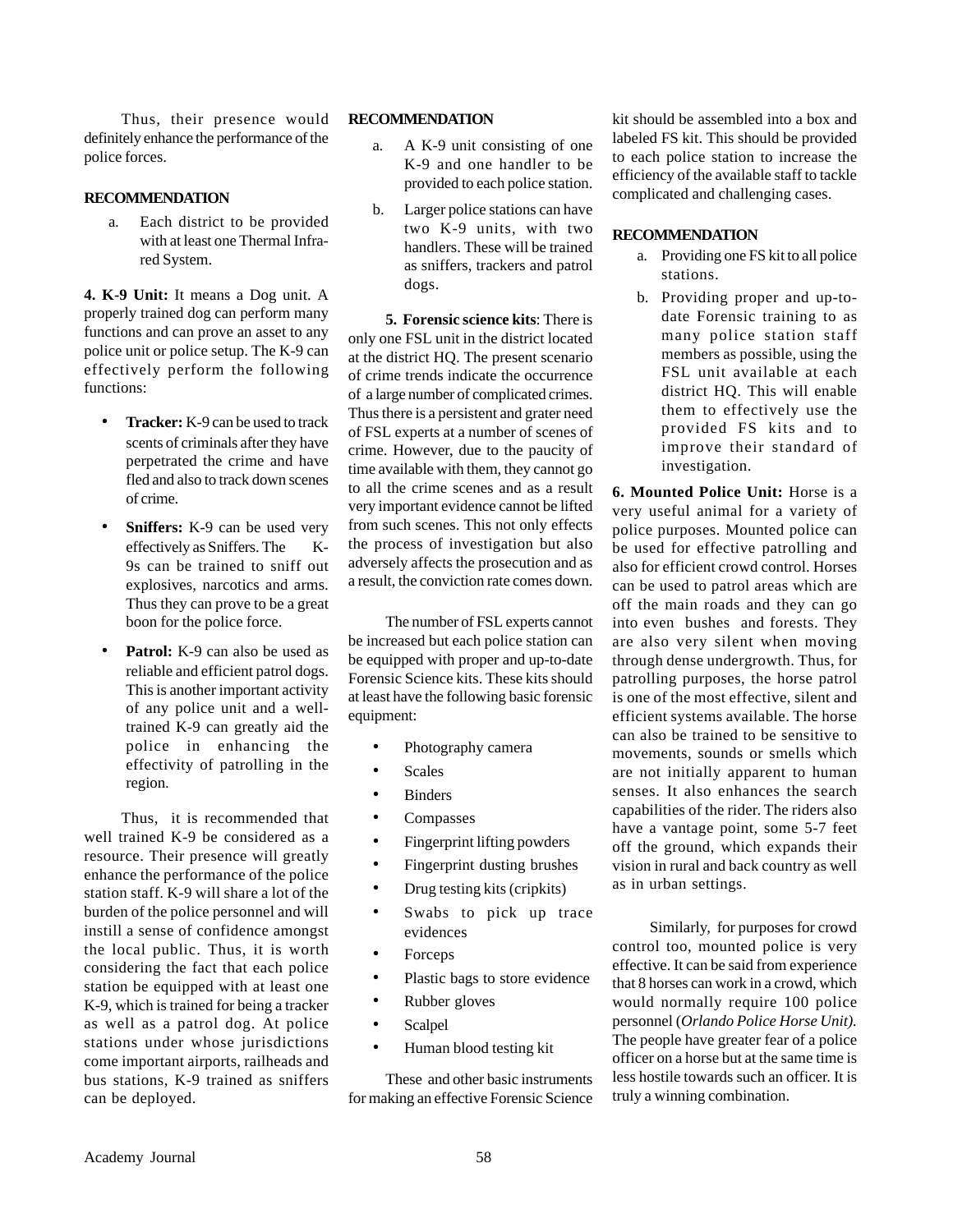Thus, for reducing the number of police personnel required in patrolling and law and order duties, each police station should be equipped with a horse unit. This will vary depending upon the size and location of the various police stations.

#### **RECOMMENDATION**

- a. All C-class police stations should have a unit of one horse.
- b. All B-class police stations should have a unit of two horses.
- c. All A-class police stations should be given a posse of four horses.

#### **7. Modernization of the Traffic police**:

The traffic police is an important wing of the district police. It performs the function, which directly brings the police to come in contact with the citizens. Thus, the image of the police is made or broken, depending largely upon the behavior, attitude and performance of the traffic police. Therefore, the role of the traffic police is very important and is at the cutting edge of all police work.

Today, the traffic police is used for mundane traffic direction and point duties, whereas they should be used more scientifically and appropriately. There is an urgent need to introduce new innovations, modern machines and gadgetry into traffic police work. This will not only reduce the manpower required but also at the same time make the cops in white, more in tune with the demands of the present. The high-tech devices, which can be introduced into the traffic police wing are:

- Traffic signals
- Traffic directing LED
- Omniglow Lightsticks
- Premium traffic vests
- Loud hailers
- Reflecting traffic dividers and traffic stops
- Traffic cones and barriers
- Closed Circuit TV (CCTV) at important traffic junctions

With the introduction of such gadgetry and traffic aids, the traffic police will become more efficient and capable of handling the ever-increasing traffic volume. At the same time, the pressure on traffic manpower will reduce and a rationalization of the same can be brought about.

In addition to the above-described aspects of traffic **regulation**, two other important aspects are traffic **engineering** and traffic **education**. As far as traffic engineering is concerned, the role of police is limited. However, in the case of traffic education, the efforts of the police require a boost. A small cell should be constituted for this purpose. They should be provided with a vehicle and TV sets, video players, tape recorders, vide cameras, etc., and be entrusted with the job of scientifically carrying out the job of traffic education. If the work of traffic education is properly carried out, the work of regulation can reduce considerably.

#### **RECOMMENDATION**

- a. Introduction of traffic signals, even in small towns
- b. Introduction of traffic aids
- c. Introduction of modern gadgetry
- d. Proper and greater efforts at traffic education with a small but well equipped traffic education unit

#### **8. Alarm and Surveillance Systems**:

These are systems of the future. They have to be incorporated in to the police units in the state, sooner or later. These systems can be of the following types:

- a. Closed Circuit TV systems (CCTV)
- b. Access Control Systems
- c. Intruder Alarm Systems
- d. Asset Tracking & Monitoring Systems
- e. Counter Surveillance Measures

All these types of systems are not required presently by the district police, but certain systems have become a must. Amongst them are CCTV systems, Access Control Systems and Intruder Alarm Systems.

These systems are used to protect residential houses and complexes as well as various business houses. Home, residential and commercial complex security systems have the following components:

- **Magnetic contacts:** They form an electric circuit between a door and a doorframe or a window and a sill. When the door is opened, it breaks the circuit and sounds the alarm.
- **Motion detectors:** Sound an alarm if motion is detected.
- **Wired window or door screens:** The security system is activated if the wire is cut or the screen is removed.
- **Panic buttons:** Can be located next to beds or alongside doorways or wireless. They can be manually activated if you suspect an intruder or if an intruder tries to force entry .
- **Closed circuit TV:** A private television system that allows you to monitor one or more inside or outside areas.
- **Keypads:** Also known as touch pads or remotes. These devices allow you to turn on and off (arm and disarm) your system. It also displays your system status.
- **Wired Systems:** Uses concealed or exposed wiring to connect the home security systems components.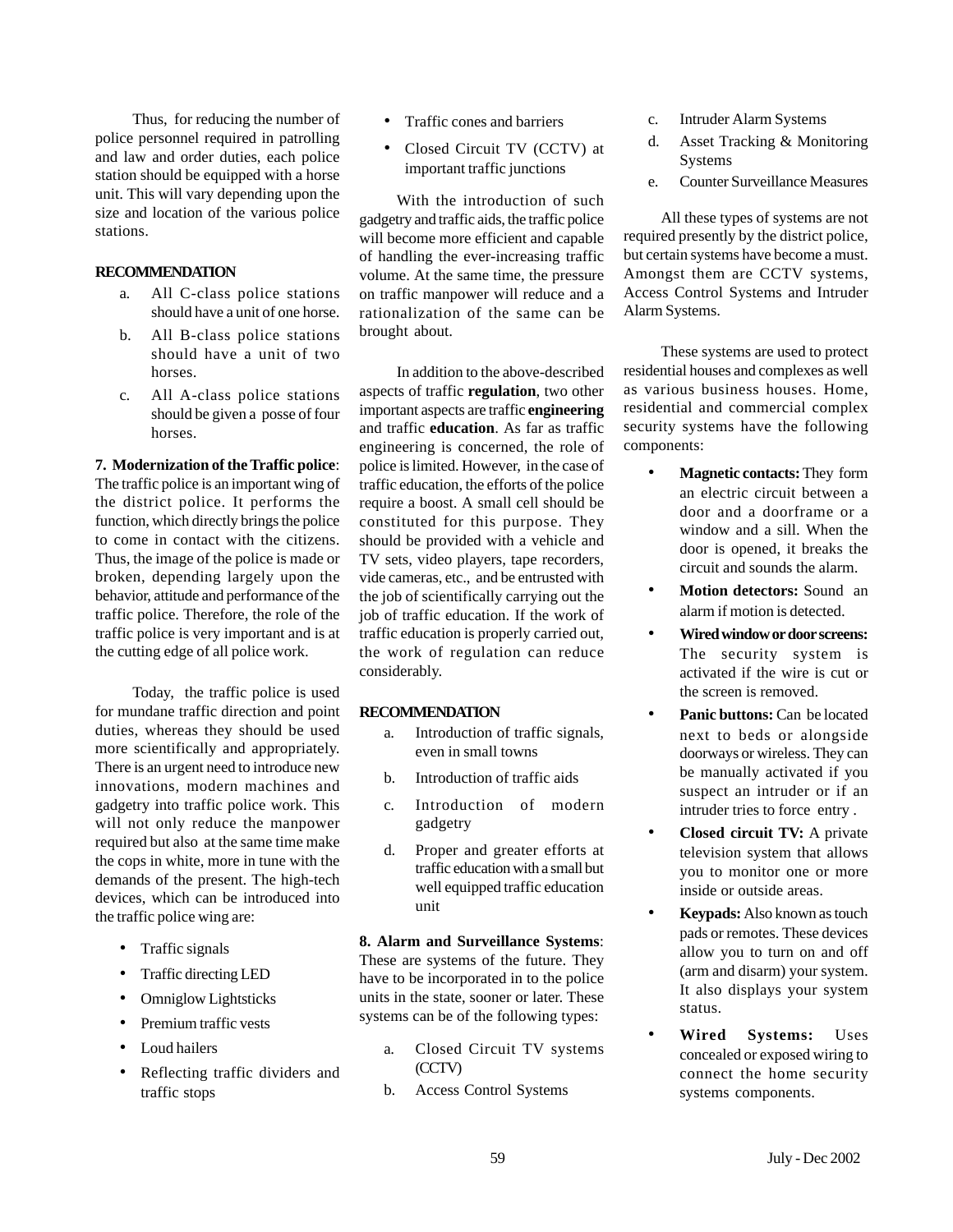- **Wireless System:** Uses radio frequency to connect system components.
- **Other components:** Glass break detectors and stress sensors.

The business security systems are an improvement over the above given systems. They consist of the following systems by which they detect intruders and control access:

- **Burglar intrusion alarms:** The burglar intrusion alarm system is designed to detect unauthorized intrusion into a building or an area of a building. Most burglar alarms will sound an alarm at the site and report to a central station.
- **Fire alarms:** Manual or automatic fire systems and sprinkler supervisory systems use a combination of sensory devices to detect a fire at the earliest point. Selection of the proper type and number of sensors is essential to alert all the occupants of a premises and to notify the central station so that the fire department can be dispatched.
- **Carbon Monoxide gas alarms:** A signal from a Carbon Monoxide detector is designed to indicate that an unacceptable level of Carbon Monoxide is present in the room.
- **Holdup, panic or emergency:** These systems allow the customer to report an emergency like an armed robbery or an ambush. Most systems allow a customer to follow robbers' instruction but also allow them to press a button to trip a switch to sound an alarm at the central station. Some systems will also cause a video film to be taken of the robber(s).
- **Access Control:** This is a process to grant or deny a person access to a specific area or object based upon their possession of an item,

code or physical characteristic. It may as simple as a single mechanical lock or as complicated as an integrated system controlling hundreds of doors that interface with the alarm and other systems.

- **CCTV:** It is a television system that transmits signals over a closed circuit of electrical conductors, fiber-optic cable or wireless carriers. CCTV can overtly or covertly monitor a process or area from a remote location. CCTV systems can also record or document a scene for later viewing. Multiple locations can be viewed by a single guard or monitor at a remote location.
- **• Energy management devices:** These include certain sophisticated devices like low temperature monitors, power failure monitors, process monitors, water or moisture sensors and watchman's reporting systems.

These kinds of alarm systems can be easily installed in large banks, treasuries and residential complexes and their display boards can be placed in the local police station. As a result, the manpower in the form of bank guards, treasury guards, college guards, etc., can be saved. When the alarm goes off, police party from the police station can rush to the spot and take necessary action. These are some sophisticated systems and instead of the police department investing in such systems, the management of banks, treasuries, colleges and all such institutions which require police guards can be motivated to purchase and install such systems in their respective premises.

9. **Computerization:** The use of computers is the need of the hour for the police force. It needs to be taken up in a big way by all police formations. This switch-over to computers will not only make the police work more systematized and organized but it will also help in making the police personnel more productive. This will indirectly help in reducing manpower requirement of the police. Computerization can be done in the police stations, SP's office and office of other gazzetted officers, DRP lines, Judicial courts, etc. This computerization will help to reduce the paper work presently being done and, as a result, save an incredible amount of manpower. Let us see how computers can be introduced in the various units as indicated above and how best they can be utilized.

Each police station should be equipped with a computer, modem, scanners, CD writers and printer. All such police station computers should be linked with each other and with the SP's office, through Intranet facility. Two trained operators should work on these computers round the clock. These computers should be used to contain all the police station records. Using scanner, photographs of history sheeters, goondas, bad characters, etc., along with their fingerprints and palm prints can be fed into the computer. Using CD writers, permanent records of the same can be made on writable CDs. Thus, even if the computer fails, the record is permanently available at the police station. The work of the MOB constable can also be done on the computer. The details of all arrested persons along with their photographs and finger and palm prints can be fed into the computer and again permanent records made on CDs.

In the same manner, the computer can be used to compile all types of information as and when required by the SP's office or other offices. There will be a saving in time, as all the information is readily available in the computer and it has to be just compiled. Once the information is compiled, it can be e-mailed via the Intranet to the SP's office. This will save the use of a constable to bring dak to the SP's office.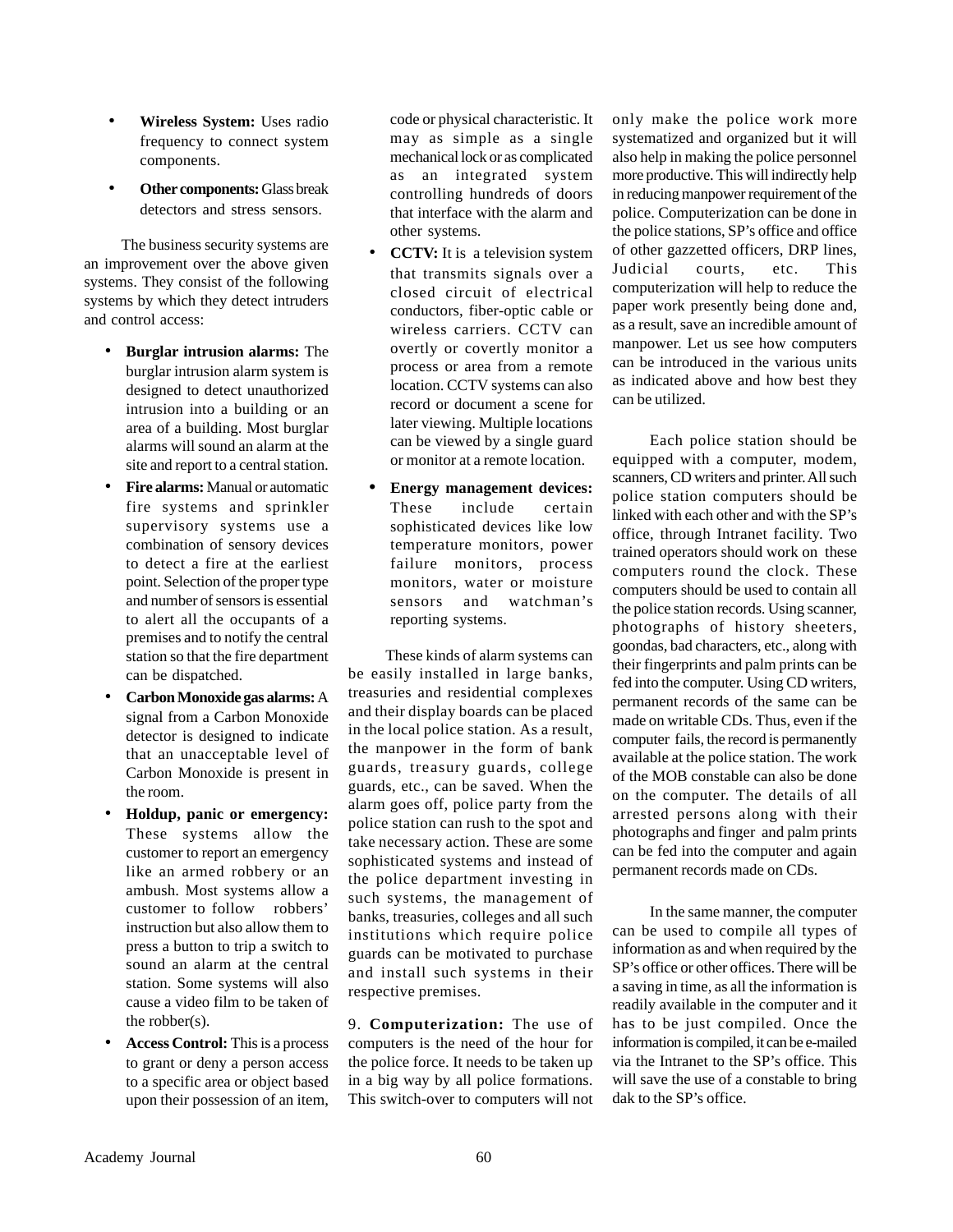In the later stages one can envisage that the General Diary be maintained on the computer and even FIR being taken on the computers.With the passage of the IT bill, digital signatures will be legally valid. This will require the setting up of more than one terminal in the police stations. Similarly, in the SP's office, computers can be set up in the Steno's office, OM section, Reader section, Head clerk section, Accounts section, SRC section, Establishment section, District Crime Branch and in the District Special branch. Here too, all the records maintenance and compilation of information will be done on computers. This will make the various wings of the SP's office more efficient and also result in saving of manpower.

In the DRP lines the use of computers will also prove very beneficial. A computer with all the accessories can be installed here and it can serve a variety of purposes. It can be installed at the Roznamcha section and it can have two operators round the clock. It will be used to record the general diary, keep all accounts, maintain record of all the arms and ammunition, cloth store, grain shop and can also keep a complete statement of all welfare activities being performed. This will definitely save a lot of manpower.

In the same manner, to reduce the over-utilization of police personnel in judicial courts, computers can be installed there too. Each magistrate in the district has a police constable/head constable attached to his court. Their main function is to issue summons and warrants. They also maintain a record of all acquittals, take the fingerprints of all convicts before sending them to the jails and to organize and put up case diaries on the due date before the magistrates. Thus, by installing one computer and appointing an operator at each seat of the judiciary, this work can be easily accomplished. In Dhar district court

seats are at Dhar, Badnawar, Mannawar, Sardarpur, Kukshi and Dharampuri. Thus, Dhar can have two operators and all the other tehsil courts can have one operator.

#### **NEW TECHNIQUES OF COMMUNITY POLICING**

1. **Nagar Suraksh Samities:** These samities are working successfully all over the state. They were introduced by this officer in Indore city, while he held the position of Additional SP (City). There is no need to analyze this concept, suffice to say that if the citizens join the police in prevention and detection of crime, police performance is definitely enhanced.

2. **Mahila Paramarsh Kendra:** These Kendras have also contributed towards improving the image of police in the eyes of the common man. This project was also started while this officer held the position of Additional SP (City) Indore. It was under the guidance of Mr NK Tripathi, the then DIG, Indore and with the blessings of Mr Swaraj Puri, the then IG of Indore. The project had achieved remarkable success during the tenure of this officer at Indore. It was nurtured with great care and affection. Before this officer's departure, eight centers for providing counseling had been opened and were working successfully. This is a leading example of community based policing at its best.

3. **Neighbourhood Watch:** Neighbourhood watch is a very useful scheme, which can ensure public participation in police work. The citizens under this scheme are motivated to watch their own neighborhood and, as a result perform police functions and consequently help to reduce the burden on the police force. A properly designed neighbourhood watch scheme has the following components:

a. **Crime prevention training:** This includes forming a committee in the neighborhood watch scheme and a

police officer coming and providing training to the members in this committee in respect of crime control.

b. **Victim assistance:** This includes sending victims of different crimes to get medical and police assistance by the members of the neighborhood watch committees.

c. **Improving conditions:** This includes bringing to the notice of the concerned authorities about abandoned and other premises, which can be used by offenders to take shelter. Such authorities then take action to clean up or demolish such premises.

d. **Citizen's Patrols:** The citizens organize themselves into groups and carry out patrol duties.

Thus, it can be clearly seen that the Neighbourhood watch scheme is a self-help scheme, for the citizens of a locality. This will ensure a partnership between the citizens and the police but also reduce the burden on the police force as the citizens learn to take responsibility and secure their own environs.

4.**Crime-free Multi-Housing programme:** This is another community policing programme that can be very effectively incorporated in city policing. Again the burden on police will reduce and security environment in a locality will improve. This includes the following steps:

**a. Training:** This involves giving training to the residents of a multi-housing society with respect to securing houses, businesses and other premises. A beat police official at the premises of the society itself can impart this training.

**b. Analysis:** After this basic security training, the citizens are asked to secure their premises according to the training imparted to them. Then after a few days the same police officer visits the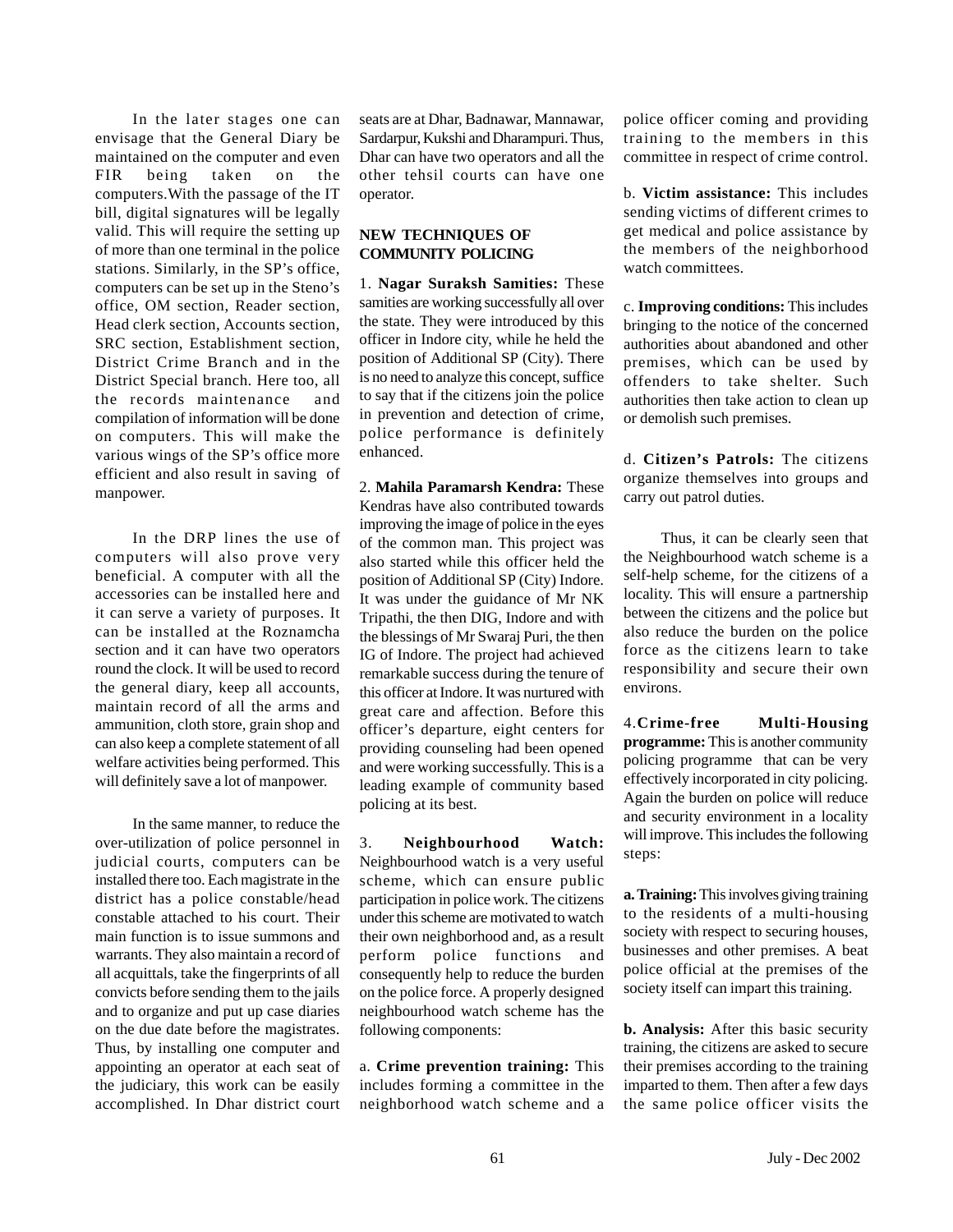premises and checks and assesses the security arrangements made. If he finds any shortcomings, he points it out to the resident and he in turn is expected to remove such defects, so that the premises can be declared well secured.

**c. Certification:** After the premises have been thoroughly checked, they are declared totally secure. This will increase the confidence of the owner of the premises and at the same time make the work of the police force easier.

This scheme once again should be introduced in colonies and multihousing complexes in cities, to reduce the burden on police units. This community policing effort will ensure public participation in police work and thus the demands on the force will reduce with a consequent reduction in demand for police manpower.

5. **Citizens Police Academy**: This is the latest concept to train the local citizens in police related fields and then utilizing them not only to perform quasi-police functions but also at the same time to propagate the efforts of the police and the problems faced by them, amongst the general public. The citizens will get an idea as to how police officers perform their duties and how the police department serves the community. This will form a nucleus of well-informed citizens with greater insight into police practices and functions. This experiment has been vastly successful in the Lexington-Fayette Urban county division of the police in West Virginia, USA.

The programme designed to suit the local conditions in the district is of the following form. A certain number of citizens are chosen from the city depending upon the population of the city. In smaller towns, where the population is less than 1 lakh, the number of citizens should be 20. In cities where the population is between 1 lakh

to 10 lakhs the number of citizens selected for the CPA should be 30. For cities with population between 10 and 20 lakhs the number should be 40. Finally, for cities with population above 20 lakhs, the number of citizens chosen for the CPA should be 50.

These citizens are thereafter to be put through a 12-week long course with 3 hour training classes per week. The curriculum can include training in the following disciplines:

- · Criminal law
- Recruitment training
- Patrol procedures
- Narcotics & Vice crimes
- K-9 & bike patrol systems
- Emergency response
- **Communications**
- Internal affairs
- · Media relations
- Accident reconstruction
- Criminal Investigation
- Crime scene processing
- · Family abuse & Juvenile delinquency
- Community services
- Crime stoppers
- Defense tactics
- Traffic checks and stops
- Firearm training

Trained in these disciplines, the citizens chosen to be part of the CPA will fan out in the society and will not only aid police work but will carry out excellent public relation work for the police. As a result, burden on local police will go down and rationalization of the manpower utilization can be brought about. Trained and motivated citizens will act as a bridge between the police and the common man of the towns and cities.

Thus, the Citizens Police Academy along with all other innovative community policing schemes will have an indirect effect on the utilization of police personnel.

#### **ANALYSIS OF MANPOWER REDUCTION**

This section deals with the analysis of reduction in police manpower possible, using the above mentioned upgradations of existing equipment, introduction of new and state-of-the-art gadgetry and innovations in the field of community policing. This will not be an accurate picture because there is already an acute shortage of manpower in MP police and the scenario given is only a hypothetical one.

Let us first analyze the reduction possible in the police station staff:

1. With the introduction of large-scale computerization in the police stations of the district, a large saving in manpower is possible. In Dhar district police itself, 38 police personnel are performing the function of office work in different police stations. In addition, there are another 20 police personnel functioning as MOB munshis. This makes a grand total of 58 personnel, whose work can be easily performed by a computer and two operators in each police station. Thus the requirement is of 42 personnel, giving a **saving of at least 16 personnel**.

2. In the second stage of computerization, when the FIRs and GD are also keyed into computers, a further saving of 21 personnel can be brought about from the HCM in different police stations.

3. Judicial courts also take up a lot of manpower. Each police station has at least 2 constables working as court munshis. One of them is the challan munshi, who puts up the challan; deposits seized goods along with the challan in the court and gives copies of all relevant documents to the accused. The other is called the summon munshi.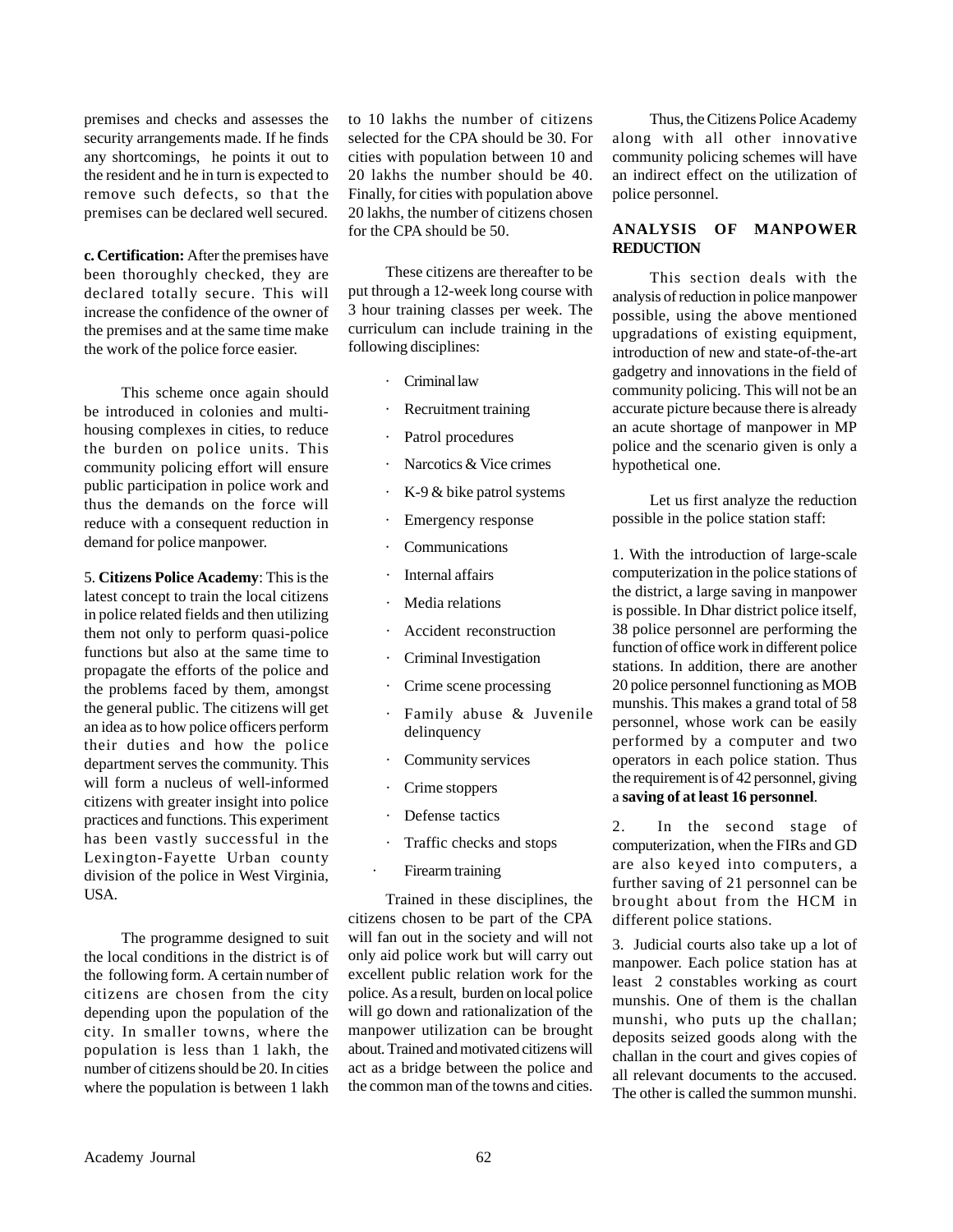He receives all the summons/warrants issued by the courts, brings them to the police station, gets it registered in the inward/outward register and the summon/warrant register and issued to the police personnel for servicing. In Dhar district, 40 constables of all the police stations are involved in this work. By providing one photocopy machine at the district headquarters, the work of the challan munshi can be greatly reduced, as now he will just photocopy all the relevant documents and hand it over to the accused. As a result, the work of the challan munshi and the summon munshi can be performed by one and the same constable. Thus, instead of 40 constables, 20 constables would be required to perform the various judicial court functions. Hence, a saving of 20 personnel can be brought about.

4. If proper and high quality surveillance devices and alarm systems are incorporated into the local police systems, either by the concerns which require police guards themselves or by the police organization, a large saving is possible in manpower utilization by the police. At present, 50 personnel (of the rank of Head-Constable and Constable), are being utilized as guards in treasuries, banks and colleges. Thus, if not the total number, at least a saving of 25 personnel can be achieved.

5. With the introduction of state-of- theart equipment like advanced flashlights, sapphire lights, tactical lights, night vision devices, thermal infrared devices, effective K-9 units, mounted police unit at each police station, etc., and the upgradation in police mobility and communication and with the introduction in a large way of new and novel community based policing schemes, the pressure on police personnel in relation to night and day patrolling, will definitely reduce. Though the exact number of reduction in police personnel cannot be immediately predicted, a rough estimate can be attempted. In Dhar district, 75

personnel are employed in patrolling each day. With the above mentioned revolutions, an average of one person per police station can be reduced. Thus, roughly 20 police personnel can be reduced daily from patrol duties.

6. With the large scale induction of computers at the police station level, equipped with the facility of intranet and e-mail, the use of policemen to act as dak runners, will also be reduced, if not be deleted altogether. In this district, at least 29 constables are used daily by the police stations as dak runners. Thus, their numbers can be reduced by at least 9 personnel, granted that each police station retains one constable each for emergency dak runner duty.

Now let us analyze the saving in manpower possible in the District Reserve Police lines:

1. The traffic police equipped with modern traffic aids, traffic signals at all important crossings and a proper wing for traffic education can definitely shed some of its manpower. In Dhar district the strength of the traffic police is 18. This number can definitely be reduced by **2 personnel** if the above facilities are ushered in.

2. The DRP line also provides police personnel for judicial court duty. Their number is 12. These personnel are working in the six seats of the judicial courts in the district. As mentioned above, if computers are provided to all the courts, then in Dhar court two operators and in the other five places, one operator each will be able to carry out the job of the court munshi. Thus, the total requirement would be of 7 personnel and a consequent reduction of 5 personnel can de achieved.

3. With the introduction of computers in the DPR line and at the SP's office, a tangible reduction in manpower is possible. Presently, the

SP's office, in addition to one SI as a Reader, employs 4 HC and 10 constables in various wings. If computerization is carried out in the entire SP's office sections like OM section, Accounts section, Head clerk section, Steno section, Reader section, SRC section, Establishment section, Pay and allowances section, etc., the police personnel acting as 'helpers', in these sections can be done away with. The concerned Accountants, UDCs and LDCs would work on the computer and do the job on their own. Allowing 2 Head Constables and 4 Constables, for emergency duty in the SP office, a saving of 8 personnel can be achieved at the SP's office by proper and thorough computerization.

4. With computerization in the DRP line, the line office can also shed excess manpower. Presently it employs 2 Head Constables and 5 Constables. Two well-trained operators can do the job of maintaining the Roznamcha, the cash box, different cashbooks and ledgers, distribution of force, etc. One Head Constable can supervise their work and all of them will ofcourse work under the guidance of the Reserve Inspector. Thus, a reduction in manpower to the tune of 4 personnel can be achieved.

5. The armoury, cloth store and welfare activities use up 13 personnel of different ranks. This figure will also be reduced by computerization. At least 4 personnel can be reduced from various sections.

6. Dak runners will also be reduced in the DRP line duty chart. As a large amount of information will be sent and received by e-mail and the Intranet and the Internet, leaving aside 2 dak runners for emergencies, 4 personnel can be shed from the dak duty.

7. The District Special Branch and the District Crime Branch will also undergo computerization. The